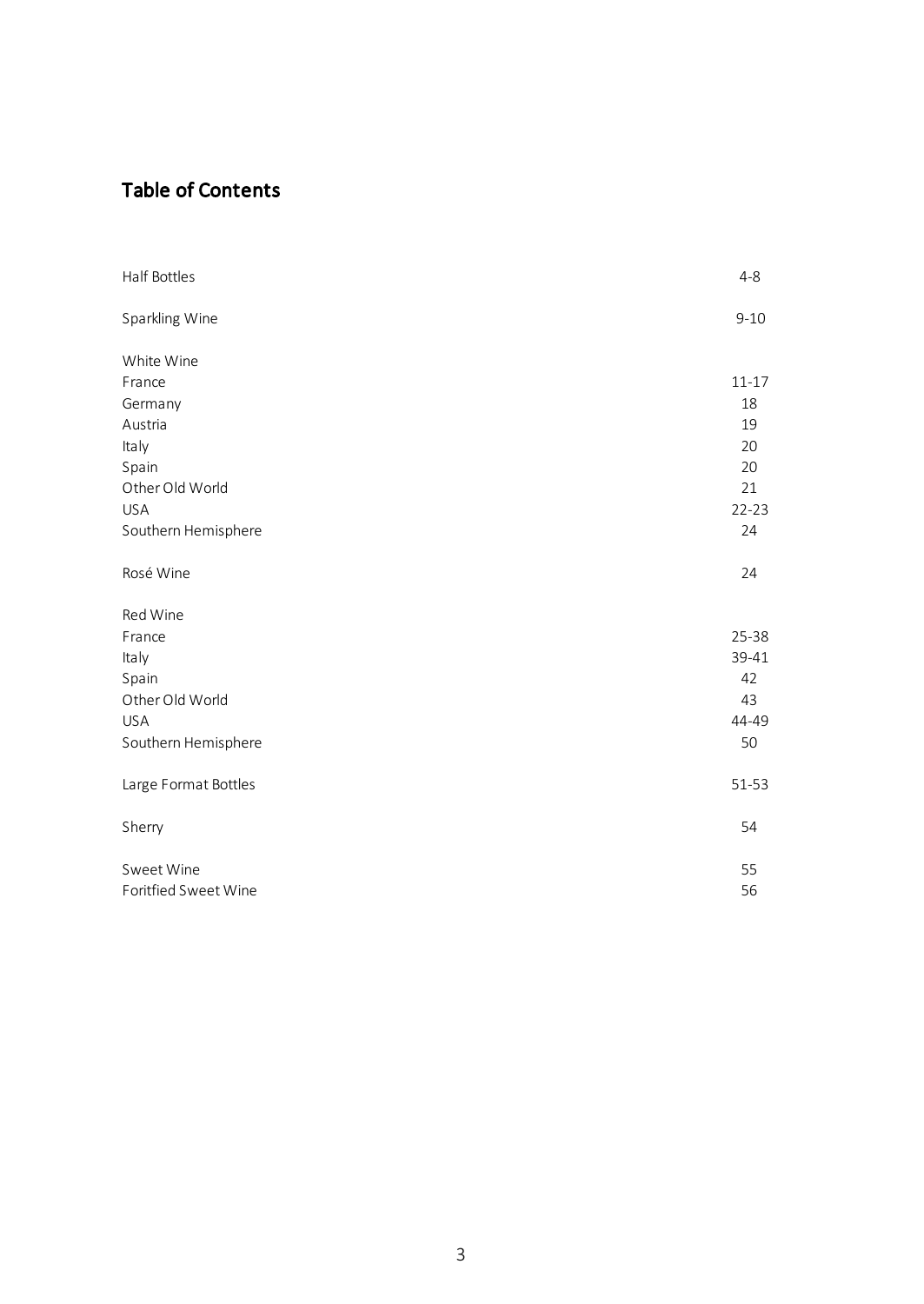# Half Bottles Sparkling

## *Champagne*

| <b>NV</b> | Krug, Grand Cuvée 169ème Edition, Brut                                      | 180 | bin | 5000     |
|-----------|-----------------------------------------------------------------------------|-----|-----|----------|
| <b>NV</b> | Pierre Gimonnet & Fils, Cuis 1er Cru, Blanc de Blancs Brut                  | 90  | bin | 2021     |
| <b>NV</b> | Lilbert-Fils, Cramant Grand Cru, Blanc de Blancs Brut                       | 105 | bin | 2001     |
| <b>NV</b> | Delamotte, Blanc de Blancs Brut                                             | 100 | bin | 2020     |
| <b>NV</b> | Philippe Glavier, La Grâce d'Alphaël, Grand Cru, Blanc de Blancs Extra Brut | 110 | bin | 2032     |
| <b>NV</b> | A.R. Lenoble, "Mag 17", Brut                                                | 72  | bin | 2010     |
| <b>NV</b> | R.H. Coutier, Cuvée Tradition, Grand Cru, Brut                              | 82  | bin | 2031     |
| <b>NV</b> | Laherte Frères, Ultradition, Brut                                           | 78  | bin | 2014     |
| <b>NV</b> | Francis Boulard & Fille, Les Murgiers, Extra Brut                           | 102 | bin | 2009     |
| <b>NV</b> | Henri Goutorbe, Cuvée Prestige, 1er Cru Brut                                | 108 | bin | 2034     |
| <b>NV</b> | Gaston Chiquet, Tradition, 1er Cru Brut                                     | 85  | bin | 2037     |
| <b>NV</b> | Marc Hebrart, Sélection, 1er Cru Brut                                       | 88  | bin | 2011     |
| <b>NV</b> | Drappier, Carte d'Or, Brut                                                  | 82  | bin | 2004     |
| <b>NV</b> | Gosset, Grande Réserve, Brut                                                | 78  | bin | 2043     |
| <b>NV</b> | Dehours & Fils, Grande Réserve, Brut                                        | 110 | bin | 2012     |
| <b>NV</b> | Bollinger, Special Cuvée, Brut                                              | 120 | bin | 2053     |
| <b>NV</b> | Tarlant, Zero, Brut Nature                                                  | 90  | bin | 2002     |
| <b>NV</b> | Billecart-Salmon, Rosé Brut                                                 | 105 | bin | 2069     |
| <b>NV</b> | Bollinger, Rosé, Brut                                                       | 155 | bin | 2057     |
| <b>NV</b> | Gosset, Grande Rosé, Brut                                                   | 102 | bin | 2067     |
| <b>NV</b> | Lanson, Rose Label, Rosé, Brut                                              | 90  | bin | 2008     |
| <b>NV</b> | Moutard, Rosé de Cuvaison, Brut                                             | 72  | bin | 2003     |
| <b>NV</b> | Paul Bara, Grand Rosé, Grand Cru, Brut                                      | 108 | bin | 2044     |
| <b>NV</b> | Philipponnat, Royale Réserve Rosé, Brut                                     | 136 | bin | 2046     |
| <b>NV</b> | Taittinger, Prestige Rosé, Brut                                             | 132 |     | bin 2025 |
|           |                                                                             |     |     |          |

# *Other Sparkling*

| <b>NV</b> | Lucien Albrecht, Crémant d'Alsace Brut Rosé, Alsace, France |     | bin 2017 |
|-----------|-------------------------------------------------------------|-----|----------|
| <b>NV</b> | Bründlmaver, Brut Rosé, Kamptal, Austria                    | -80 | bin 2016 |
| 2019      | Schramsberg, <i>Blanc de Blancs Brut</i> , California       | 84  | bin 2006 |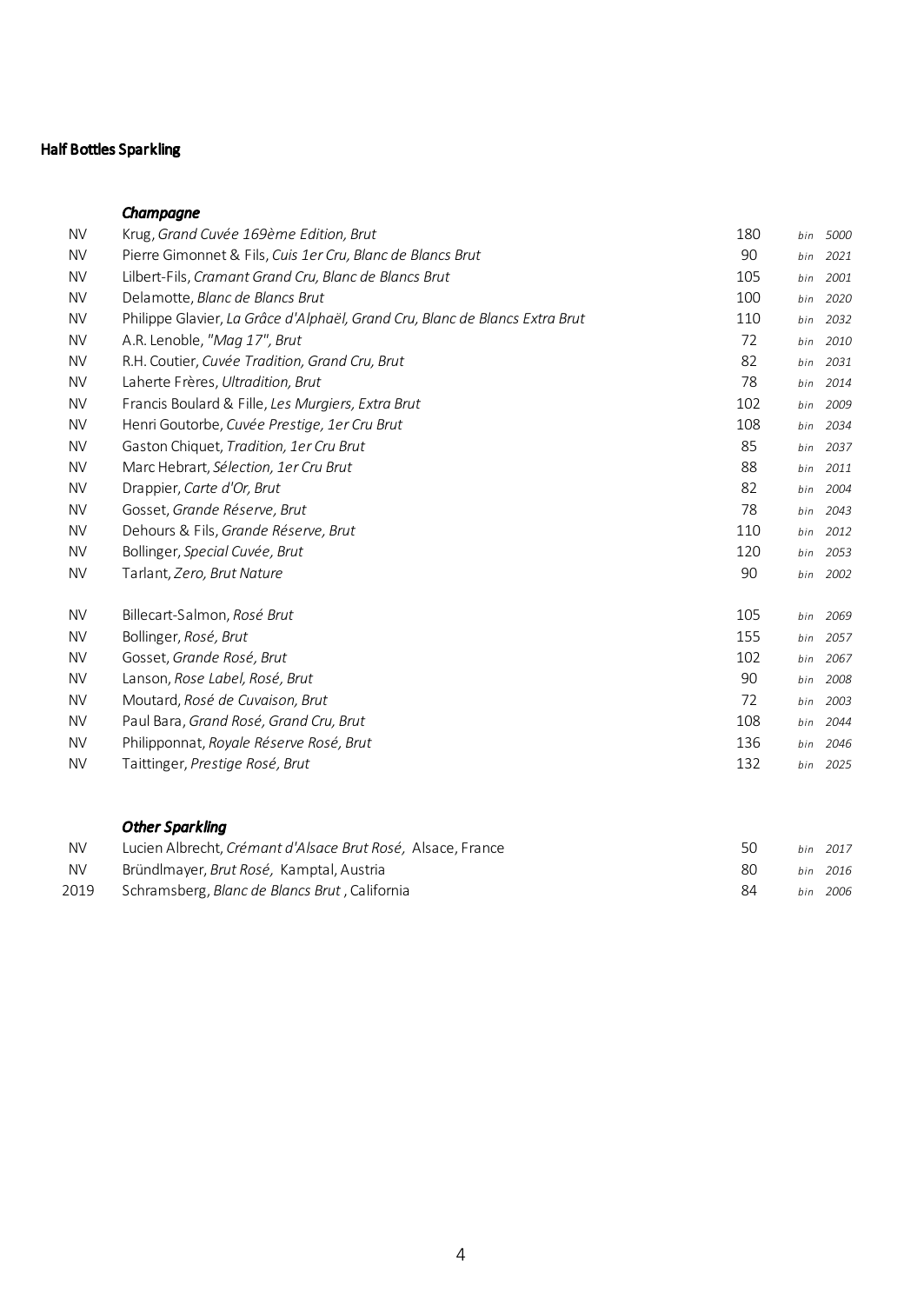## Half Bottles White

|      | France                                                                     |     |     |          |
|------|----------------------------------------------------------------------------|-----|-----|----------|
| 2018 | Lucien Crochet, Le Chêne Marchand, Sancerre, Loire Valley                  | 76  | bin | 2048     |
| 2020 | Bernard Fleuriet et Fils, Sancerre, Loire Valley                           | 62  | bin | 2049     |
| 2019 | Domaine Huet, Le Haut-Lieu Sec, Vouvray, Loire Valley                      | 66  |     | bin 2050 |
| 2019 | Domaine William Fevre, Chablis, Burgundy                                   | 70  | bin | 2063     |
| 2019 | Isabelle et Denis Pommier, Troesmes 1er Cru, Chablis, Burgundy             | 78  | bin | 2084     |
| 2019 | Moreau-Naudet, Forets 1 er Cru, Chablis, Burgundy                          | 108 |     | bin 2072 |
| 2018 | Moreau-Naudet, Forets 1 er Cru, Chablis, Burgundy                          | 108 | bin | 2052     |
| 2019 | Moreau-Naudet, Vaillons 1 er Cru, Chablis, Burgundy                        | 112 |     | bin 2061 |
| 2019 | Rémi Jobard, Bourgogne Blanc, Burgundy                                     | 65  |     | bin 2070 |
| 2018 | Bitouzet-Prieur, Les Corbins, Meursault, Burgundy                          | 108 | bin | 2086     |
| 2019 | Domaine de Montille, Saint-Aubin, En Remilly 1er Cru, Burgundy             | 132 |     | bin 2091 |
| 2019 | Domaine de Montille, Puligny-Montrachet, Burgundy                          | 174 |     | bin 2094 |
| 2020 | Chavy Martin, Puligny-Montrachet, Burgundy                                 | 156 |     | bin 2078 |
| 2019 | Chavy Martin, Puligny-Montrachet, Burgundy                                 | 144 |     | bin 2087 |
| 2018 | Olivier Leflaive, Chassagne-Montrachet, Burgundy                           | 164 |     | bin 2092 |
| 2017 | Olivier Leflaive, Chassagne-Montrachet, Burgundy                           | 154 |     | bin 2089 |
| 2018 | E. Guigal, Condrieu, Rhône Valley                                          | 96  |     | bin 2058 |
| 2015 | Trimbach, Gewurztraminer, Alsace                                           | 48  |     | bin 2060 |
|      | <b>Germany</b>                                                             |     |     |          |
| 2020 | Kruger-Rumpf, Im Pitterberg, Riesling, Grosses Gewächs, Nahe               | 84  | bin | 2041     |
| 2018 | Joh. Jos. Prüm, Wehlener Sonnenuhr, Riesling Auslese Goldkapsel, Mosel     | 180 |     | bin 2029 |
|      |                                                                            |     |     |          |
| 2020 | <b>Austria</b><br>Weingut Bründlmayer, Terrassen Grüner Veltliner, Kamptal | 54  |     | bin 2076 |
| 2020 | Schloss Gobelsburg, Ried Steinsetz Grüner Veltliner, Kamptal               | 72  |     | bin 2023 |
|      |                                                                            |     |     |          |
|      | <b>United States</b>                                                       |     |     |          |
| 2020 | Kenzo Estate, Asatsuyu Sauvignon Blanc, Napa Valley, California            | 114 |     | bin 2059 |
| 2019 | Grgich Hills Estate, Fume Blanc, Napa Valley, California                   | 58  |     | bin 2055 |
| 2018 | Grgich Hills Estate, Chardonnay, Napa Valley, California                   | 70  | bin | 2062     |
| 2018 | Kistler, McCrea Vineyard Chardonnay, Sonoma Mountain, California           | 124 | bin | 2080     |
| 2020 | Paul Hobbs, Crossbarn Chardonnay, Sonoma Coast, California                 | 50  | bin | 2074     |
| 2017 | Ridge, Monte Bello Estate Chardonnay, Santa Cruz Mountains, California     | 84  |     | bin 2039 |
| 2019 | Hermann J. Wiemer, 'Dry' Riesling, Seneca Lake, Finger Lakes, New York     | 44  |     | bin 2056 |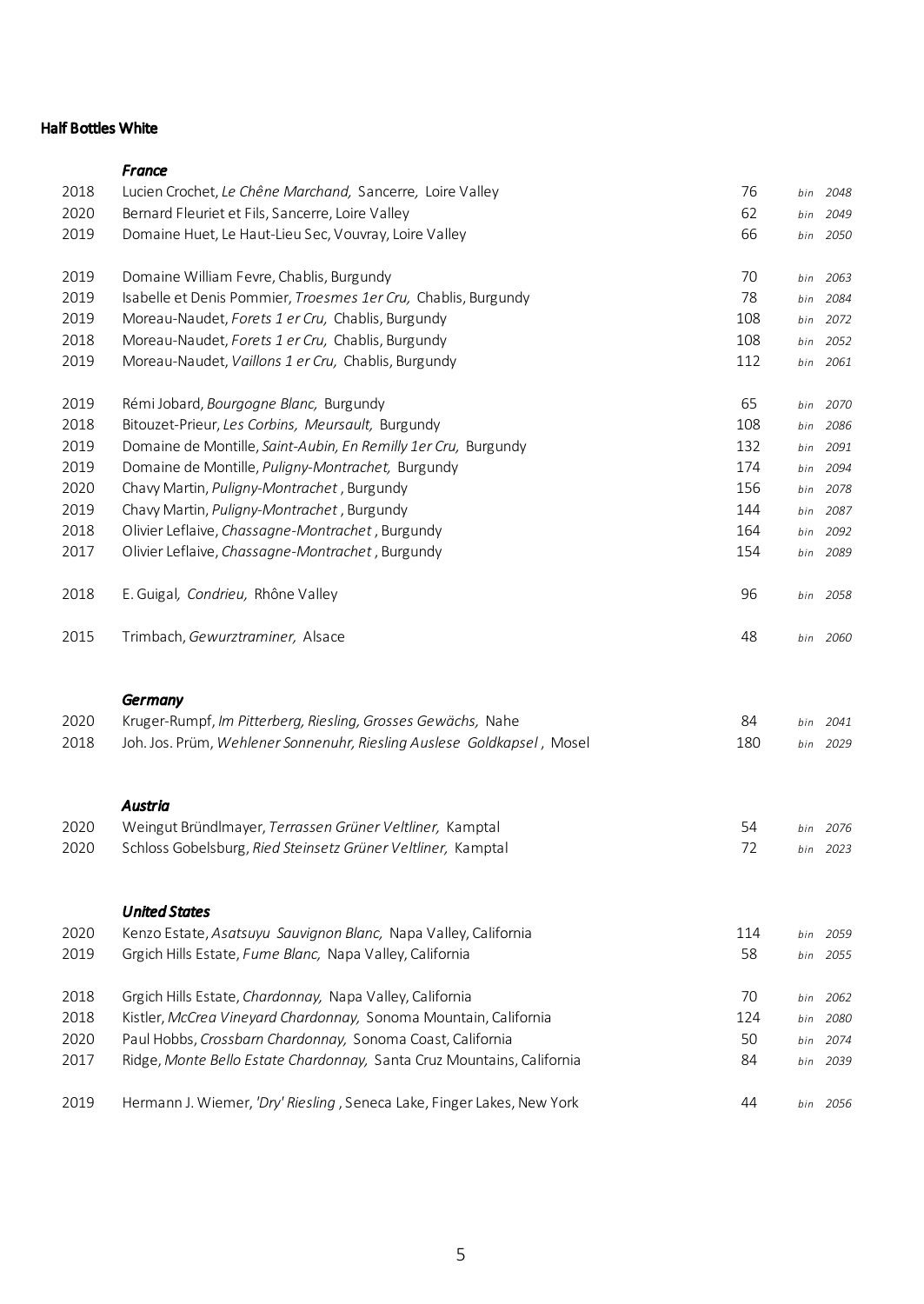## Half Bottles Red

# *France - Burgundy*

| 2016 | Georges Lignier, Gevrey Chambertin                                     | 114 |     | bin 2296 |
|------|------------------------------------------------------------------------|-----|-----|----------|
| 2018 | Domaine Anne et Hervé Sigaut, Les Sentiers 1 er Cru, Chambolle-Musigny | 156 |     | bin 2283 |
| 2019 | Domaine De L'Arlot, Clos des Forets 1er Cru, Nuits-Saint-Georges       | 168 |     | bin 2295 |
| 2018 | Domaine De L'Arlot, Clos des Forets 1er Cru, Nuits-Saint-Georges       | 144 | bin | 2276     |
| 2018 | Henri Gouges, Clos des Porrets St-Georges 1er Cru, Nuits-Saint-Georges | 150 |     | bin 2284 |
| 2018 | Domaine Daniel Rion & Fils, Les Grandes Vignes, Nuits-Saint-Georges    | 110 |     | bin 2260 |
| 2019 | Domaine Forey Père & Fils, Nuits-Saint-Georges                         | 140 | bin | 2258     |
| 2019 | Domaine Forey Père & Fils, Vosne-Romanée                               | 148 | bin | 2264     |
| 2013 | Edmond Cornu & Fils, Ladoix                                            | 66  |     | bin 2290 |
| 2019 | Ballot Millot & Fils, Santenots 1er Cru, Volnay                        | 108 |     | bin 2241 |
| 2018 | Bitouzet-Prieur, Volnay                                                | 95  | bin | 2205     |
| 2016 | Bitouzet-Prieur, Les Aussy 1er Cru, Volnay                             | 125 |     | bin 2298 |
| 2018 | Domaine Clos de la Chapelle, Taillepieds 1er Cru, Volnay               | 144 |     | bin 2236 |
| 2018 | Domaine Clos de la Chapelle, Champs Pimont, Beaune 1er Cru             | 105 |     | bin 2270 |

### *France - Bordeaux*

| 2015 | Château Calon-Ségur, 3ème Grand Cru Classé, Saint-Estèphe   | 222 |     | bin 2240 |
|------|-------------------------------------------------------------|-----|-----|----------|
| 2018 | Château Grand-Puy-Lacoste, 5ème Grand Cru Classé, Pauillac  | 168 |     | bin 2282 |
| 2008 | Château Mouton Rothschild, 1er Grand Cru Classé, Pauillac   | 960 |     | bin 2234 |
| 2006 | Château Mouton Rothschild, 1er Grand Cru Classé, Pauillac   | 930 |     | bin 2245 |
| 2008 | Château d'Armailhac, 5ème Grand Cru Classé, Pauillac        | 180 |     | bin 2289 |
| 1996 | Château Duhart-Milon, 4ème Grand Cru Classé, Pauillac       | 300 |     | bin 2229 |
| 2005 | Château Lynch Bages, 5ème Grand Cru Classé, Pauillac        | 390 |     | bin 2242 |
| 2000 | Château Branaire-Ducru, 4ème Grand Cru Classé, Saint-Julien | 240 |     | bin 2254 |
| 2002 | Château Vray Croix de Gay, Pomerol                          | 110 |     | bin 2265 |
| 2016 | Château Pavie, Arômes de Pavie, Saint-Emilion               | 150 | bin | 2267     |

### *France - Rhône*

| Domaine Rostaing, Ampodium, Côte-Rôtie            | 150 | bin 2256 |
|---------------------------------------------------|-----|----------|
| Domaine des Entrefaux, Crozes-Hermitage           | 60  | bin 2278 |
| Domaine Gour de Chaulé, Cuvée Tradition. Gigondas | 55  | bin 2280 |
| E. Guigal. Châteauneuf-du-Pape                    | 84  | hin 2257 |
| Château de Beaucastel, Châteauneuf-du-Pape        | 140 | hin 2246 |
|                                                   |     |          |

### *France - Loire Valley*

| 2015 Olga Raffault, Les Picasses, Chinon |  | bin 2272 |
|------------------------------------------|--|----------|
| 2006 Olga Raffault, Les Picasses, Chinon |  | bin 2293 |

# *France - Provence*

|  | 2016 Terrebrune, Bandol Rouge, Bandol | 72 bin 2294 |  |  |
|--|---------------------------------------|-------------|--|--|
|--|---------------------------------------|-------------|--|--|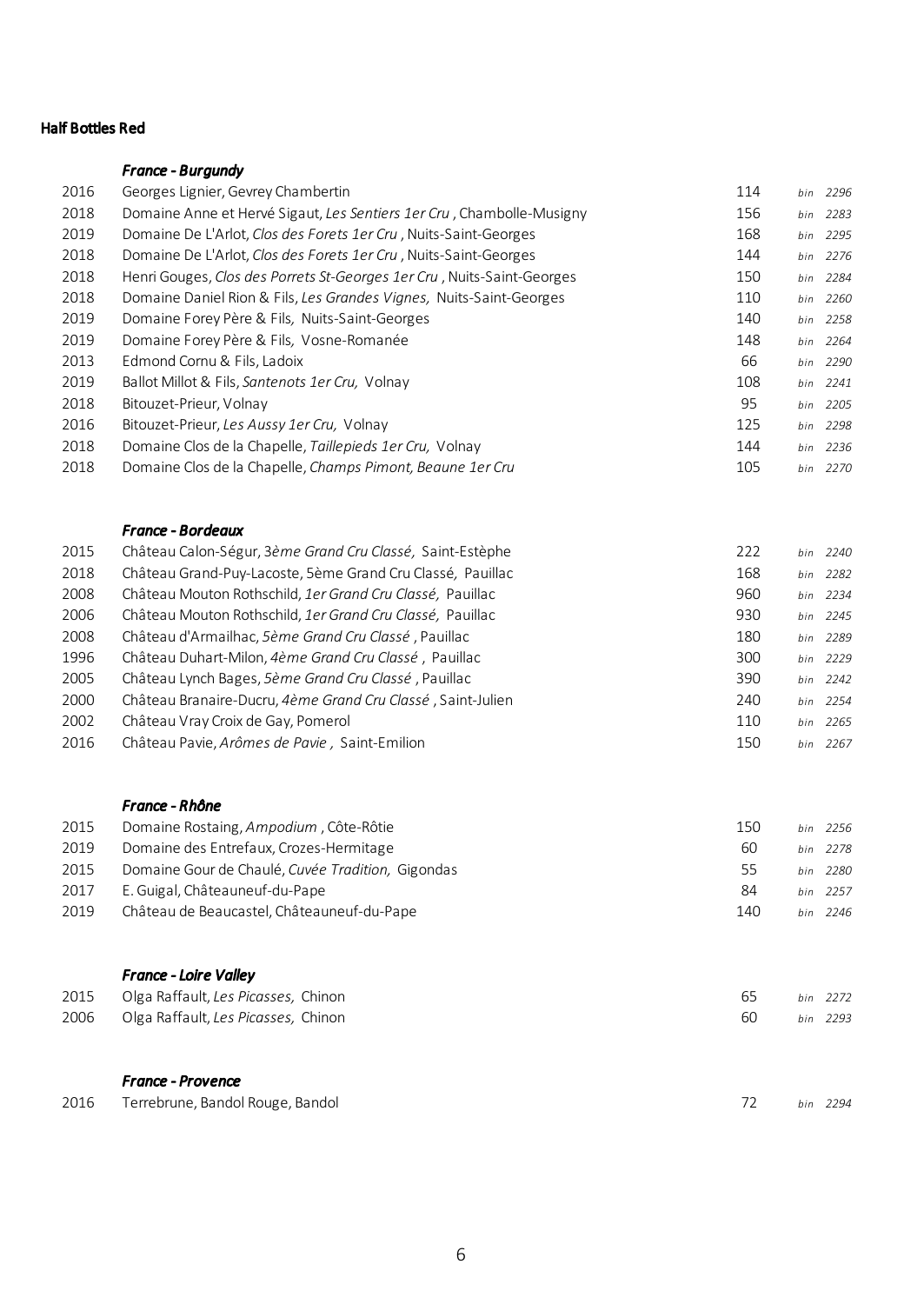## Half Bottles Red

## *Italy*

| 2017 | Moccagatta, Bric Balin, Barbaresco, Piedmont                 | 96  | bin | 2227     |
|------|--------------------------------------------------------------|-----|-----|----------|
| 2017 | Paitin, Sorì Paitin, Barbaresco, Piedmont                    | 84  | bin | 2218     |
| 2018 | Gaja, Barbaresco, Piedmont                                   | 300 | bin | 2248     |
| 2017 | Gaja, Barbaresco, Piedmont                                   | 300 | bin | 2220     |
| 2017 | Mauro Molino, Barolo, Piedmont                               | 72  | bin | 2287     |
|      |                                                              |     |     |          |
| 2017 | Tommasi, Amarone della Valpolicella Classico, Veneto         | 96  | bin | 2255     |
| 2015 | Cesari, Amarone della Valpolicella Classico, Veneto          | 84  | bin | 2231     |
| 2019 | Volpaia, Chianti Classico, Tuscany                           | 60  | bin | 2223     |
| 2017 | Fèlsina, Fontalloro, Rosso di Toscana IGT, Tuscany           | 84  |     | bin 2244 |
| 2015 | Val di Suga, Brunello di Montalcino, Tuscany                 | 96  |     | bin 2291 |
| 2015 | Gaja, Pieve Santa Restituta, Brunello di Montalcino, Tuscany | 120 |     | bin 2217 |
| 2016 | Col d'Orcia, Brunello di Montalcino, Tuscany                 | 90  |     | bin 2297 |
| 2017 | Ornellaia, Bolgheri Superiore, Tuscany                       | 330 | bin | 2201     |

## *Spain*

| 2017 | Bodegas Muga, Reserva, Rioja                      | 66  | hin 2299 |
|------|---------------------------------------------------|-----|----------|
| 2001 | R. Lopez de Heredia. Viña Tondonia Reserva. Rioja | 162 | bin 2228 |
| 2016 | Alvaro Palacios. Finca Dofí . Priorat             | 126 | hin 2239 |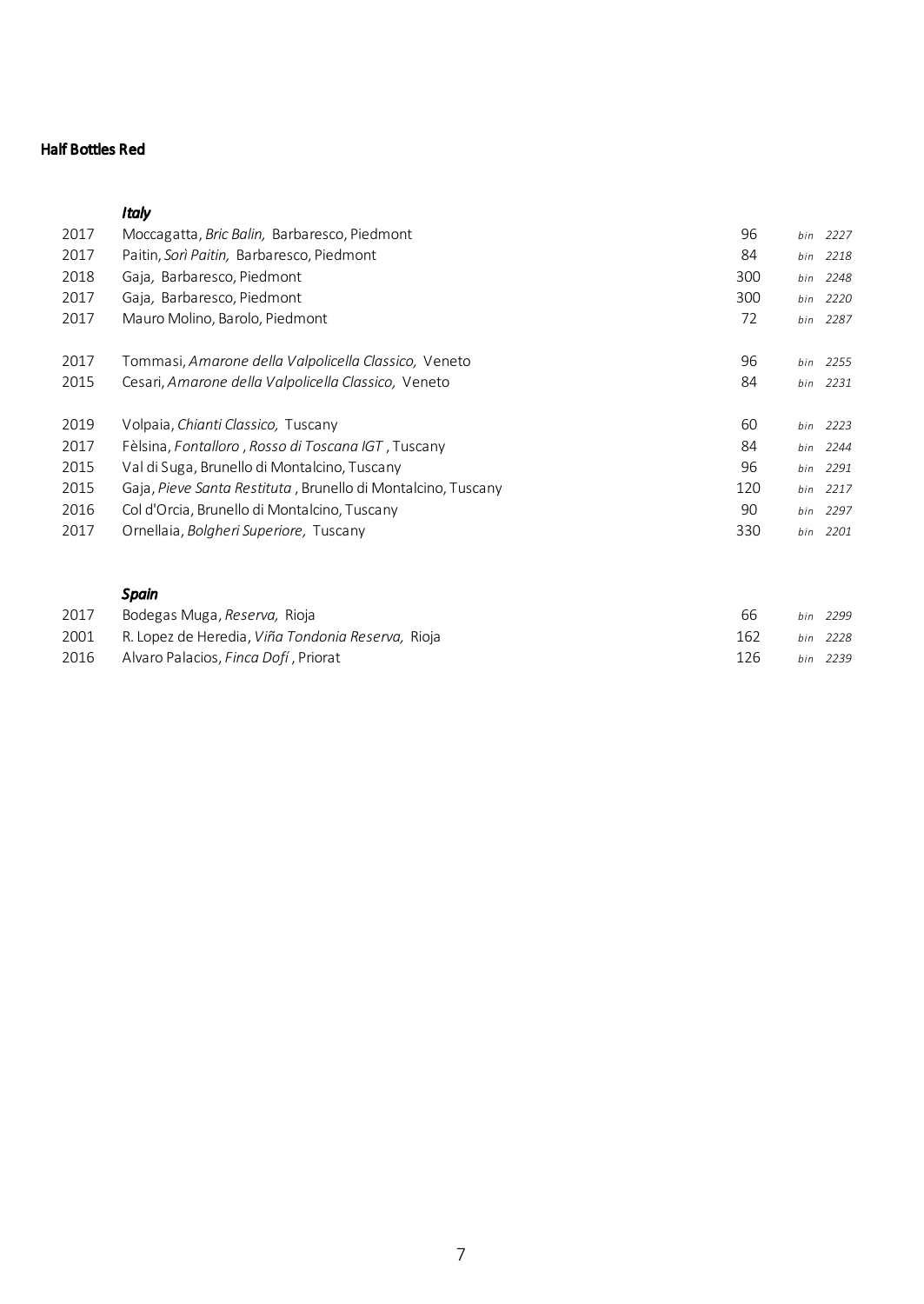## Half Bottles Red

*USA - Oregon - Pinot Noir*

| Bergström, Cumberland Reserve, Willamette Valley   | 80 | hin 2204 |
|----------------------------------------------------|----|----------|
| J. K. Carriere. <i>Vespidge.</i> Willamette Valley | 66 | bin 2286 |
| Elk Cove Vinevards. Willamette Valley              | 60 | bin 2281 |
| Domaine Drouhin, Dundee Hills, Willamette Valley   | 70 | hin 2253 |
|                                                    |    |          |

# *USA - California - Pinot Noir*

| 2018 | Hirsch Vineyards, San Andreas Fault, Sonoma Coast |  | bin 2288 |
|------|---------------------------------------------------|--|----------|
| 2017 | Hirsch Vineyards, San Andreas Fault, Sonoma Coast |  | bin 2213 |

# *USA - California - Cabernet Sauvignon and Cabernet Based Blends*

| 2015 | La Jota Vineyard Co., Howell Mountain, Napa Valley       | 120 | bin | 2268     |
|------|----------------------------------------------------------|-----|-----|----------|
| 2017 | Grgich Hills Estate, Napa Valley                         | 102 |     | bin 2238 |
| 2014 | Cain Winery, Cain Five, Napa Valley                      | 156 |     | bin 2274 |
| 2011 | Cain Winery, Cain Five, Napa Valley                      | 156 |     | bin 2235 |
| 2018 | Corison, Napa Valley                                     | 150 | bin | 2216     |
| 2018 | Kenzo Estate, Rindo, Napa Valley                         | 180 |     | bin 2262 |
| 2014 | Kenzo Estate, Ai, Napa Valley                            | 330 |     | bin 2279 |
| 2018 | Opus One, Napa Valley                                    | 360 | bin | 2233     |
| 2017 | Opus One, Napa Valley                                    | 360 |     | bin 2207 |
| 2018 | Dominus, Napa Valley                                     | 420 |     | bin 2292 |
| 2017 | Diamond Creek, <i>Volcanic Hill</i> , Napa Valley        | 276 |     | bin 2252 |
| 2017 | Ridge, Monte Bello Estate Vineyard, Santa Cruz Mountains | 252 | bin | 2266     |

## *USA - California - Other Varietals and Blends*

| 2005 | Clos Saron, Cuvée Mysterieuse, Syrah/Merlot, Sierra Foothills | 144 | bin 2212 |
|------|---------------------------------------------------------------|-----|----------|
| 2014 | Grgich Hills Estate, Merlot, Napa Valley                      | 70  | bin 2273 |
| 2017 | Dashe, Dry Creek Valley Reserve, Zinfandel, Sonoma County     | 60  | bin 2275 |
| 2016 | Kenzo Estate, Asuka, Cabernet Franc, Napa Valley              | 210 | hin 2285 |
| 2013 | Kenzo Estate, Murgsaki, Merlot Blend, Napa Valley             | 330 | bin 2271 |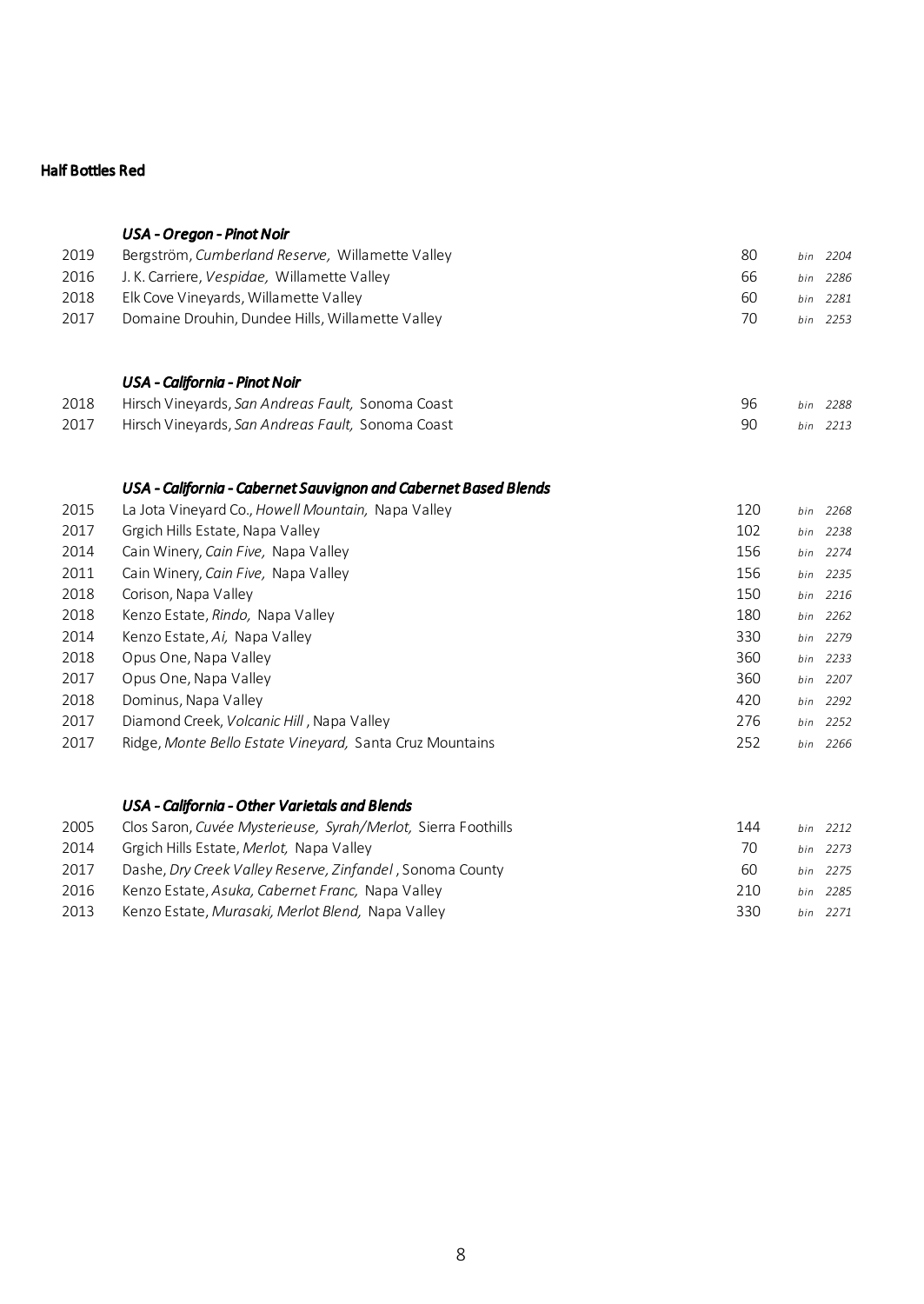# Sparkling Wine

|           | <b>Champagne - Non Vintage</b>                                              |     |     |          |
|-----------|-----------------------------------------------------------------------------|-----|-----|----------|
| <b>NV</b> | Drappier, Brut Nature, Blanc de Noirs                                       | 150 | bin | 2420     |
| <b>NV</b> | Drappier, Sans Ajout de Soufre, Brut Nature, Blanc de Noirs                 | 168 | bin | 2497     |
| <b>NV</b> | Drémont Père & Fils, Éphémère 010, Extra Brut, Blanc de Noirs               | 200 | bin | 2447     |
| <b>NV</b> | R.H. Coutier, Blanc de Blancs Grand Cru Brut (06.2021)                      | 150 | bin | 2423     |
| <b>NV</b> | Benoît Dehu, Cuvée Initiation, Blanc de Noirs Extra Brut (02.2021)          | 198 | bin | 2484     |
| <b>NV</b> | Vilmart & Cie, Grand Cellier Brut (12.2018)                                 | 192 |     | bin 2444 |
| <b>NV</b> | Krug, Grand Cuvée 169ème Edition, Brut                                      | 420 | bin | 2421     |
| <b>NV</b> | Krug, Grand Cuvée 168ème Edition, Brut                                      | 360 | bin | 2468     |
| <b>NV</b> | Krug, Grand Cuvée 166ème Edition, Brut                                      | 400 | bin | 2403     |
| <b>NV</b> | Jacquesson, Cuvée 744, Extra Brut (01.2021)                                 | 222 | bin | 2407     |
| <b>NV</b> | Jacquesson, Cuvée 739, Dégorgement Tardif, Extra Brut (06.2020)             | 360 | bin | 2406     |
| <b>NV</b> | Ulysse Collin, Les Maillons, Blanc de Noirs Extra Brut (03.2021 b. 2017)    | 306 |     | bin 2410 |
| <b>NV</b> | Ulysse Collin, Les Pierrieres, Blanc de Blancs Extra Brut (03.2021 b. 2017) | 360 | bin | 2419     |
| <b>NV</b> | Ulysse Collin, Les Pierrieres, Blanc de Blancs Extra Brut (03.2021 b. 2016) | 348 | bin | 2493     |
| <b>NV</b> | Ulysse Collin, Les Enfers, Blanc de Blancs Extra Brut (03.2021 b. 2016)     | 390 | bin | 2412     |
| <b>NV</b> | Ulysse Collin, Les Roises, Blanc de Blancs Extra Brut (03.2021 b. 2016)     | 420 | bin | 2492     |
| <b>NV</b> | Ulysse Collin, Les Roises, Blanc de Blancs Extra Brut (03.2021 b. 2015)     | 432 | bin | 2488     |
|           | <b>Champagne - Vintage Blends</b>                                           |     |     |          |
| 2014      | Antoine Bouvet, Extra Brut                                                  | 180 | bin | 2452     |
| 2011      | Vilmart & Cie, Coeur de Cuvée Brut (05.2018)                                | 360 | bin | 2448     |
| 2012      | Dom Pérignon, Brut                                                          | 400 | bin | 2446     |
| 2012      | Pol Roger, Cuvée Sir Winston Churchill Brut                                 | 750 | bin | 2409     |
| 2002      | Billecart-Salmon, Cuvée Nicolas François                                    | 450 | bin | 2490     |
| 2012      | Egly-Ouriet, Millésime Grand Cru Extra Brut (07.2021)                       | 630 | bin | 2464     |
| 2011      | Egly-Ouriet, Millésime Grand Cru Brut (08.2020)                             | 426 | bin | 2422     |
| 2008      | Krug, Brut                                                                  | 870 | bin | 2494     |
| 2004      | Krug, Brut                                                                  | 672 | bin | 2418     |
| 2000      | Krug, Brut                                                                  | 960 | bin | 2449     |
| 2013      | Louis Roederer, Cristal Brut                                                | 800 | bin | 2436     |
| 2012      | Louis Roederer, Cristal Brut                                                | 800 | bin | 2467     |
| 2008      | Louis Roederer, Cristal Brut                                                | 750 |     | bin 2427 |
| 2007      | Louis Roederer, Cristal Brut                                                | 642 | bin | 2426     |
| 2004      | Louis Roederer, Cristal Brut                                                | 660 | bin | 2425     |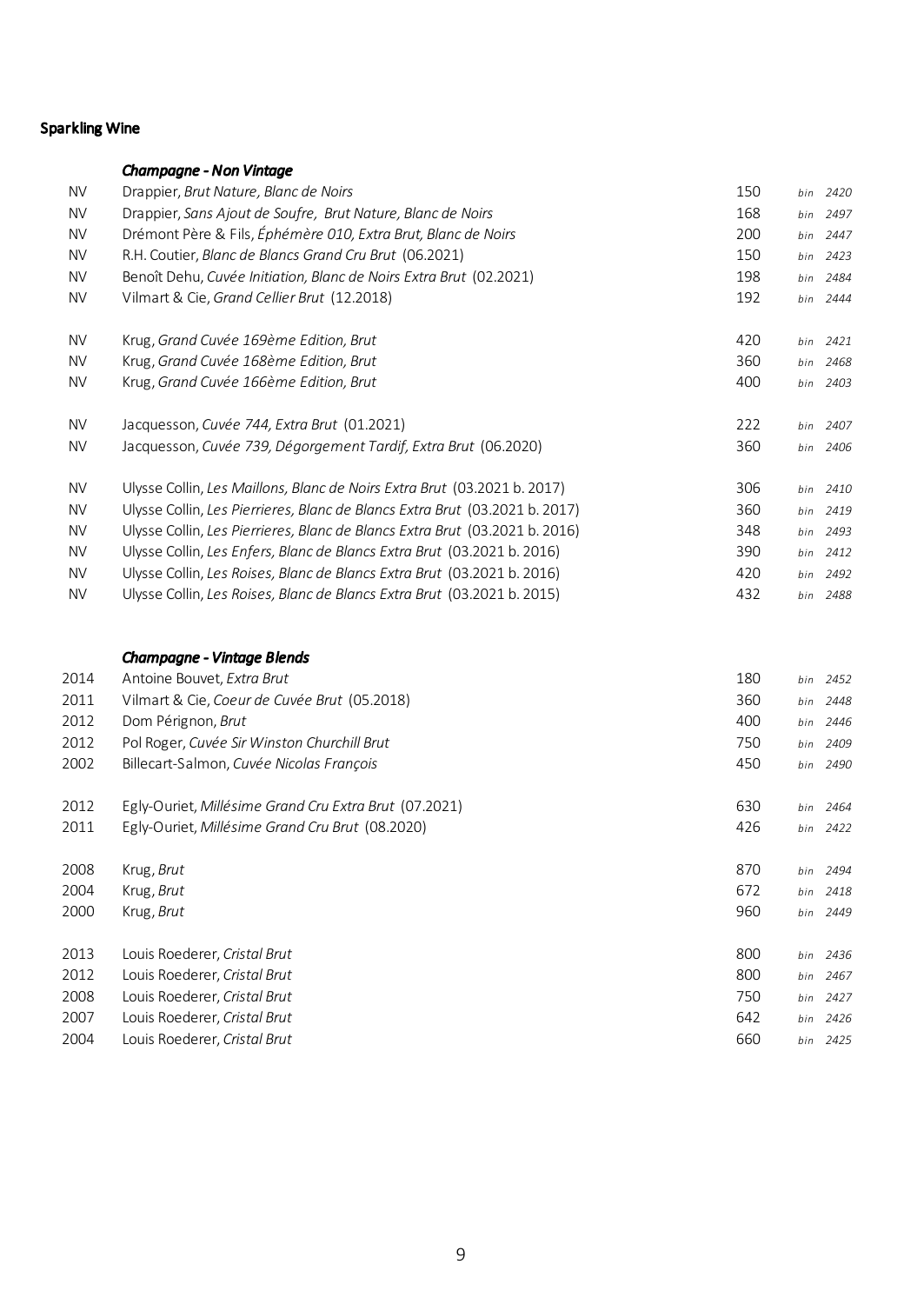# Sparkling Wine

|           | Champagne - Vintage Blanc de Blancs                                           |      |     |          |
|-----------|-------------------------------------------------------------------------------|------|-----|----------|
| 2011      | Philipponnat, Grand Blancs Extra Brut (03/2021)                               | 270  | bin | 2469     |
| 2012      | Eric Rodez, Les Beurys, Ambonnay Grand Cru                                    | 330  |     | bin 2451 |
| 2017      | Savart, Le Mont des Chrétiens 1er Cru Extra Brut (03.2021)                    | 360  |     | bin 2454 |
| 2010      | Saint-Chamant, Intégral Brut                                                  | 180  | bin | 2496     |
| 2012      | Salon, Le Mesnil Brut                                                         | 1800 | bin | 2417     |
| 2012      | Telmont, Extra Brut                                                           | 210  | bin | 2495     |
| 2010      | Guy Larmandier, Signé Francois Vieilles Vignes, Grand Cru Brut Zero (04/2021) | 216  | bin | 2476     |
| 1989      | Guy Larmandier, Cramant Grand Cru Brut (04/2021)                              | 252  | bin | 2491     |
| 2006      | Krug, Clos du Mesnil                                                          | 2700 | bin | 2487     |
| 2002      | Krug, Clos du Mesnil                                                          | 3800 |     | bin 2482 |
|           | Champagne - Vintage Blanc de Noirs                                            |      |     |          |
| 2010      | Thiénot, Cuvée Garance                                                        | 270  |     | bin 2486 |
| 2013      | Jacquesson, DIZY - Terres Rouges Extra Brut (02/2021)                         | 540  | bin | 2474     |
| 2006      | Billecart-Salmon, Le Clos Saint-Hilaire Brut                                  | 1000 |     | bin 2489 |
|           | Champagne - Rosé                                                              |      |     |          |
| <b>NV</b> | Krug, Rosé 25ème Edition, Brut                                                | 840  | bin | 2401     |
| <b>NV</b> | Saint-Chamant, Brut                                                           | 180  |     | bin 2498 |
| <b>NV</b> | Varnier-Fanniere, Grand Cru Brut Rosé (09.2019)                               | 198  |     | bin 2424 |
| <b>NV</b> | Ulysse Collin, Les Maillons, Rosé de Saignée Extra Brut (03.2021 b. 2017)     | 360  |     | bin 2432 |
| 2008      | Billecart-Salmon, Cuvée Elisabeth Salmon Rosé Brut                            | 500  |     | bin 2442 |
| 2008      | Dom Pérignon, Brut Rosé                                                       | 840  |     | bin 2456 |
|           | <b>Spain</b>                                                                  |      |     |          |
| 2000      | Raventós I Blanc, Enoteca Personal, Conca del Riu Anoia                       | 360  |     | bin 2554 |
| 1999      | Raventós I Blanc, Enoteca Personal, Conca del Riu Anoia                       | 360  | bin | 2555     |
| 2013      | Cava Recaredo, Terrers, Brut Nature Gran Reserva, Catalunya                   | 96   | bin | 2501     |
| 2009      | Colet-Navazos, Extra Brut Reserva, Catalunya                                  | 174  |     | bin 2500 |
|           | <b>Italy</b>                                                                  |      |     |          |
| 2008      | Ca' Del Bosco, Anna Maria Clementi, Franciacorta                              | 198  |     | bin 2508 |
| 2012      | Terrazze dell'Etna, Cuvée Brut, Sicily                                        | 108  |     | bin 2502 |
|           |                                                                               |      |     |          |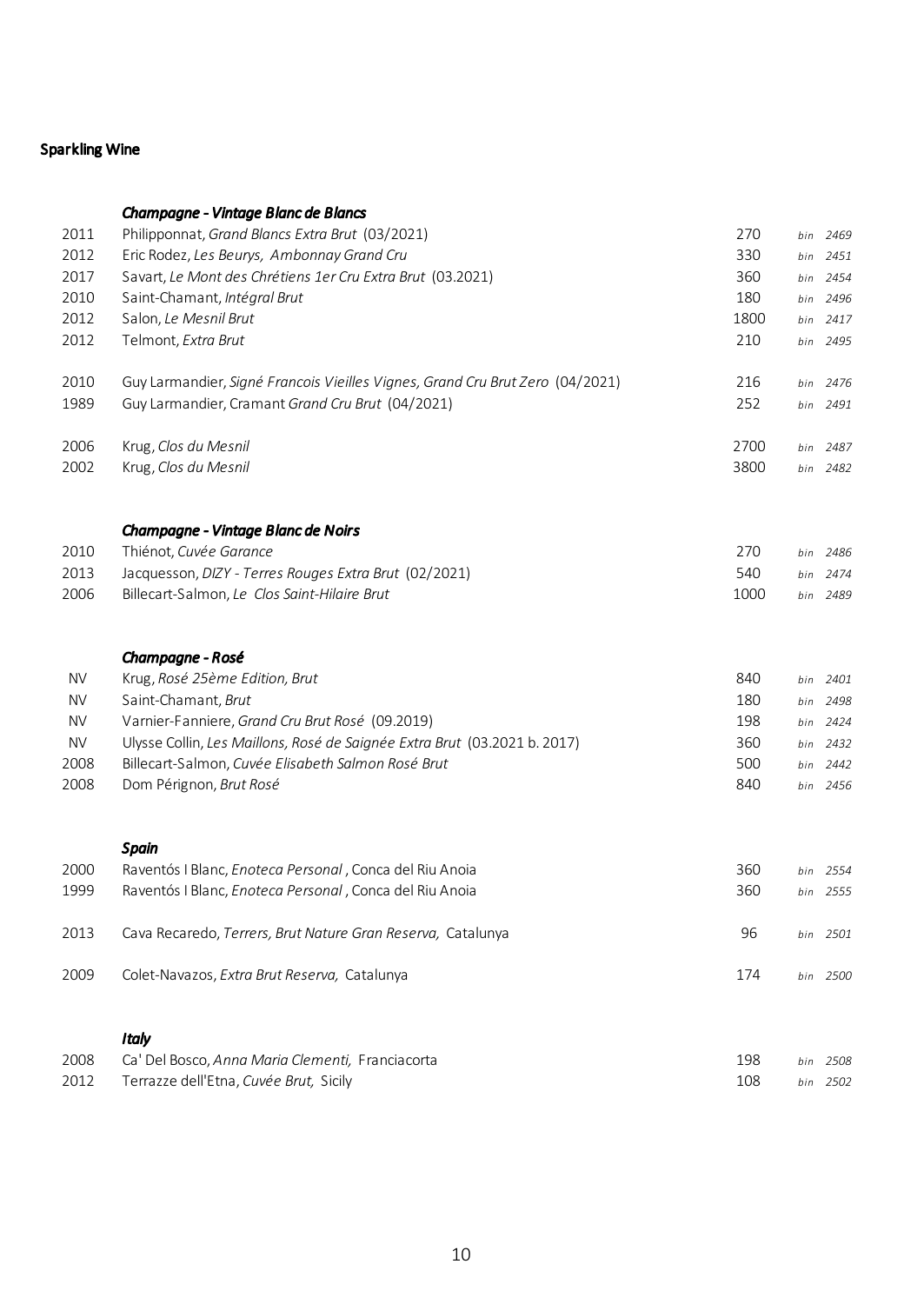# Burgundy

### Aligoté

| 2019 | Didier Fornerol                                 | 78  | bin | 2705     |
|------|-------------------------------------------------|-----|-----|----------|
| 2019 | Domaine Paul Pillot                             | 90  | bin | 2819     |
|      |                                                 |     |     |          |
|      | Chablis                                         |     |     |          |
| 2019 | Clement Lavallee, Les Ardillers                 | 126 | bin | 2760     |
|      |                                                 |     |     |          |
| 2013 | Domaine Billaud-Simon, Les Clos Grand Cru       | 306 | bin | 2717     |
| 2008 | William Fevre, Les Clos Grand Cru               | 465 | bin | 2654     |
| 2018 | Moreau-Naudet, Les Parques VV                   | 120 | bin | 2762     |
| 2019 | Moreau-Naudet, Les Forets 1er Cru               | 186 | bin | 2779     |
| 2019 | Moreau-Naudet, Montmains 1er Cru                | 180 | bin | 2932     |
| 2019 | Moreau-Naudet, Vaillons 1er Cru                 | 174 |     | bin 2962 |
|      |                                                 |     |     |          |
| 2020 | Patrick Piuze, Les Sechets 1er Cru              | 170 | bin | 2802     |
| 2020 | Patrick Piuze, Les Forets 1er Cru               | 162 | bin | 2747     |
| 2020 | Patrick Piuze, Butteaux 1er Cru                 | 170 | bin | 2724     |
| 2020 | Patrick Piuze, Bougros Grand Cru                | 225 | bin | 2786     |
| 2017 | Patrick Piuze, Les Clos Grand Cru               | 300 | bin | 2627     |
| 2020 | Patrick Piuze, Blanchots Grand Cru              | 240 |     | bin 2729 |
|      |                                                 |     |     |          |
| 2019 | Louis Michel & Fils, Montée de Tonnerre 1er Cru | 120 | bin | 2816     |
| 2019 | Louis Michel & Fils, Grenouilles Grand Cru      | 240 | bin | 2809     |
| 2019 | Louis Michel & Fils, Les Clos Grand Cru         | 250 | bin | 2796     |
| 2019 | Louis Michel & Fils, Vaudésir Grand Cru         | 220 | bin | 2648     |

|      | <b>Bourgogne Blanc</b>                                    |     |             |
|------|-----------------------------------------------------------|-----|-------------|
| 2011 | Lucien le Moine                                           | 162 | 2756<br>bin |
| 2019 | Jérôme Chezeaux                                           | 80  | 2810<br>bin |
| 2019 | Didier Fornerol                                           | 90  | 2715<br>bin |
| 2019 | Domaine Fourrier                                          | 150 | 2927<br>bin |
| 2018 | Bitouzet-Prieur                                           | 90  | 2758<br>bin |
| 2019 | Vincent Girardin, Cuvée Saint-Vincent                     | 85  | 2944<br>bin |
| 2019 | Domaine Tessier, Champ Perrier                            | 105 | 3016<br>bin |
| 2020 | Bouchard Père & Fils, Réserve                             | 88  | 2814<br>bin |
| 2020 | Domaine Morey-Coffinet, Côte-d'Or Chardonnay              | 120 | 2800<br>bin |
| 2020 | David Trousselle, La Couleuvraire, Hautes-Côtes de Beaune | 85  | 2730<br>bin |
| 2019 | Domaine Leflaive                                          | 250 | 2788<br>bin |
| 2018 | Domaine Michel Niellon                                    | 145 | 2924<br>bin |
|      |                                                           |     |             |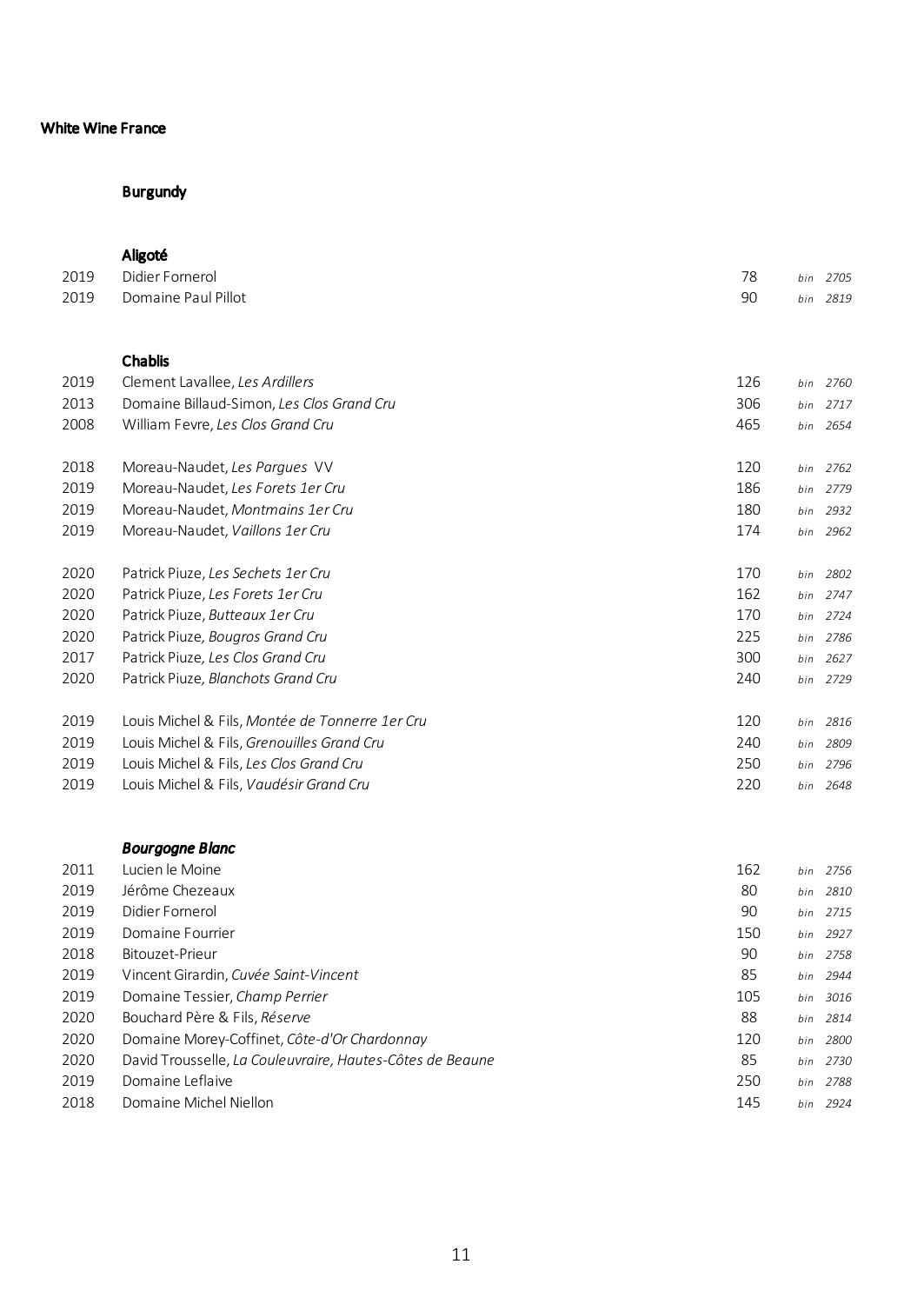|      | <b>Beaune</b>                                             |     |     |          |
|------|-----------------------------------------------------------|-----|-----|----------|
| 2019 | Domaine de Montille, Les Aigrots 1er Cru                  | 186 |     | bin 2766 |
|      | Vougeot                                                   |     |     |          |
| 2011 | Domaine Bertagna, Les Cras 1er Cru                        | 222 |     | bin 2746 |
|      | Pernand-Vergelesses                                       |     |     |          |
| 2019 | Domaine Rollin Père et Fils, Sous Frétille 1er Cru        | 180 |     | bin 3032 |
|      | <b>Aloxe-Corton</b>                                       |     |     |          |
| 2019 | Jean-Marc Pillot, Corton-Charlemagne Grand Cru            | 540 |     | bin 2636 |
| 2019 | Domaine Rollin Père et Fils, Corton-Charlemagne Grand Cru | 360 |     | bin 2763 |
|      | <b>Auxey-Duresses</b>                                     |     |     |          |
| 2019 | Benjamin Leroux                                           | 126 |     | bin 2696 |
|      | Meursault                                                 |     |     |          |
| 2017 | Comtesse de Chérisey, Bois de Blagny                      | 198 | bin | 2731     |
| 2019 | Domaine Leflaive, Sous le dos d'Âne 1er Cru               | 570 | bin | 2794     |
| 2018 | Domaine Michel Lafarge, Vendanges Sélectionnées           | 220 |     | bin 2748 |
| 2019 | Vincent Girardin, Les Narvaux                             | 210 | bin | 2824     |
| 2019 | Benjamin Leroux, Blagny, La Pièce Sous le Bois 1er Cru    | 294 |     | bin 2646 |
| 2016 | Benjamin Leroux, Genevrières-Dessous 1er Cru              | 372 | bin | 2662     |
| 2016 | Benjamin Leroux, Le Porusot 1er Cru                       | 330 |     | bin 2629 |
| 2017 | François Mikulski, Charmes 1er Cru                        | 330 | bin | 2699     |
| 2017 | François Mikulski, Goutte d'or 1er Cru                    | 300 | bin | 2624     |
| 2017 | François Mikulski, Poruzots 1er Cru                       | 300 |     | bin 2744 |
| 2016 | Yves Boyer-Martenot, Charmes 1er Cru                      | 234 | bin | 2749     |
| 2016 | Yves Boyer-Martenot, Perrières 1er Cru                    | 250 | bin | 2764     |
| 2018 | Jean-Marc Roulot, Vireuils                                | 738 | bin | 2659     |
| 2019 | Domaine Roulot, Clos des Bouchères 1er Cru Monopole       | 900 | bin | 2693     |
| 2019 | Pierre Morey                                              | 270 | bin | 2806     |
| 2019 | Pierre Morey, Clos le Meix Tavaux                         | 282 | bin | 2807     |
| 2019 | Pierre Morey, Les Tessons                                 | 330 | bin | 2808     |
| 2019 | Domaine de Montille, Saint-Christophe                     | 230 |     | bin 2822 |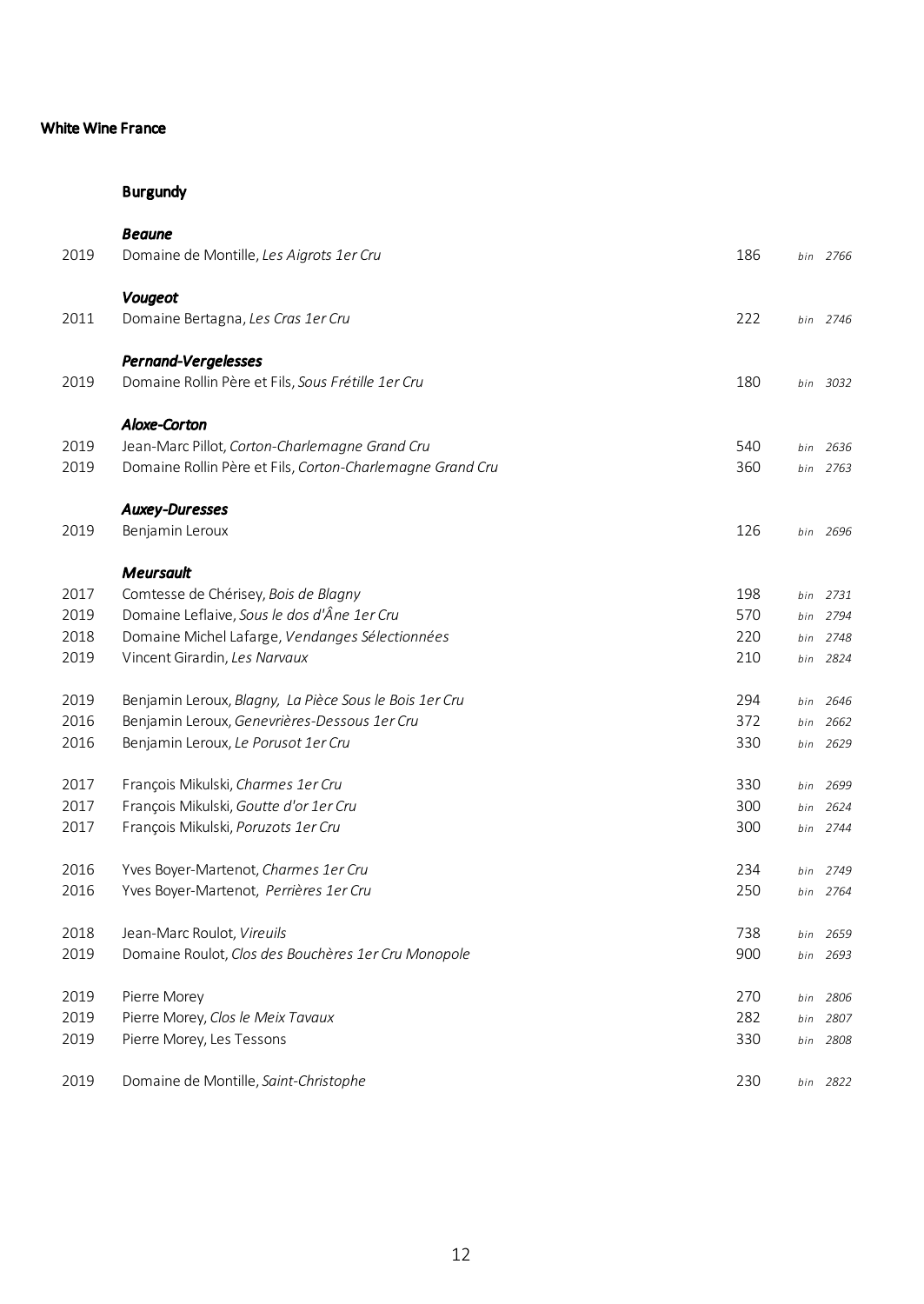|      | <b>Puligny-Montrachet</b>                                 |      |     |          |
|------|-----------------------------------------------------------|------|-----|----------|
| 2019 | Bachelet-Monnot, Les Referts 1er Cru                      | 320  |     | bin 2711 |
| 2017 | Domaine Génot-Boulanger, La Garenne 1er Cru               | 300  | bin | 2740     |
| 2009 | Henri Boillot                                             | 240  | bin | 2782     |
| 2013 | Bruno Colin, La Truffière 1er Cru                         | 300  | bin | 2718     |
| 2011 | Jean-Philippe Fichet, Les Referts 1er Cru                 | 276  | bin | 2714     |
| 2016 | Bouchard Père & Fils, Montrachet Grand Cru                | 1800 |     | bin 2791 |
| 2019 | Jacques Carillon                                          | 240  | bin | 2928     |
| 2016 | Jacques Carillon                                          | 198  | bin | 2710     |
| 2019 | Jacques Carillon, Les Champs Canet 1er Cru                | 396  | bin | 2906     |
| 2017 | Jacques Carillon, Les Champs Canet 1er Cru                | 348  |     | bin 2799 |
| 2016 | Jacques Carillon, Les Champs Canet 1er Cru                | 312  |     | bin 2712 |
| 2019 | Jacques Carillon, Les Perrières 1er Cru                   | 390  | bin | 2929     |
| 2016 | Jacques Carillon, Les Perrières 1er Cru                   | 312  | bin | 2709     |
| 2016 | Jacques Carillon, Les Referts 1er Cru                     | 330  | bin | 2707     |
| 2017 | Olivier Leflaive                                          | 234  | bin | 2664     |
| 2014 | Olivier Leflaive, Les Folatières 1er Cru                  | 402  | bin | 2735     |
| 2018 | Olivier Leflaive, Bâtard-Montrachet Grand Cru             | 1200 | bin | 2631     |
| 2018 | Olivier Leflaive, Montrachet Grand Cru                    | 2400 | bin | 2632     |
| 2019 | Domaine Leflaive                                          | 420  | bin | 2778     |
| 2019 | Domaine Leflaive, Clavoillon 1er Cru                      | 570  | bin | 2818     |
| 2019 | Domaine Leflaive, Les Pucelles 1er Cru                    | 900  | bin | 2721     |
| 2019 | Domaine Leflaive, Bâtard-Montrachet Grand Cru             | 2280 |     | bin 2708 |
| 2019 | Domaine Leflaive, Bienvenues-Bâtard-Montrachet Grand Cru  | 1800 | bin | 2634     |
| 2017 | Domaine Leflaive, Bienvenues-Bâtard-Montrachet Grand Cru  | 1398 | bin | 2683     |
| 2019 | Domaine Leflaive, Chevalier-Montrachet Grand Cru          | 2800 | bin | 2640     |
| 2017 | Joseph Drouhin, Marquis de Laguiche, Montrachet Grand Cru | 2000 |     | bin 2793 |
| 2016 | Joseph Drouhin, Marquis de Laguiche, Montrachet Grand Cru | 1800 |     | bin 2792 |
| 2019 | Jean-Marc Pillot, Les Noyers Bret                         | 200  | bin | 3051     |
| 2011 | Jean-Marc Pillot, Les Noyers Bret                         | 312  | bin | 2736     |
| 2019 | Jean-Marc Pillot, Chevalier-Montrachet Grand Cru          | 1080 |     | bin 2639 |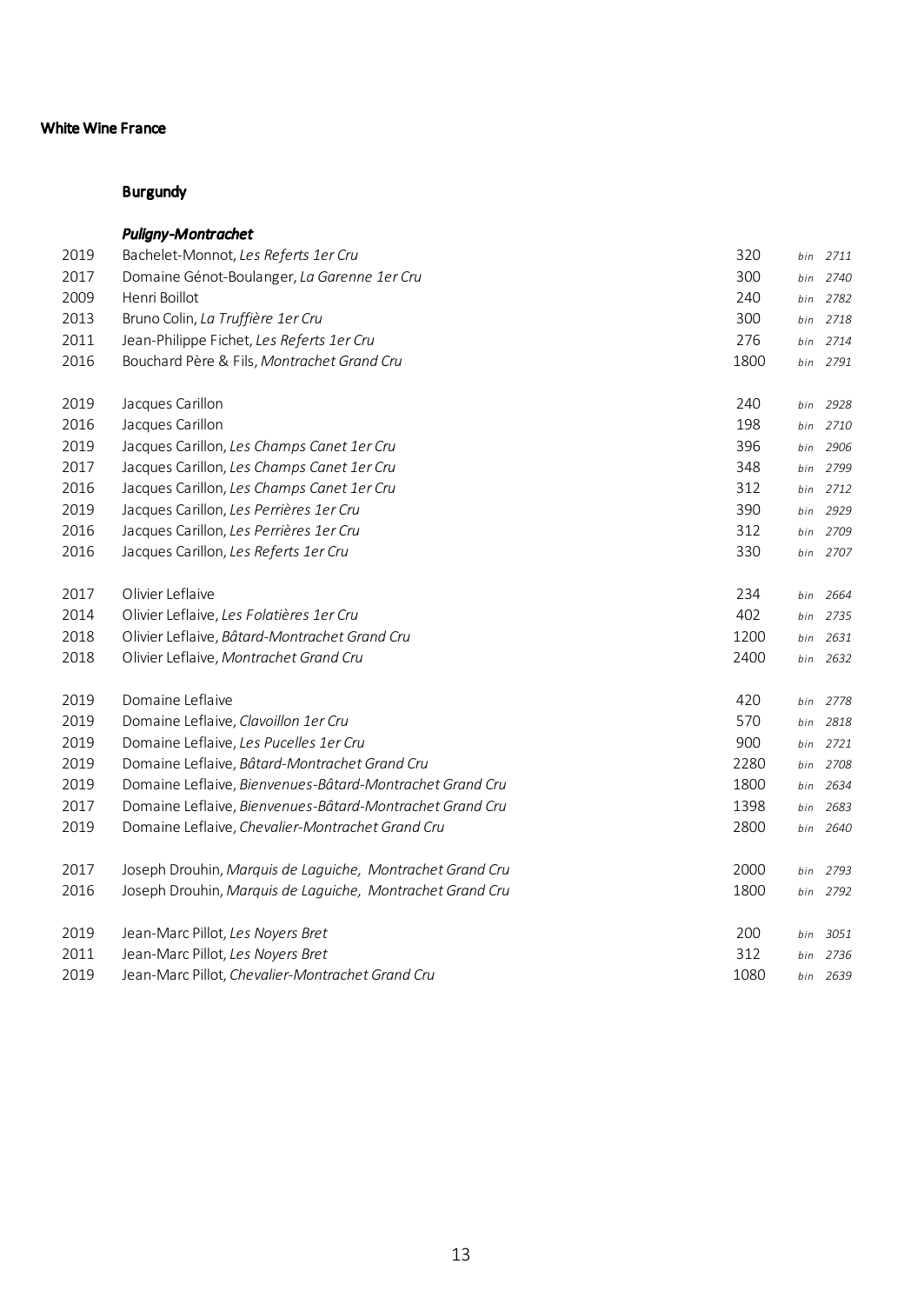|      | <b>Chassagne-Montrachet</b>                             |     |     |          |
|------|---------------------------------------------------------|-----|-----|----------|
| 2019 | Bachelet-Monnot                                         | 192 | bin | 2805     |
| 2019 | Benjamin Leroux, Abbaye de Morgeot 1er Cru              | 300 | bin | 2754     |
| 2019 | Vincent Girardin, Les Vieilles Vignes                   | 210 | bin | 2934     |
| 2018 | Sylvain Morey                                           | 180 |     | bin 2720 |
| 2019 | Marc Morey & Fils, En Virondot 1er Cru                  | 300 | bin | 3046     |
| 2018 | Marc Morey & Fils, En Virondot 1er Cru                  | 300 | bin | 3053     |
| 2017 | Marc Morey & Fils, En Virondot 1er Cru                  | 330 | bin | 2722     |
| 2016 | Marc Morey & Fils, En Virondot 1er Cru                  | 290 |     | bin 2732 |
| 2019 | Jean-Marc Pillot, Les Masures                           | 180 | bin | 3048     |
| 2016 | Jean-Marc Pillot, Les Masures                           | 168 | bin | 2630     |
| 2019 | Jean-Marc Pillot, Les Chenevottes 1er Cru               | 210 | bin | 2697     |
| 2019 | Jean-Marc Pillot, Les Fairendes, Morgeot 1er Cru        | 210 | bin | 2702     |
| 2014 | Jean-Marc Pillot, Les Fairendes, Morgeot 1er Cru        | 186 | bin | 2761     |
| 2019 | Jean-Marc Pillot, Les Baudines 1er Cru                  | 222 |     | bin 2713 |
| 2019 | Jean-Marc Pillot, Les Caillerets 1er Cru                | 240 | bin | 2678     |
| 2019 | Jean-Marc Pillot, Clos Saint Marc, Les Vergers 1er Cru  | 300 |     | bin 2657 |
| 2019 | Domaine Michel Niellon                                  | 300 |     | bin 2668 |
| 2015 | Domaine Michel Niellon, Chevalier-Montrachet Grand Cru  | 900 | bin | 2734     |
| 2018 | Jean-Claude Ramonet                                     | 330 | bin | 2658     |
| 2018 | Jean-Claude Ramonet, Boudriotte 1er Cru                 | 450 |     | bin 2656 |
| 2018 | Jean-Claude Ramonet, Morgeot 1er Cru                    | 510 | bin | 2645     |
| 2018 | Jean-Claude Ramonet, Clos du Cailleret 1er Cru Monopole | 550 |     | bin 2638 |
| 2017 | Pierre-Yves Colin-Morey, Abbaye de Morgeot 1er Cru      | 485 |     | bin 2691 |
| 2016 | Pierre-Yves Colin-Morey, Les Ancegnières                | 420 |     | bin 2738 |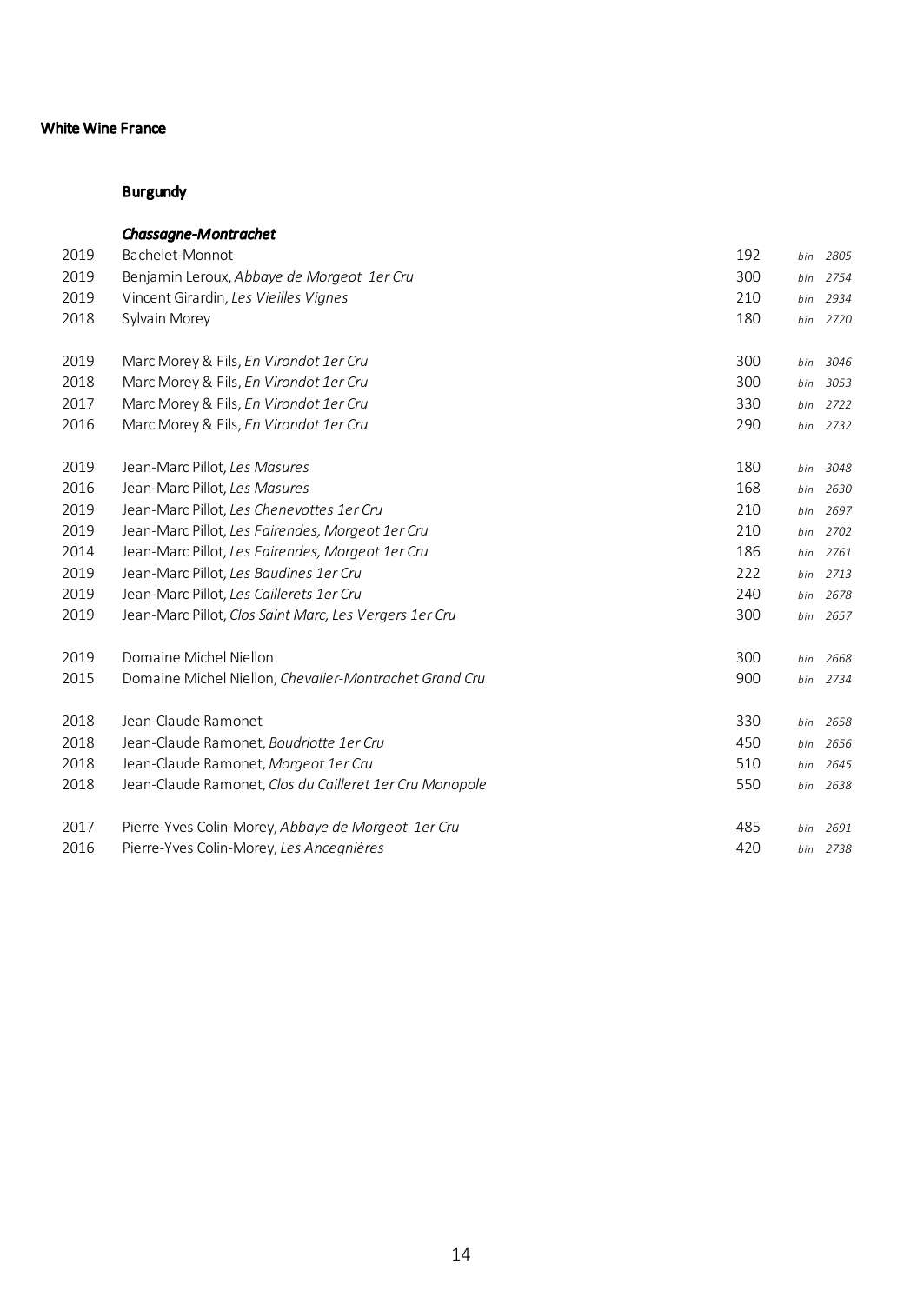# Burgundy

# *Saint-Aubin*

| 2018 | Bertrand Bachelet, En Remilly 1er Cru      | 174 |     | bin 2694 |
|------|--------------------------------------------|-----|-----|----------|
| 2017 | Joseph Colin, La Chatenière 1er Cru        | 180 | bin | 2804     |
|      | Santenay                                   |     |     |          |
| 2017 | Bertrand Bachelet                          | 126 |     | bin 2776 |
|      | Viré-Clessé                                |     |     |          |
| 2005 | Domaine de la Bongran, Cuvée Levrouté      | 198 |     | bin 2768 |
| 2006 | Domaine de la Bongran, Cuvée E.J. Thevenet | 132 | bin | 2771     |
| 2003 | Domaine de la Bongran, Cuvée E.J. Thevenet | 132 |     | bin 2775 |
|      | Mâcon-Verzé                                |     |     |          |
| 2017 | Domaine Leflaive, Les Chênes               | 162 | bin | 2643     |
| 2014 | Domaine Leflaive                           | 168 |     | bin 2790 |
|      | <b>Pouilly-Fuissé</b>                      |     |     |          |
| 2017 | Château-Fuissé, Tête de Cuvée              | 108 |     | bin 2785 |
| 2017 | Domaine Leflaive                           | 198 | bin | 2725     |
| 2013 | Domaine Leflaive                           | 180 | bin | 2728     |

## Alsace

| 2018 | Domaine Maurice Schoech, Riesling Kaefferkopf Grand Cru                      | 125 | bin | 3070     |
|------|------------------------------------------------------------------------------|-----|-----|----------|
| 2019 | Domaine Weinbach, Riesling Cuvée Colette                                     | 150 | bin | 2608     |
| 2014 | Domaine Marcel Deiss, Mambourg Grand Cru                                     | 240 |     | bin 2623 |
| 2012 | Domaine Zind Humbrecht, Riesling Rangen de Thann Grand Cru Clos Saint Urbain | 240 | hin | 2622     |
| 2010 | Domaine F. E. Trimbach, Riesling Cuvée Frédéric Emile                        | 228 |     | hin 2605 |
|      |                                                                              |     |     |          |
| 2018 | Albert Boxler, Riesling                                                      | 150 | hin | 3062     |
| 2015 | Albert Boxler, Pinot Blanc                                                   | 105 | hin | 3060     |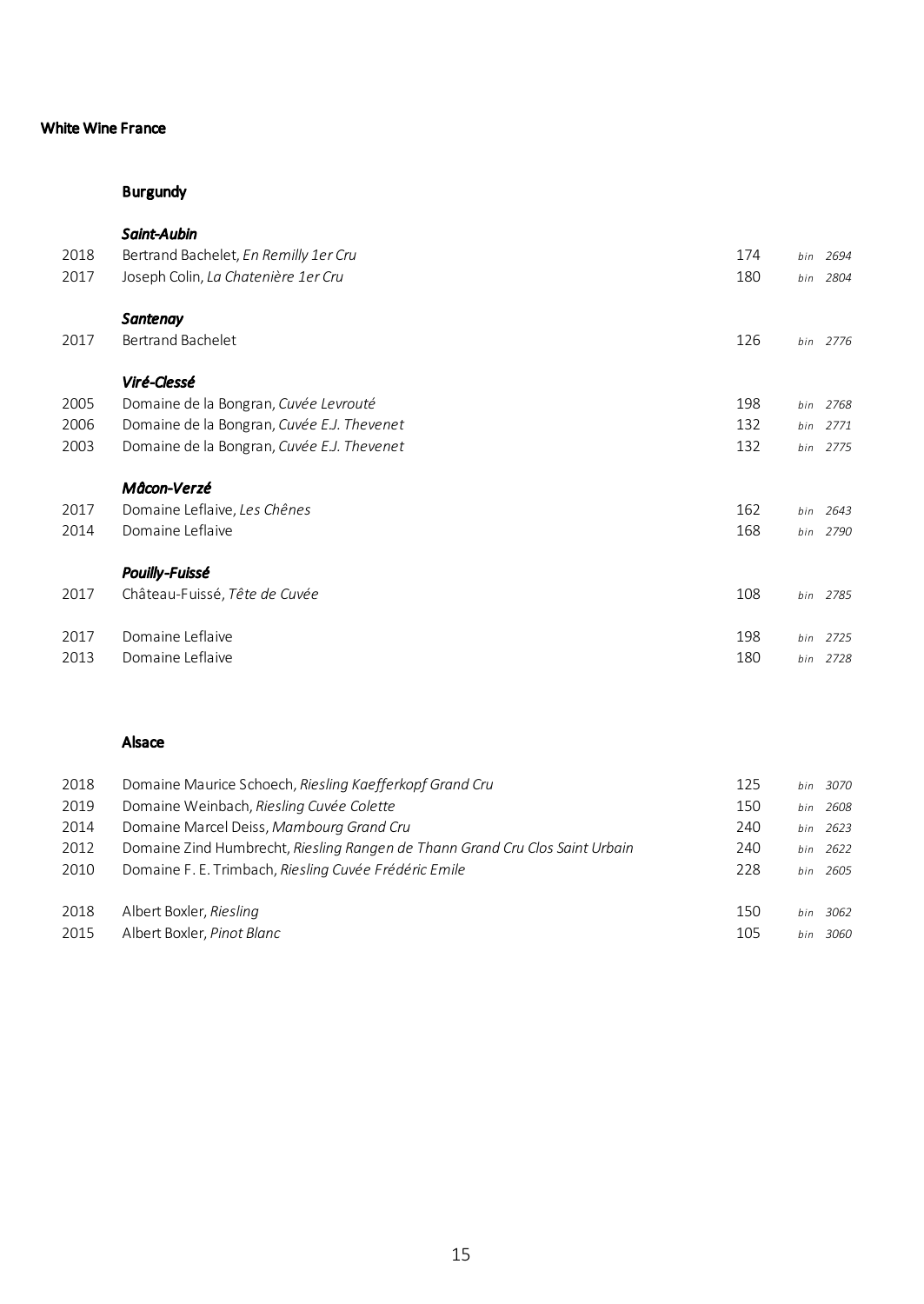# Loire Valley

| 2013 | <b>Muscadet Sèvre et Maine</b><br>Louis Metaireau, Cuvée Une Sur Lie | 84  |     | bin 2914 |
|------|----------------------------------------------------------------------|-----|-----|----------|
|      | <b>Savennières</b>                                                   |     |     |          |
| 2020 | Nicolas Joly, Clos de la Bergerie                                    | 222 | bin | 3092     |
| 2019 | Nicolas Joly, Clos de la Bergerie                                    | 222 | bin | 2902     |
| 2020 | Nicolas Joly, Les Vieux Clos                                         | 174 | bin | 3088     |
| 2019 | Nicolas Joly, Les Vieux Clos                                         | 168 | bin | 2903     |
| 2020 | Nicolas Joly, Clos de la Coulée de Serrant                           | 354 | bin | 3091     |
| 2019 | Nicolas Joly, Clos de la Coulée de Serrant                           | 336 | bin | 2904     |
| 2017 | Nicolas Joly, Clos de la Coulée de Serrant                           | 270 | bin | 2901     |
| 2010 | Nicolas Joly, Clos de la Coulée de Serrant                           | 432 |     | bin 2908 |
|      |                                                                      |     |     |          |
|      | Vouvray                                                              |     |     |          |
| 2014 | Phillipe Foreau, "Domaine du Clos Naudin," Sec                       | 114 | bin | 2916     |
|      |                                                                      |     |     |          |
| 2019 | Domaine Huet, Le Mont Sec                                            | 120 | bin | 3068     |
| 2019 | Domaine Huet, Le Haut-Lieu Sec                                       | 108 | bin | 3066     |
|      | Sancerre                                                             |     |     |          |
| 2019 | Lucien Crochet, Le Chêne Marchand                                    | 130 | bin | 3094     |
|      |                                                                      |     |     |          |
|      | Pouilly-Fumé                                                         |     |     |          |
| 2015 | Domaine Didier Dagueneau, Silex                                      | 408 |     | bin 2922 |
|      |                                                                      |     |     |          |
|      | <b>Bordeaux</b>                                                      |     |     |          |
|      | <b>Haut-Medoc</b>                                                    |     |     |          |
| 2018 | Château Cos d'Estournel, Cos Blanc                                   | 390 | bin | 3022     |
| 2013 | Château Cos d'Estournel, Cos Blanc                                   | 246 | bin | 3027     |
| 2011 | Château Cos d'Estournel, Cos Blanc                                   | 246 | bin | 3019     |
|      |                                                                      |     |     |          |
|      | <b>Margaux</b>                                                       |     |     |          |
| 2019 | Château Palmer, Vin Blanc de Palmer                                  | 396 |     | bin 3026 |
|      | <b>Sauternes</b>                                                     |     |     |          |
| 2020 | Y d'Yquem, Bordeaux Blanc                                            | 300 |     | bin 3065 |
|      |                                                                      |     |     |          |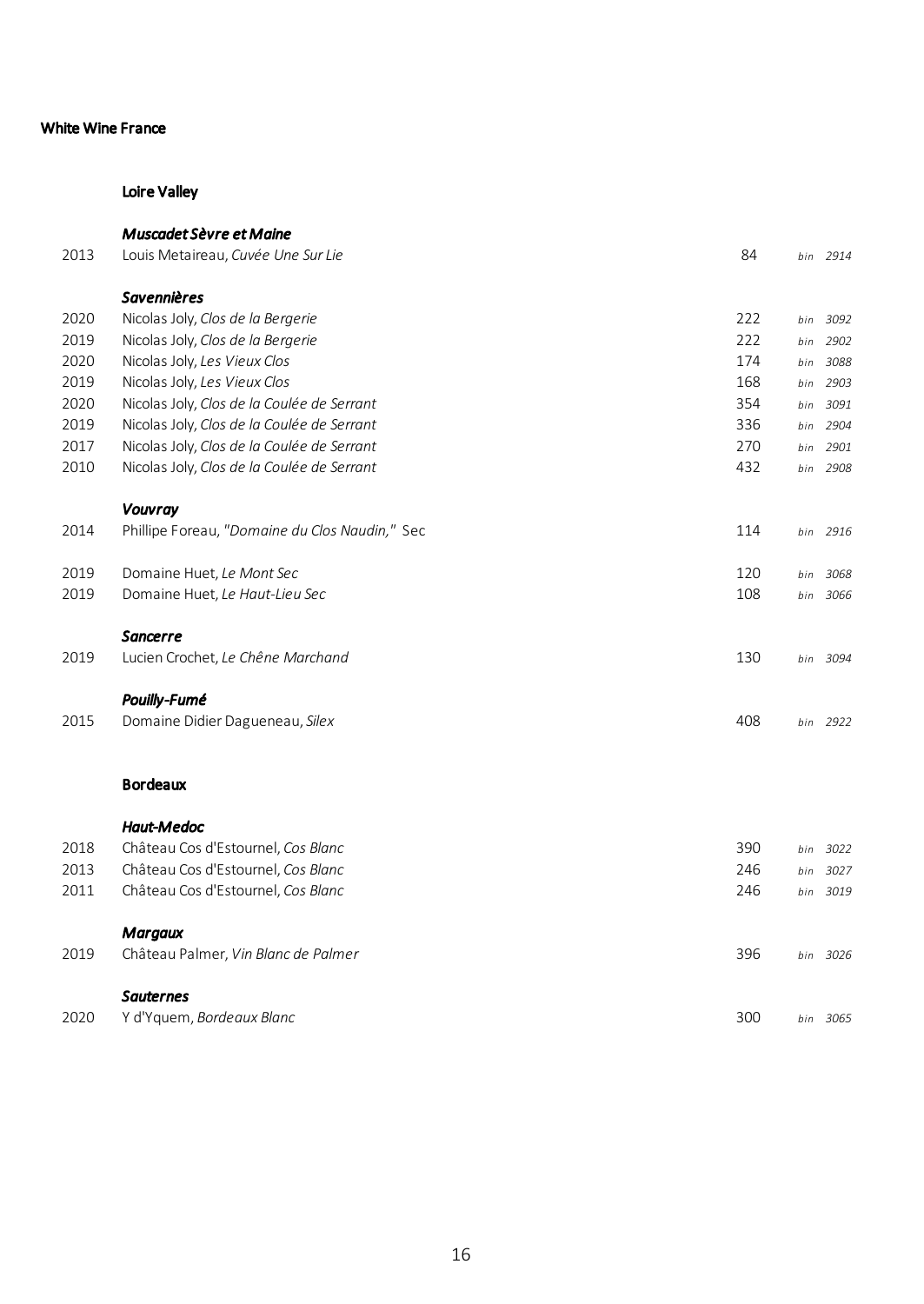# Rhône

|      | Château-Grillet                     |     |     |          |
|------|-------------------------------------|-----|-----|----------|
| 2017 | Château-Grillet                     | 900 | bin | 3006     |
| 2016 | Château-Grillet                     | 900 | bin | 3005     |
|      | Hermitage                           |     |     |          |
| 2019 | Jean-Louis Chave                    | 690 | bin | 2961     |
| 2018 | Jean-Louis Chave                    | 630 | bin | 3010     |
|      | Crozes-Hermitage                    |     |     |          |
| 2019 | Alain Graillot                      | 96  |     | bin 2960 |
|      | Provence                            |     |     |          |
|      |                                     |     |     |          |
|      | <b>Palette</b>                      |     |     |          |
| 2019 | Château Simone                      | 144 | bin | 3041     |
| 2018 | Château Simone                      | 144 | bin | 3069     |
| 2017 | Château Simone                      | 144 | bin | 3071     |
| 2016 | Château Simone                      | 144 | bin | 3072     |
|      | Languedoc-Roussillon                |     |     |          |
|      | Vin de Pays des Côtes Catalanes     |     |     |          |
| 2008 | Domaine de L'Horizon                | 144 |     | bin 3020 |
|      | <b>Minervois</b>                    |     |     |          |
| 2011 | Château Maris, Brama, Vin de France | 114 | bin | 3055     |
|      | Calce                               |     |     |          |
| 2020 | Face B, Engrenaches                 | 84  |     | bin 3063 |
|      | <b>Sud Ouest</b>                    |     |     |          |
|      | <b>Irouleguy</b>                    |     |     |          |
| 2013 | Herri Mina                          | 72  |     | bin 3057 |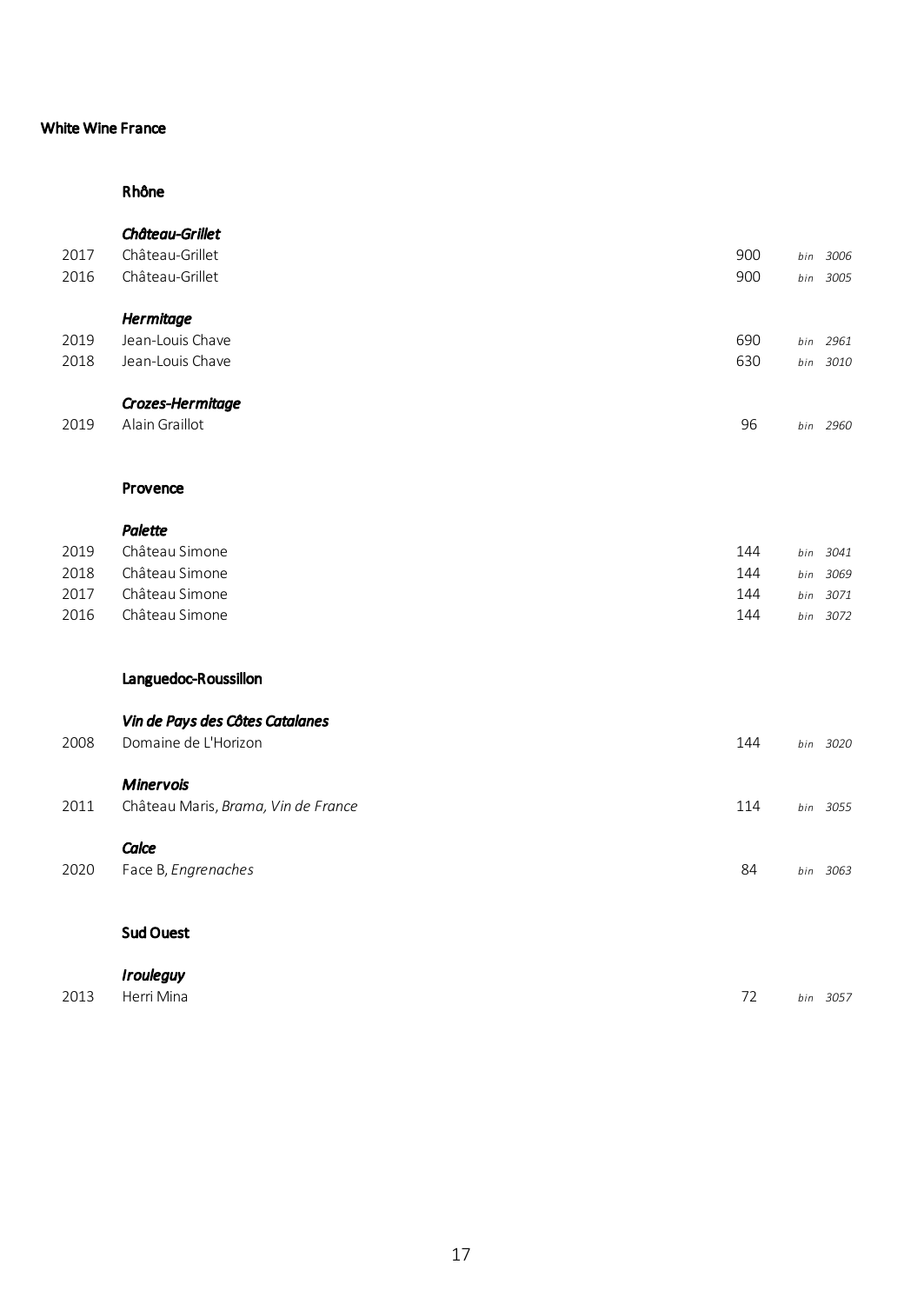#### White Wine Germany

# *Mosel* Weingut Immich-Batterieberg, *Enkircher Batterieberg Riesling* 180 *bin 3138* Weingut Immich-Batterieberg, *Enkircher Steffensberg Riesling* 186 *bin 3140* Dr. Lippold, *Ürziger Würzgarten Riesling Auslese* 216 *bin 3115* Selbach Oster, *Bernkasteler Badstube Riesling Kabinett* 132 *bin 3132 Ruwer* Carl von Schubert, *Maximin Grünhäuser Abtsberg Riesling* 132 *bin 3118 Saar* Egon Müller, *Scharzhof Riesling* 192 *bin 3105* Egon Müller, *Scharzhofberger Riesling Spätlese* 420 *bin 3103* Egon Müller, *Scharzhofberger Riesling Spätlese* 330 *bin 3179* Egon Müller, *Scharzhofberger Riesling Spätlese* 354 *bin 3120* Egon Müller, *Scharzhofberger Riesling Auslese* 720 *bin 3126* Zilliken-Forstmeister Geltz, *Saarburger Rausch Riesling Spätlese* 130 *bin 3163* Zilliken-Forstmeister Geltz, *Saarburger Rausch Riesling Spätlese #2* 180 *bin 3154* Zilliken-Forstmeister Geltz, *Saarburger Rausch Riesling Spätlese #3* 210 *bin 3157* Zilliken-Forstmeister Geltz, *Saarburger Rausch Riesling Spätlese #2* 186 *bin 3156* Zilliken-Forstmeister Geltz, *Saarburger Rausch Riesling Auslese* 420 *bin 3158 Nahe* Kruger-Rumpf, *Münsterer Dautenpflänzer Riesling Spätlese* 96 *bin 3195* Hermann Dönnhoff, *Norheimer Dellchen Riesling Spätlese* 234 *bin 3190 Mittelrhein* Weingut Toni Jost, *Bacharacher Hahn Riesling Spätlese* 180 *bin 3194 Rheinhessen* Dreissigacker, *Geyersberg Riesling* 150 *bin 3144* Gunderloch, *Jean Baptiste Riesling Kabinett* 60 *bin 3159*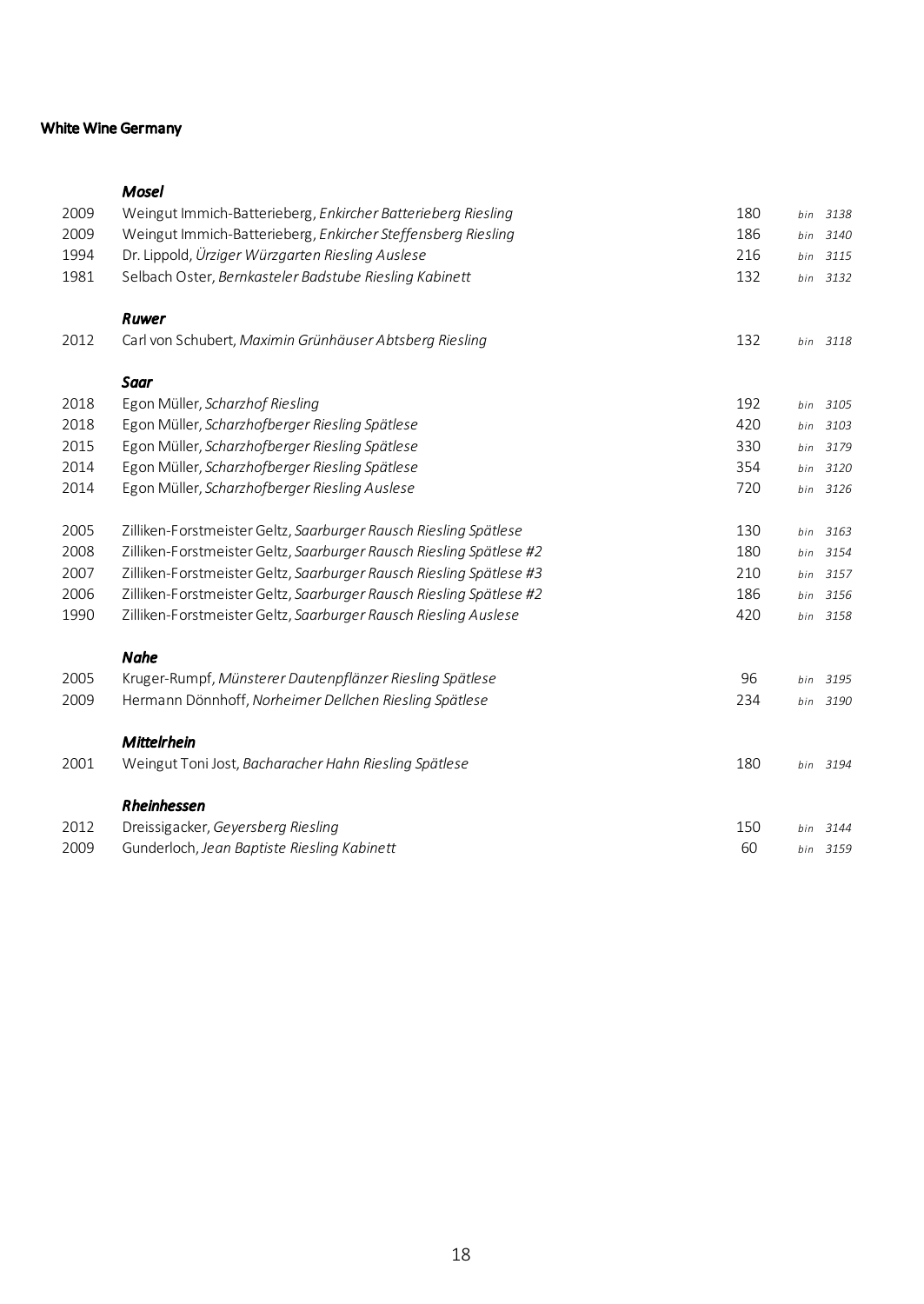## White Wine Austria

### Niederösterreich

| 2011 | Weingut Josef Jamek, Ried Klaus Riesling              | 90  |     | bin 3324 |
|------|-------------------------------------------------------|-----|-----|----------|
| 2009 | Nikolaihof, Steiner Hund Reserve Riesling             | 216 |     | bin 3306 |
| 2005 | Nikolaihof, Steiner Hund Reserve Riesling             | 216 | bin | 3333     |
| 2007 | Nikolaihof, Steinriesler Riesling                     | 210 | bin | 3202     |
| 2020 | Alzinger, Ried Loibenberg Grüner Veltliner Smaragd    | 132 | bin | 3430     |
|      | <b>Kremstal</b>                                       |     |     |          |
| 2015 | Stagård, Steiner Kögl Riesling                        | 114 |     | bin 3302 |
| 2014 | Stagård, Steiner Kögl Riesling                        | 114 |     | bin 3314 |
| 2014 | Stagård, Steiner Hund Riesling                        | 120 |     | bin 3304 |
|      | <b>Kamptal</b>                                        |     |     |          |
| 2019 | Bründlmayer, Langenloiser Alte Reben Grüner Veltliner | 126 | bin | 3431     |
| 2018 | Bründlmayer, Ried Lamm Grüner Veltliner               | 180 | bin | 3427     |
| 2016 | Bründlmayer, Ried Heiligenstein Alte Reben Riesling   | 210 | bin | 3337     |
| 2012 | Bründlmayer, Ried Heiligenstein Alte Reben Riesling   | 210 |     | bin 3208 |
|      | Vienna                                                |     |     |          |
|      | <b>Wiener Gemischter Satz</b>                         |     |     |          |
| 2008 | Weingut Hajszan Neumann, Weissleiten                  | 72  |     | bin 3318 |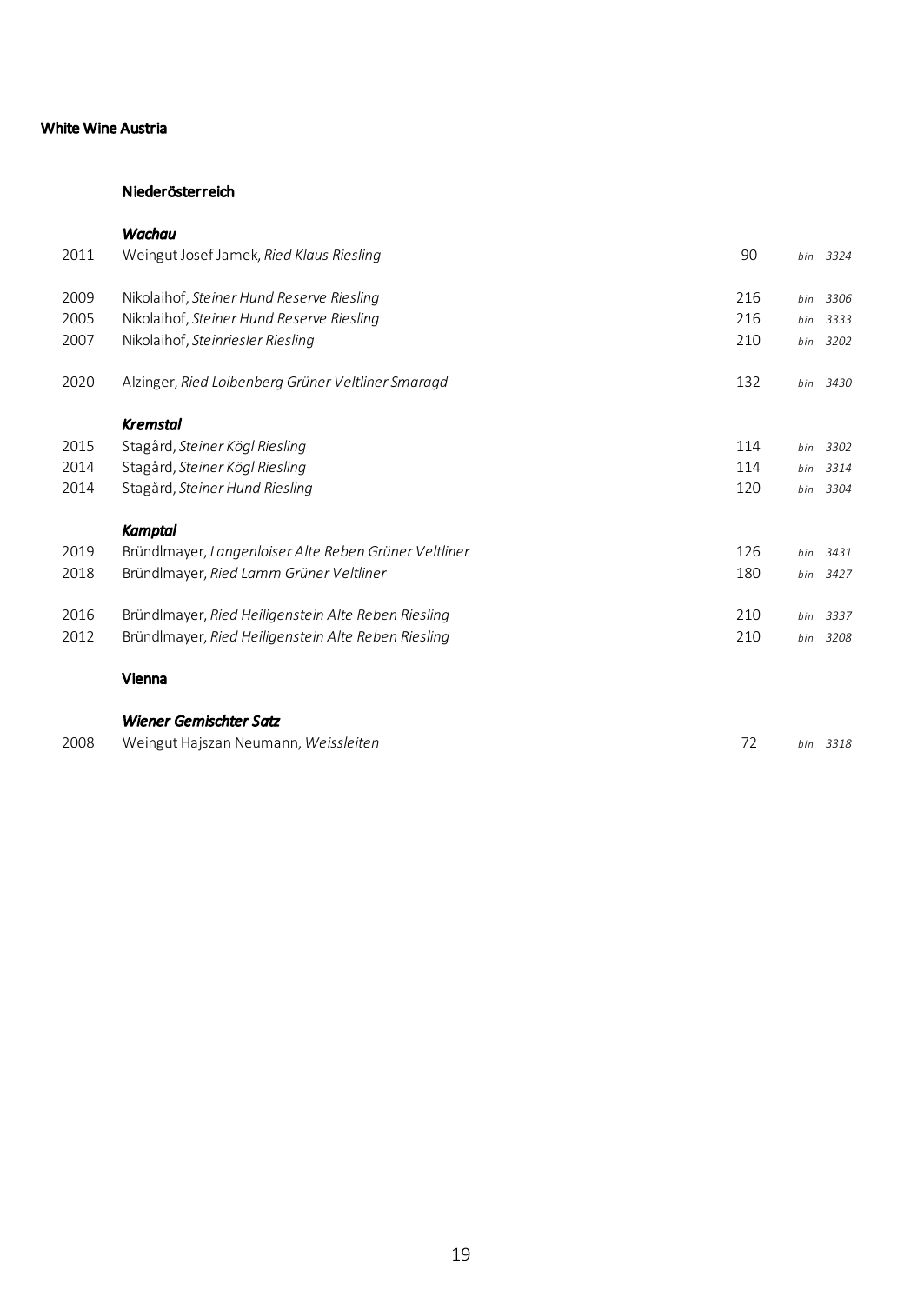## White Wine Italy

|                  | Liguria                                                         |     |     |          |
|------------------|-----------------------------------------------------------------|-----|-----|----------|
| 2017             | Bisson, Marea, Cinque Terre                                     | 78  | bin | 3432     |
| 2013             | Claudio Vio, Pigato Riviera Ligure di Ponente                   | 72  | bin | 3429     |
|                  | Alto Adige (Südtirol)                                           |     |     |          |
| 2013             | Manni Nössing, Kerner, Valle Isarco                             | 72  |     | bin 3419 |
| 2018             | Cantina Terlano, Pinot Bianco, Vorberg                          | 102 | bin | 5915     |
| 2008             | Cantina Terlano, Pinot Bianco, Rarita                           | 378 | bin | 5913     |
| 2013             | Kuenhof, Sylvaner, Valle Isarco                                 | 90  | bin | 3422     |
| 2012             | Kuenhof, Sylvaner, Valle Isarco                                 | 90  |     | bin 3401 |
|                  | <b>Friuli-Venezia Giulia</b>                                    |     |     |          |
| 2008             | Dario Prinčič, Favola IGT                                       | 234 | bin | 3403     |
| 2011             | Zenato, Lugana Riserva                                          | 108 |     | bin 3400 |
|                  | <b>Sicily</b>                                                   |     |     |          |
| 2020             | Occhipinti, SP68 Terre Siciliane Bianco IGT                     | 95  |     | bin 3534 |
| 2020             | Occhipinti, Vino di Contrada SM, Grillo                         | 160 |     | bin 3532 |
| White Wine Spain |                                                                 |     |     |          |
|                  | Rioja                                                           |     |     |          |
| 2014             | R. Lopez de Heredia, Viña Gravonia Crianza                      | 120 | bin | 3512     |
| 2010             | R. Lopez de Heredia, Viña Tondonia Reserva                      | 180 |     | bin 3502 |
|                  | <b>Galicia</b>                                                  |     |     |          |
| 2017             | Bodegas Avancia, Old Vines Godello, Valdeorras                  | 84  | bin | 5914     |
| 2016             | Emilio Rojo, Ribeiro                                            | 180 |     | bin 3504 |
|                  | <b>Priorat</b>                                                  |     |     |          |
| 2010             | Clos Mogador, Nelin                                             | 138 | bin | 3514     |
| 2013             | Celler Cesca Vicent, Cabaler                                    | 66  |     | bin 3509 |
|                  | <b>Montsant</b>                                                 |     |     |          |
| 2013             | Clos Pissarra, El Sol Blanc                                     | 96  |     | bin 3523 |
|                  | <b>Terra Alta</b>                                               |     |     |          |
| 2007             | Cellar Laureno Serres Montagut, Mendall Vinyes Arrencades Blanc | 66  |     | bin 3517 |
|                  | Castilla-La Mancha                                              |     |     |          |
| 2009             | Vinos Ambiz, Airén                                              | 102 |     | bin 3507 |
|                  | <b>Jerez</b>                                                    |     |     |          |
| 2010             | Equipo Navazos, Florpower La Bota de Vino #44                   | 108 |     | bin 3525 |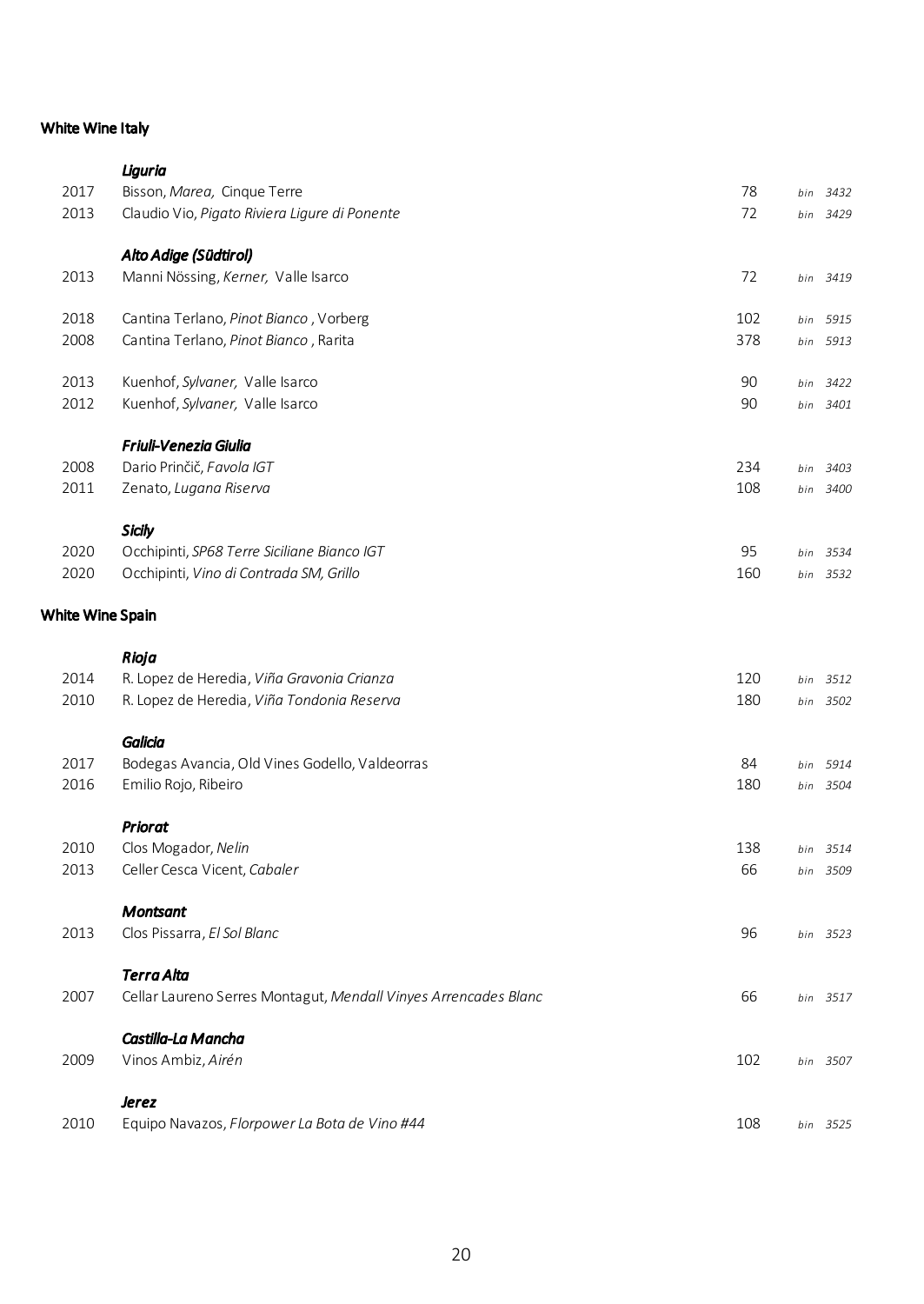## White Wine Other Old World

## Hungary

| 2008 | <b>Tokaji</b><br>István Szepsy, Furmint Szent Tamás              | 246 |     | bin 3500 |
|------|------------------------------------------------------------------|-----|-----|----------|
|      | Switzerland                                                      |     |     |          |
| 2017 | Vaud<br>Domaine La Colombe, Chasselas, Brez La Côte              | 90  |     | bin 3506 |
|      | Portugal                                                         |     |     |          |
| 2013 | <b>Bairrada</b><br>Bussaco Palace Hotel, Buçaco Branco Reservado | 138 |     | bin 3516 |
| 2018 | Alentejo<br>Anta de Cima, Argilla                                | 78  | bin | 3515     |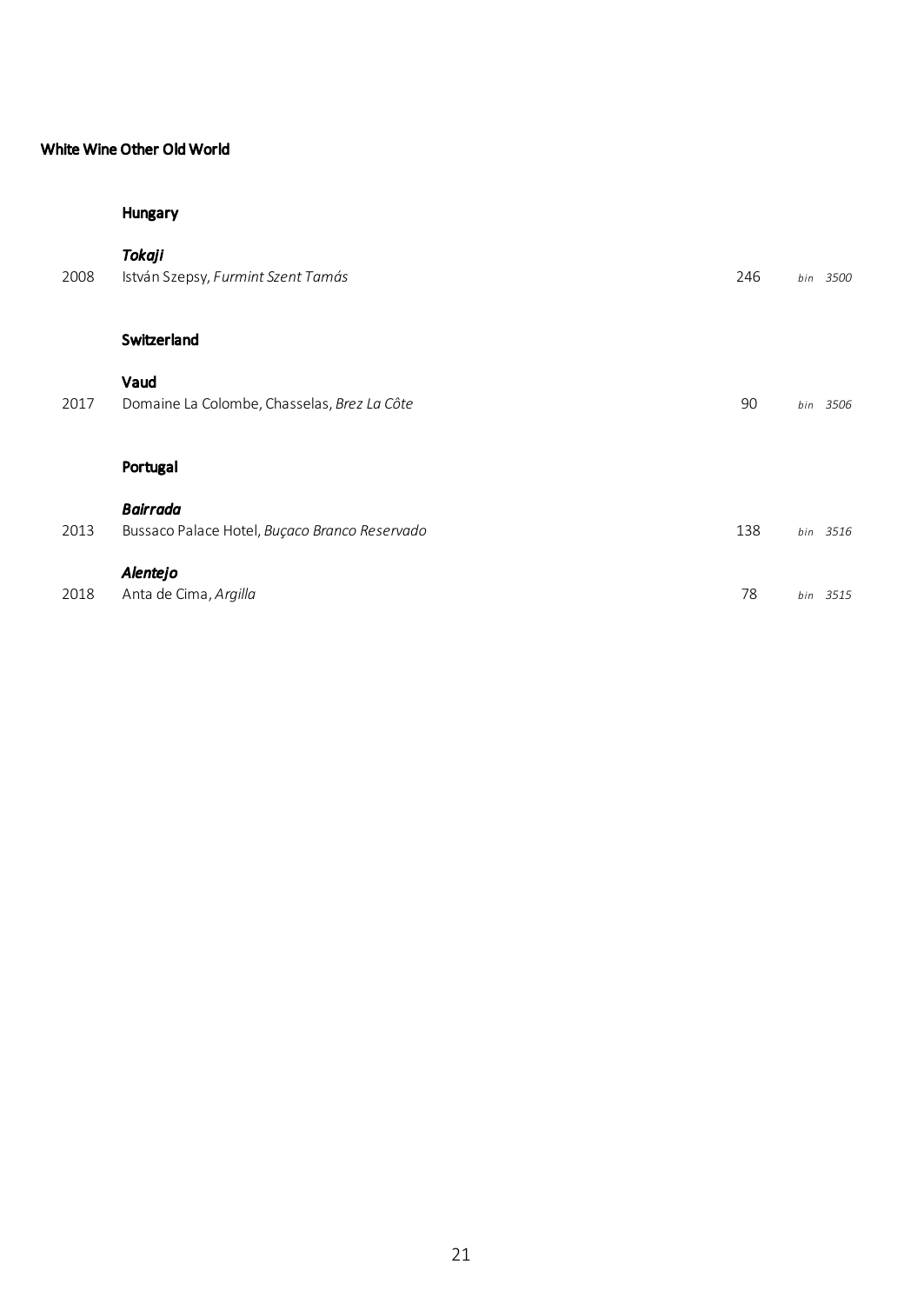### White Wine USA

# California - Chardonnay

# *Sonoma County*

| 2013 | Hanzell                               | 180 | bin | 3623     |
|------|---------------------------------------|-----|-----|----------|
| 1995 | Kalin Cellars                         | 115 |     | bin 3819 |
|      |                                       |     |     |          |
|      | Sonoma County - Sonoma Coast          |     |     |          |
| 2016 | Ceritas, Charles Heintz Vineyard      | 168 | bin | 3608     |
| 2015 | Matthiasson, Michael Mara Vineyard    | 162 | bin | 3624     |
| 2013 | Radio-Coteau, Wingtine                | 162 | bin | 3610     |
| 2017 | Cobb, Doc's Ranch: JoAnn's Block      | 168 | bin | 3612     |
|      | Sonoma County - Russian River Valley  |     |     |          |
| 2015 | Arista, Banfield Vineyard             | 174 |     | bin 3821 |
|      | <b>Santa Cruz Mountains</b>           |     |     |          |
| 2016 | Ceritas, Peter Martin Ray Vineyard    | 168 | bin | 3635     |
| 2017 | Ridge, Monte Bello Estate Vineyard    | 150 | bin | 3824     |
|      | Santa Barbara County - Sta Rita Hills |     |     |          |
| 2011 | Brewer-Clifton, Gnesa                 | 156 |     | bin 3615 |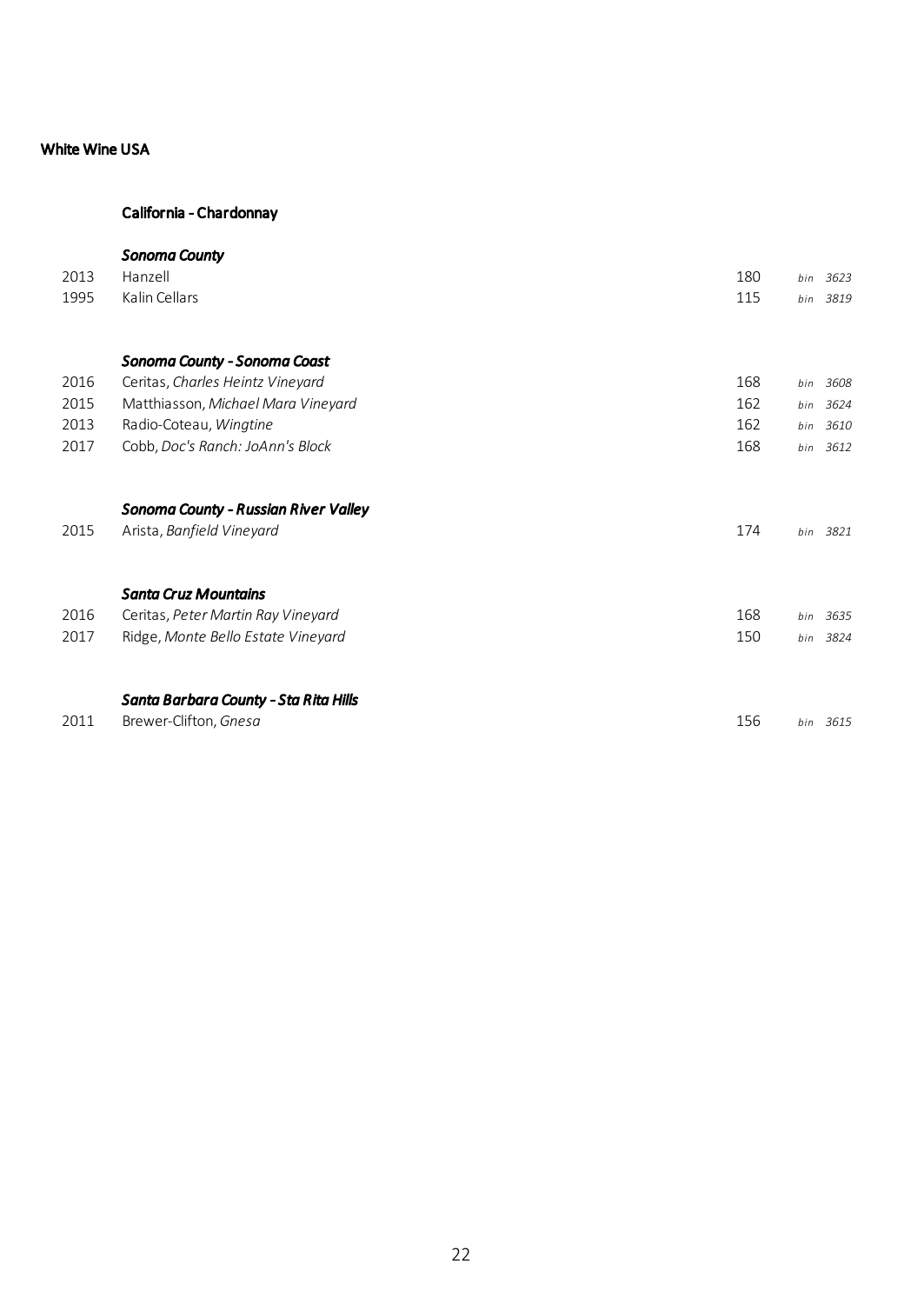## White Wine USA

# *Lake County*

| 2013 | Soliste, St. Andelain, Sauvignon Blanc       | 138 | 3621<br>bin |
|------|----------------------------------------------|-----|-------------|
|      | Santa Barbara County - Santa Maria Valley    |     |             |
| 2010 | Qupé, Rousanne "Bien Nacido Hillside Estate" | 114 | 3613<br>bin |
|      | Santa Barbara County - Ballard Canyon        |     |             |
| 2013 | Lillian, <i>Rousanne</i>                     | 210 | 3630<br>hin |
|      | Santa Barbara County - Santa Ynez Valley     |     |             |
| 2012 | Lieu Dit, Chenin Blanc                       | 78  | 3620<br>hin |

|--|

| 2019         | <b>Finger Lakes</b><br>Boundary Breaks, No. 198 Riesling Reserve                                    | 64        | bin        | 3632         |
|--------------|-----------------------------------------------------------------------------------------------------|-----------|------------|--------------|
| 2017         | Ravines, Riesling                                                                                   | 54        |            | bin 3627     |
| 2018<br>2016 | Hermann J. Wiemer, Riesling, Seneca Lake<br>Hermann J. Wiemer, Riesling "HJW Vineyard", Seneca Lake | 60<br>108 | hin<br>hin | 3605<br>3634 |

### Oregon

|      | <b>Willamette Valley</b>                                 |     |     |          |
|------|----------------------------------------------------------|-----|-----|----------|
| 2018 | The Eyrie Vineyards, The Eyrie, Chardonnay, Dundee Hills | 150 | hin | 3823     |
| 2018 | Nicolas-Jay, Bishop Creek, Chardonnay, Yamhill-Carlton   | 170 |     | bin 3614 |
| 2019 | Lingua Franca, Bunker Hill, Chardonnav                   | 160 | hin | 3709     |
| 2019 | Lingua Franca, Sisters, Chardonnay, Eola-Amity Hills     | 220 | hin | 3822     |

# Washington

|      | Walla Walla Valley                            |  |          |
|------|-----------------------------------------------|--|----------|
| 2015 | Cayuse Vineyards, Cailloux Vineyard, Viognier |  | bin 3814 |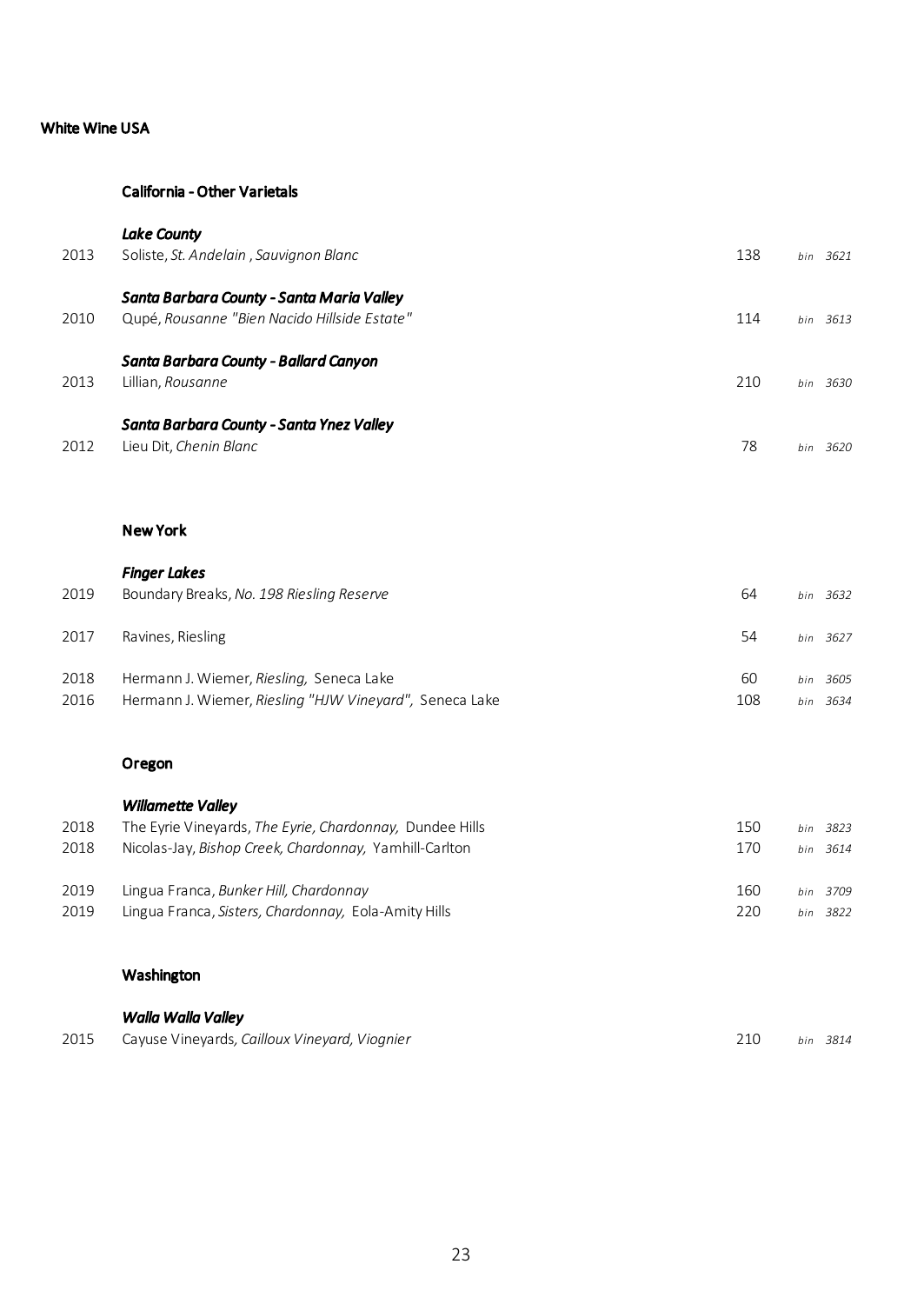## White Wine Southern Hemisphere

| 2003 | <b>Australia</b><br>Best's Great Western, Riesling, Victoria                   | 144 | bin | 3820     |
|------|--------------------------------------------------------------------------------|-----|-----|----------|
| 2014 | Kanta, Riesling, Adelaide Hills, South Australia                               | 72  |     | bin 3707 |
|      | <b>New Zealand</b>                                                             |     |     |          |
| 2013 | Millton Vineyards, Chenin Blanc Te Arai, Gisborne                              | 78  |     | bin 3701 |
| 2018 | Kumeu River, Chardonnay "Estate," Auckland                                     | 102 | bin | 3825     |
| 2011 | Kumeu River, Chardonnay "Estate," Auckland                                     | 120 |     | bin 3705 |
|      | Argentina                                                                      |     |     |          |
| 2013 | Viña Zorzal, Sauvignon Blanc "Eggo Blanc de Cal," Tupungato, Mendoza           | 102 |     | bin 3703 |
|      | Chile                                                                          |     |     |          |
| 2014 | Arboleda, Chardonnay, Aconcagua Costa                                          | 60  |     | bin 3508 |
| 2009 | Casa Marin, Riesling "Miramar Vineyard," San Antonio Valley                    | 72  |     | bin 3501 |
|      | <b>South Africa</b>                                                            |     |     |          |
| 2016 | Alheit Vineyards, Hemelrand Vine Garden, Roussane Blend, Hemel-En-Aarde Valley | 110 |     | bin 3712 |
| 2016 | Storm, Chardonnay, Hemel-En-Aarde Valley                                       | 140 |     | bin 3708 |
| 2017 | Mullineux, Quartz Chenin Blanc, Swartland                                      | 168 |     | bin 3710 |
| 2017 | Mullineux, Granite Chenin Blanc, Swartland                                     | 168 |     | bin 3711 |
| 2014 | Sadie Family, Palladius Chenin Blanc, Swartland                                | 228 |     | bin 3706 |

## Rosé Wine

|      | <b>France</b>                                                  |     |             |
|------|----------------------------------------------------------------|-----|-------------|
| 2020 | Château Simone, Les Grands Carmes de Simone, Palette, Provence | 114 | 3073<br>bin |
| 2018 | Château Pradeaux, Cuvée Vesprée, Bandol, Provence              | 90  | bin 3520    |
|      |                                                                |     |             |
|      |                                                                |     |             |
|      | Spain                                                          |     |             |
| 2012 | R. Lopez de Heredia, Viña Tondonia Gran Reserva Rosado, Rioja  | 185 | 3522<br>hin |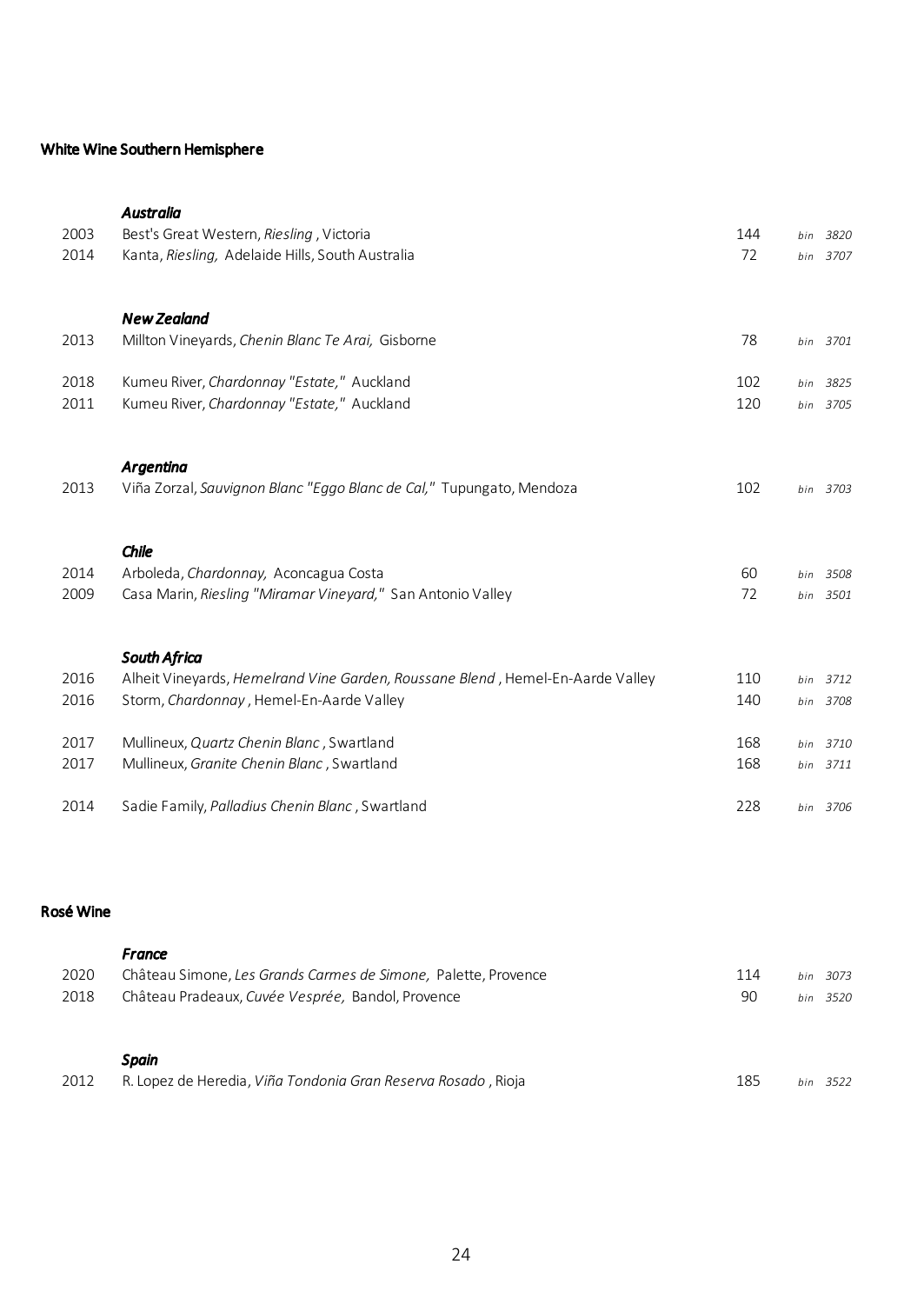# Burgundy

### *Bourgogne Rouge*

| 2019 | Claude Dugat                                        | 168 | bin | 4156 |
|------|-----------------------------------------------------|-----|-----|------|
| 2016 | Domaine Dugat-Py                                    | 174 | bin | 4112 |
| 2018 | Ghislaine Barthod, Les Bons Batons                  | 160 | bin | 4081 |
| 2018 | Domaine Daniel Rion & Fils                          | 90  | bin | 4526 |
| 2018 | Jérôme Chezeaux                                     | 80  | bin | 4699 |
| 2019 | Benjamin Leroux                                     | 102 | bin | 4374 |
| 2019 | Didier Fornerol, Côte de Nuits Villages             | 126 | bin | 4618 |
| 2019 | Domaine Rollin Pére et Fils, Hautes-Côtes de Beaune | 90  | bin | 4688 |
| 2018 | Bertrand Bachelet, Hautes-Côtes de Beaune           | 84  | bin | 4697 |
| 2019 | Domaine Arlaud, Roncevie                            | 95  | bin | 4674 |
| 2020 | Domaine Morey-Coffinet, Côte-d'Or Pinot Noir        | 105 | bin | 4620 |
| 2019 | Fanny Sabre, Clos des Renardes, Beaune              | 165 | bin | 4120 |
| 2019 | Bouchard Père & Fils, Réserve                       | 80  | bin | 4695 |
| 2019 | Mongeard-Mugneret                                   | 96  | bin | 4675 |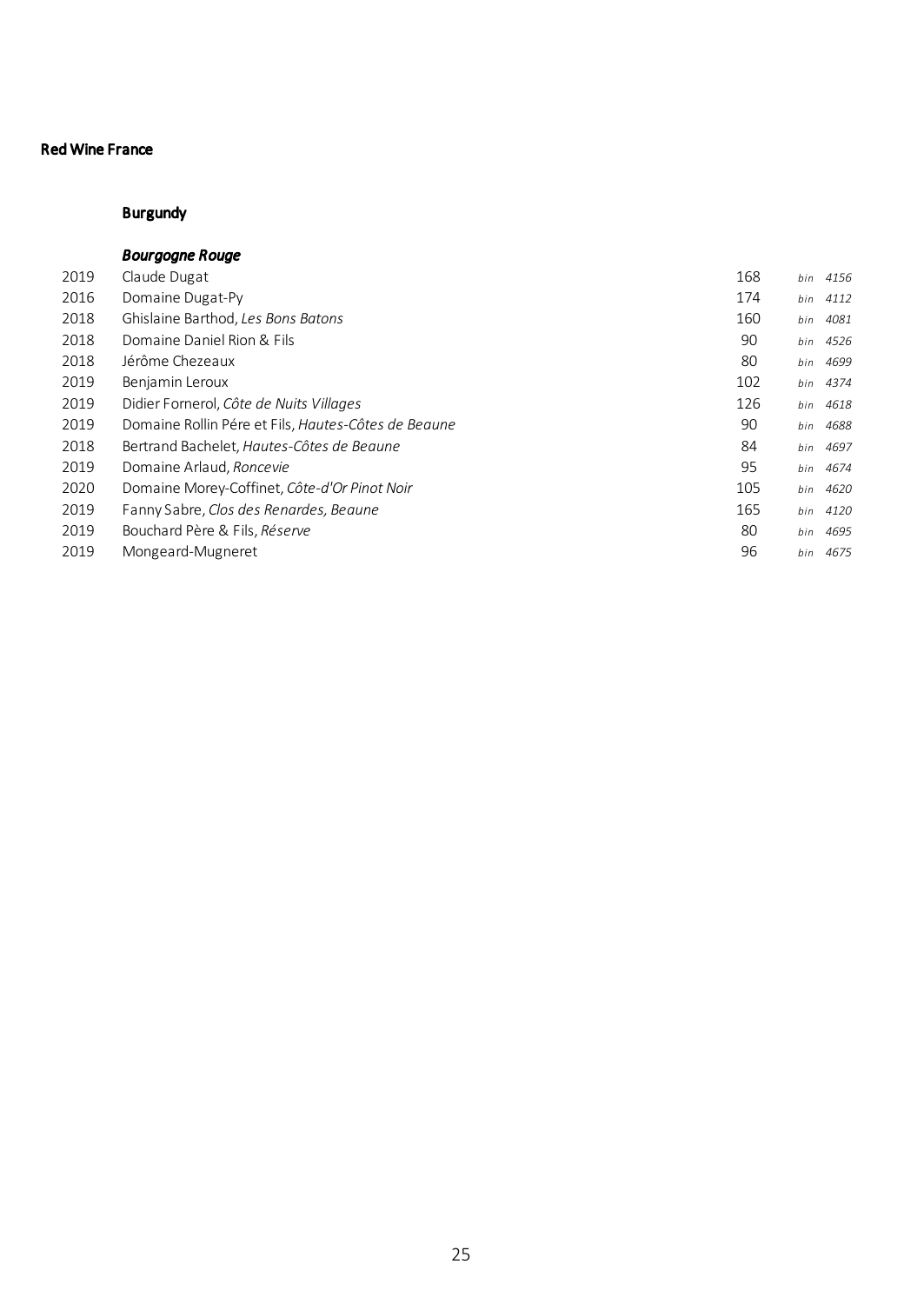|      | Gevrey-Chambertin                                          |      |     |          |
|------|------------------------------------------------------------|------|-----|----------|
| 2018 | Jean-Luc & Eric Burguet, Cuvée Symphonie                   | 180  | bin | 4062     |
| 2013 | Domaine Harmand-Geoffroy, Mazis- Chambertin Grand Cru      | 294  | bin | 4154     |
| 1999 | Domaine Faiveley, Latricières-Chambertin Grand Cru         | 580  | bin | 4129     |
| 2019 | Lucien Le Moine, Griotte-Chambertin Grand Cru              | 1380 | bin | 4066     |
| 2016 | Domaine Dugat-Py, Vielles Vignes                           | 342  | bin | 4124     |
| 2016 | Domaine Dugat-Py, Cuvée Coeur de Roy Vielles Vignes        | 450  |     | bin 4122 |
| 2017 | Claude Dugat, Charmes-Chambertin Grand Cru                 | 980  | bin | 4042     |
| 2019 | Domaine Fourrier, Vieilles Vignes                          | 270  | bin | 4155     |
| 2017 | Domaine Fourrier, Vieilles Vignes                          | 228  | bin | 4150     |
| 2019 | Domaine Fourrier, Cherbaudes 1er Cru                       | 570  |     | bin 4137 |
| 2019 | Domaine Fourrier, La Combe Aux Moines 1er Cru              | 600  | bin | 4057     |
| 2017 | Domaine Fourrier, La Combe Aux Moines 1er Cru              | 480  | bin | 4149     |
| 2019 | Domaine Fourrier, Clos Saint-Jacques 1er Cru               | 1050 | bin | 4041     |
| 2019 | Domaine Hubert Lignier, Les Seuvrées                       | 260  | bin | 4054     |
| 2018 | Domaine Hubert Lignier, Les Seuvrées                       | 240  | bin | 4125     |
| 2019 | Domaine Hubert Lignier, Griotte-Chambertin Grand Cru       | 1500 | bin | 4007     |
| 2018 | Domaine Hubert Lignier, Griotte-Chambertin Grand Cru       | 1200 | bin | 4010     |
| 2019 | Domaine Hubert Lignier, Charmes-Chambertin Grand Cru       | 840  | bin | 4025     |
| 2018 | Domaine Hubert Lignier, Charmes-Chambertin Grand Cru       | 732  | bin | 4012     |
| 2017 | Georges Lignier, Charmes-Chambertin Grand Cru              | 600  | bin | 4578     |
| 2014 | Georges Lignier, Charmes-Chambertin Grand Cru              | 480  | bin | 4039     |
| 2013 | Georges Lignier, Charmes-Chambertin Grand Cru              | 440  |     | bin 4562 |
| 2014 | Domaine Ponsot, Griotte-Chambertin Grand Cru               | 1260 |     | bin 4100 |
| 2013 | Domaine Ponsot, Griotte-Chambertin Grand Cru               | 1440 |     | bin 4043 |
| 2017 | Domaine Armand Rousseau, Clos St Jacques 1er Cru           | 2800 | bin | 4017     |
| 2017 | Domaine Armand Rousseau, Chambertin Clos de Bèze Grand Cru | 4500 | bin | 4001     |
| 2014 | Domaine Armand Rousseau, Mazy-Chambertin Grand Cru         | 1600 |     | bin 4069 |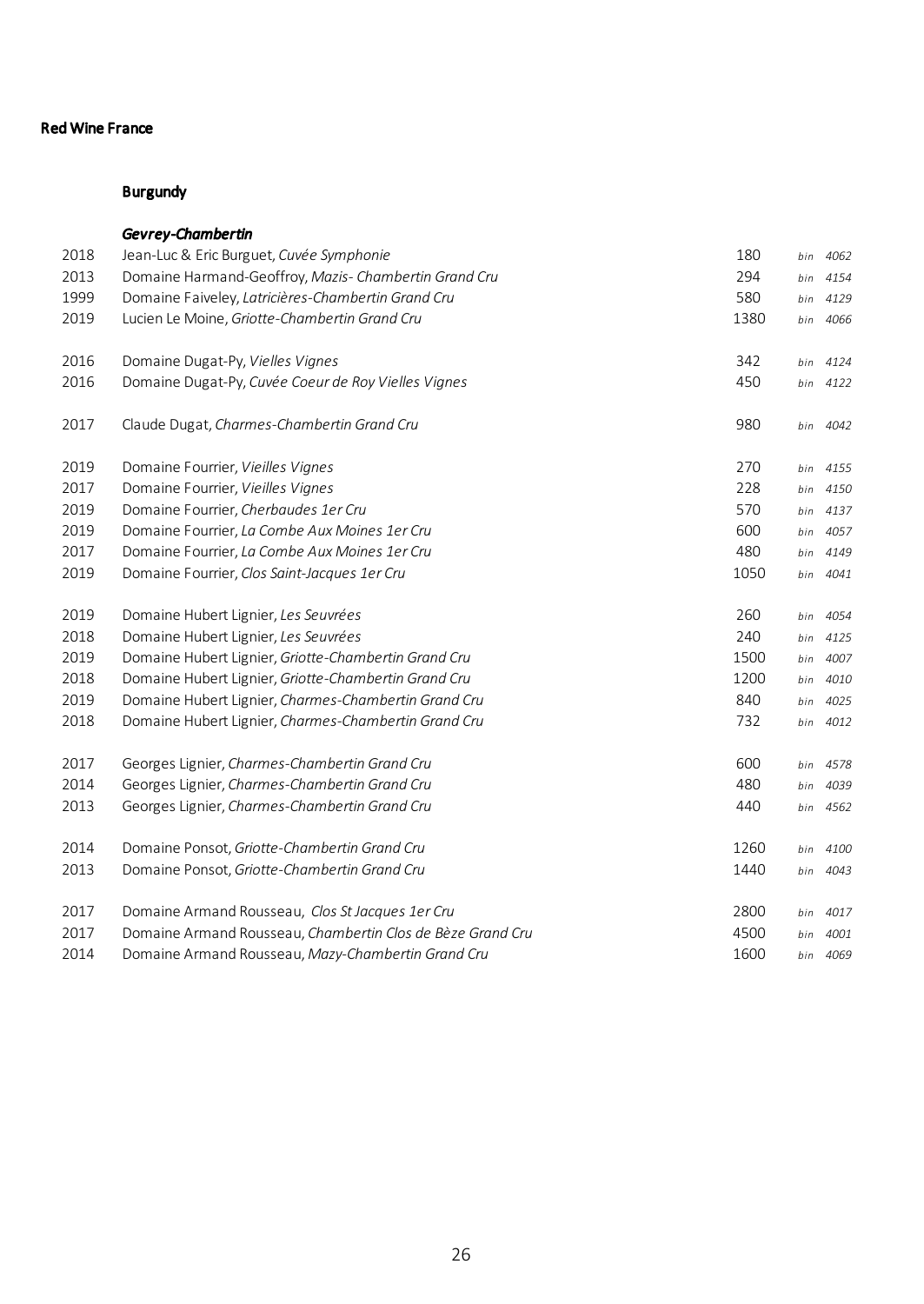|      | <b>Morey-St-Denis</b>                                      |      |     |          |
|------|------------------------------------------------------------|------|-----|----------|
| 2016 | Domaine Bertagna, Clos Saint-Denis Grand Cru               | 408  | bin | 4144     |
| 2019 | Domaine Georges Roumier, Clos de la Bussière 1er Cru       | 660  | bin | 4107     |
| 2019 | Lucien Le Moine, Clos Saint-Denis Grand Cru                | 1140 |     | bin 4119 |
| 2018 | Domaine Forey Père & Fils                                  | 175  |     | bin 4102 |
| 2019 | Domaine Forey Père & Fils                                  | 175  | bin | 4536     |
| 2019 | Domaine Forey Père & Fils, 1er Cru                         | 210  | bin | 4142     |
| 2017 | Georges Lignier, Clos de la Roche Grand Cru                | 570  | bin | 4633     |
| 2016 | Georges Lignier, Clos de la Roche Grand Cru                | 600  | bin | 4692     |
| 2015 | Georges Lignier, Clos de la Roche Grand Cru                | 570  | bin | 4082     |
| 2013 | Georges Lignier, Clos de la Roche Grand Cru                | 330  | bin | 4560     |
| 2011 | Georges Lignier, Clos de la Roche Grand Cru                | 390  |     | bin 4678 |
| 2018 | Lignier-Michelot, Les Faconnières 1er Cru                  | 300  | bin | 4110     |
| 2017 | Lignier-Michelot, Clos de la Roche Grand Cru               | 600  | bin | 4136     |
| 2019 | Domaine Hubert Lignier, Les Chaffots 1er Cru               | 384  | bin | 4130     |
| 2018 | Domaine Hubert Lignier, Les Chaffots 1er Cru               | 378  | bin | 4024     |
| 2019 | Domaine Hubert Lignier, Vieilles Vignes 1er Cru            | 450  | bin | 4029     |
| 2018 | Domaine Hubert Lignier, Vieilles Vignes 1er Cru            | 396  | bin | 4021     |
| 2019 | Domaine Hubert Lignier, Clos de la Roche Grand Cru         | 990  | bin | 4040     |
| 2018 | Domaine Hubert Lignier, Clos de la Roche Grand Cru         | 900  | bin | 4004     |
| 2019 | Domaine Hubert Lignier, Clos de la Roche Grand Cru "MCMLV" | 1600 | bin | 4135     |
| 2018 | Domaine Hubert Lignier, Clos de la Roche Grand Cru "MCMLV" | 1440 | bin | 4038     |
| 2019 | Clos de Tart, Clos de Tart Grand Cru                       | 1500 | bin | 4052     |
| 2018 | Clos de Tart, Clos de Tart Grand Cru                       | 1296 | bin | 4053     |
| 2017 | Clos de Tart, Clos de Tart Grand Cru                       | 1296 | bin | 4051     |
| 1999 | Clos de Tart, Clos de Tart Grand Cru                       | 2100 |     | bin 4037 |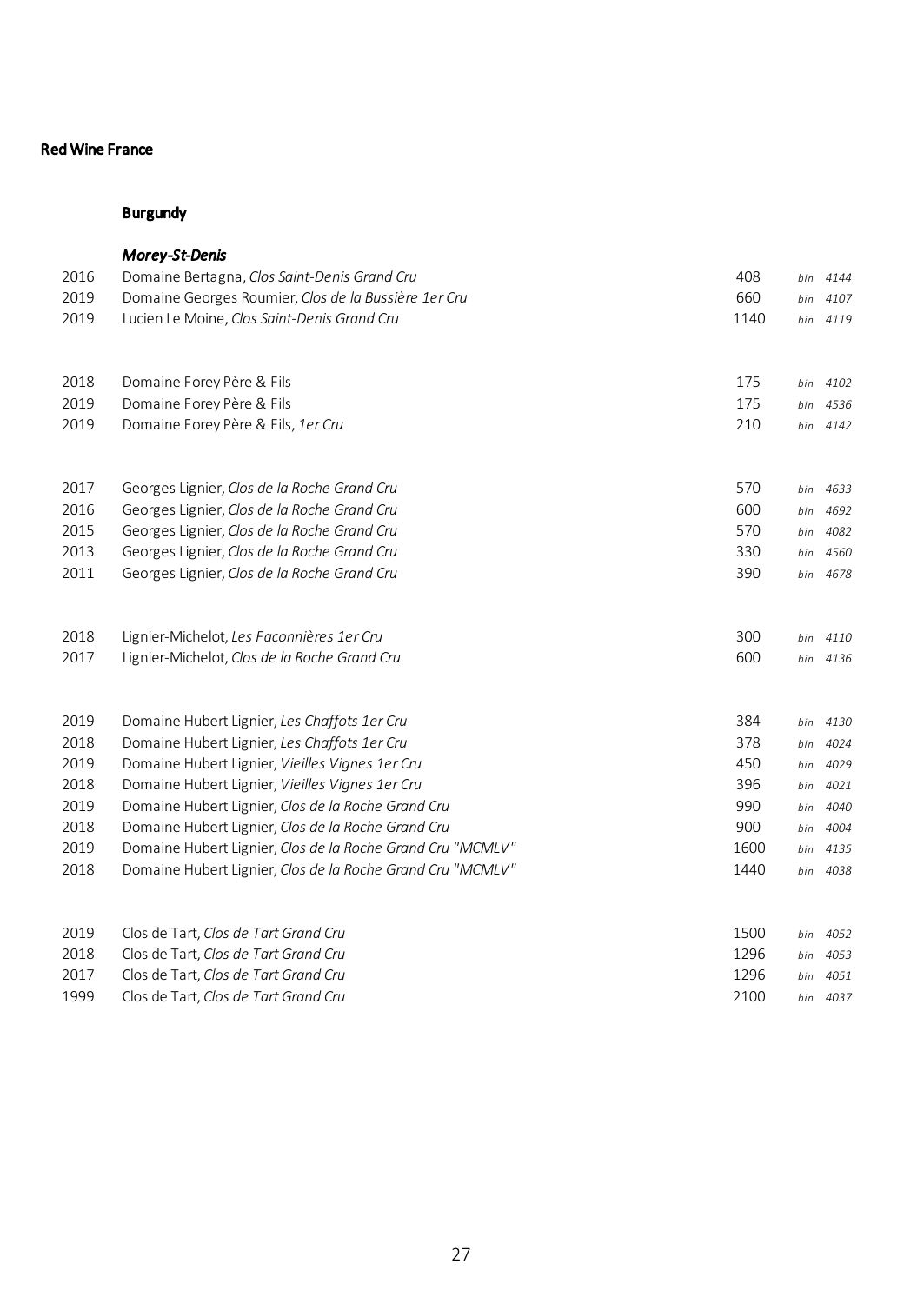|      | <b>Chambolle-Musiany</b>                               |      |     |      |
|------|--------------------------------------------------------|------|-----|------|
| 2016 | Domaine Arlaud                                         | 198  | bin | 4114 |
| 2018 | Domaine Hubert Lignier, Les Baudes 1er Cru             | 408  | bin | 4014 |
| 2018 | Domaine Génot-Boulanger                                | 270  | bin | 4691 |
| 2019 | Domaine Georges Roumier                                | 540  | bin | 4694 |
| 2018 | Ghislaine Barthod                                      | 230  | bin | 4080 |
| 2018 | Ghislaine Barthod, Aux Combottes 1er Cru               | 350  | bin | 4026 |
| 2018 | Ghislaine Barthod, Les Baudes 1er Cru                  | 336  | bin | 4061 |
| 2018 | Ghislaine Barthod, Les Noirots 1er Cru                 | 360  | bin | 4044 |
| 2018 | Ghislaine Barthod, Les Cras 1er Cru                    | 378  | bin | 4070 |
| 2018 | Ghislaine Barthod, Les Charmes 1er Cru                 | 390  | bin | 4006 |
| 2016 | François Bertheau                                      | 216  | bin | 4056 |
| 2016 | François Bertheau, 1er Cru                             | 288  | bin | 4008 |
| 2016 | François Bertheau, Bonnes Mares Grand Cru              | 1080 | bin | 4067 |
| 2017 | Georges Lignier, Bonnes Mares Grand Cru                | 720  | bin | 4408 |
| 2013 | Georges Lignier, Bonnes Mares Grand Cru                | 540  | bin | 4103 |
| 1990 | Domaine Comte Georges de Vogüé, Bonnes Mares Grand Cru | 3600 | bin | 4002 |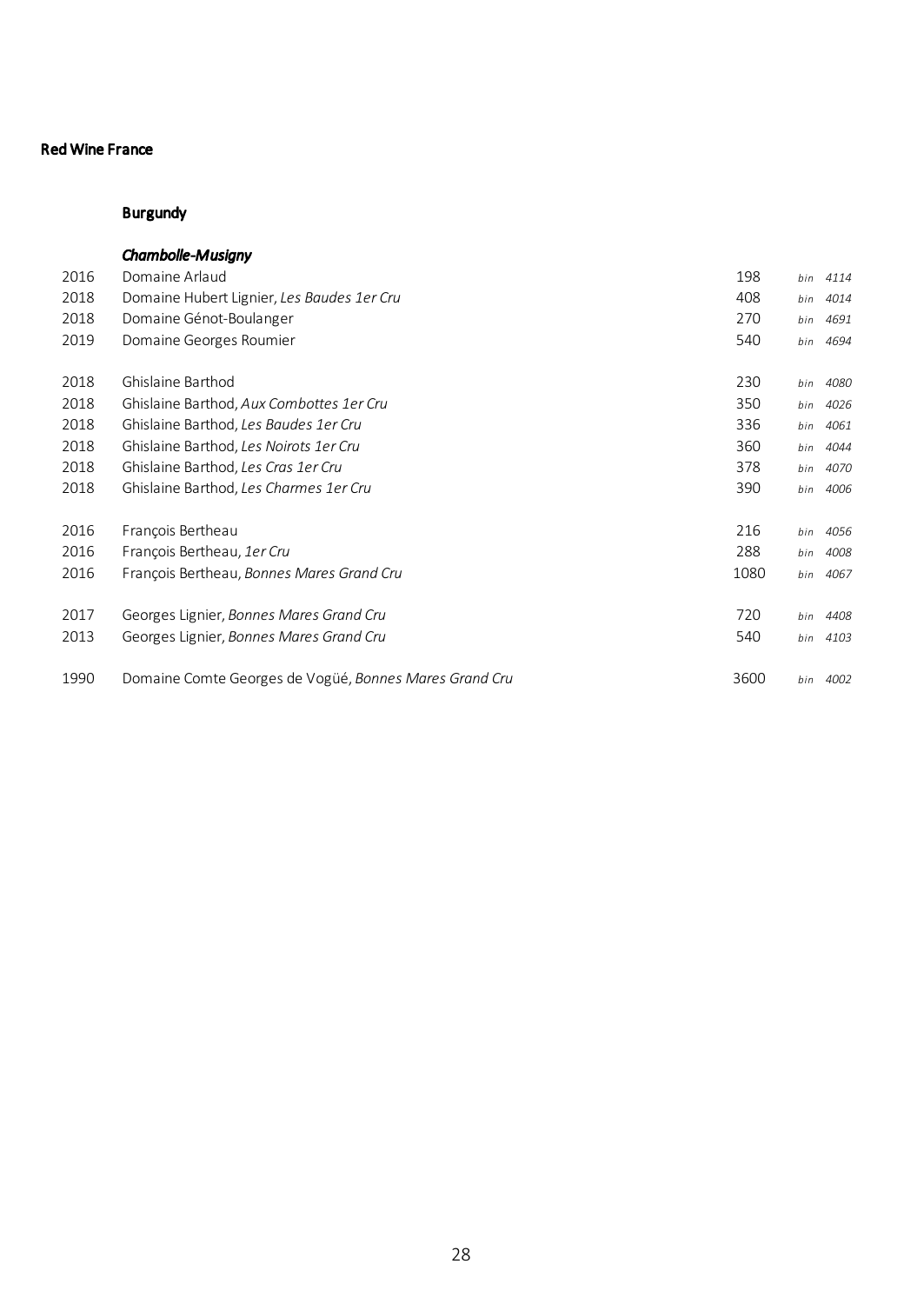#### Burgundy

# *Vougeot* Domaine Jean Grivot, *Clos de Vougeot Grand Cru* 564 *bin 4049* Jean-Marc Millot, *Clos de Vougeot Grand Cru* 378 *bin 4115* Jérôme Chezeaux, *Clos de Vougeot Grand Cru* 330 *bin 4558* Domaine Hubert Lignier, *Clos de Vougeot Grand Cru* 840 *bin 4016* Lucien Le Moine, *Clos de Vougeot Grand Cru* 1200 *bin 4072* Domaine Forey Père & Fils, *Clos Vougeot Grand Cru* 410 *bin 4567* Domaine Forey Père & Fils, *Clos Vougeot Grand Cru* 400 *bin 4048 Vosne-Romanée* Lucien Le Moine, *Échézeaux Grand Cru* 1320 *bin 4055* Benjamin Leroux 240 *bin 4023* Domaine Dugat-Py 360 *bin 4123* Jean-Marc Pillot, *Les Suchots 1er Cru* 480 *bin 4058* Domaine Jean Grivot 370 *bin 4634* Jérôme Chezeaux, *Les Chaumes 1er Cru* 216 *bin 4556* Jérôme Chezeaux, *Les Suchots 1er Cru* 300 *bin 4550* Domaine Forey Père & Fils 210 *bin 4532* Domaine Forey Père & Fils 210 *bin 4106* Domaine Forey Père & Fils, *Les Gaudichots 1er Cru* 384 *bin 4563* Domaine Forey Père & Fils, *Les Gaudichots 1er Cru* 378 *bin 4121* Domaine Forey Père & Fils, *Les Petits Monts 1er Cru* 250 *bin 4116* Domaine Forey Père & Fils, *Menhir* 222 *bin 4577* Domaine Forey Père & Fils, *Échézeaux Grand Cru* 420 *bin 4574* Domaine Mongeard-Mugneret, *Échézeaux Grand Cru* 520 *bin 4020* Domaine Mongeard-Mugneret, *Grands Échézeaux Grand Cru* 700 *bin 4117* Domaine Mongeard-Mugneret, *Richebourg Grand Cru* 1275 *bin 5932* Domaine du Comte Liger-Belair 1250 *bin 4018* Domaine du Comte Liger-Belair, *Les Petits Monts 1er Cru* 2800 *bin 4003* Domaine de la Romanée-Conti, *Échézeaux Grand Cru* 3400 *bin 4011* Domaine de la Romanée-Conti, *Grands Échézeaux Grand Cru* 4000 *bin 4000* Domaine de la Romanée-Conti, *Grands Échézeaux Grand Cru* 7500 *bin 4005* Domaine de la Romanée-Conti, *Richebourg Grand Cru* 6000 *bin 4013* Domaine de la Romanée-Conti, *Romanée Saint-Vivant Grand Cru* 6400 *bin 4009* Domaine de la Romanée-Conti, *La Tâche Grand Cru* 6900 *bin 4022*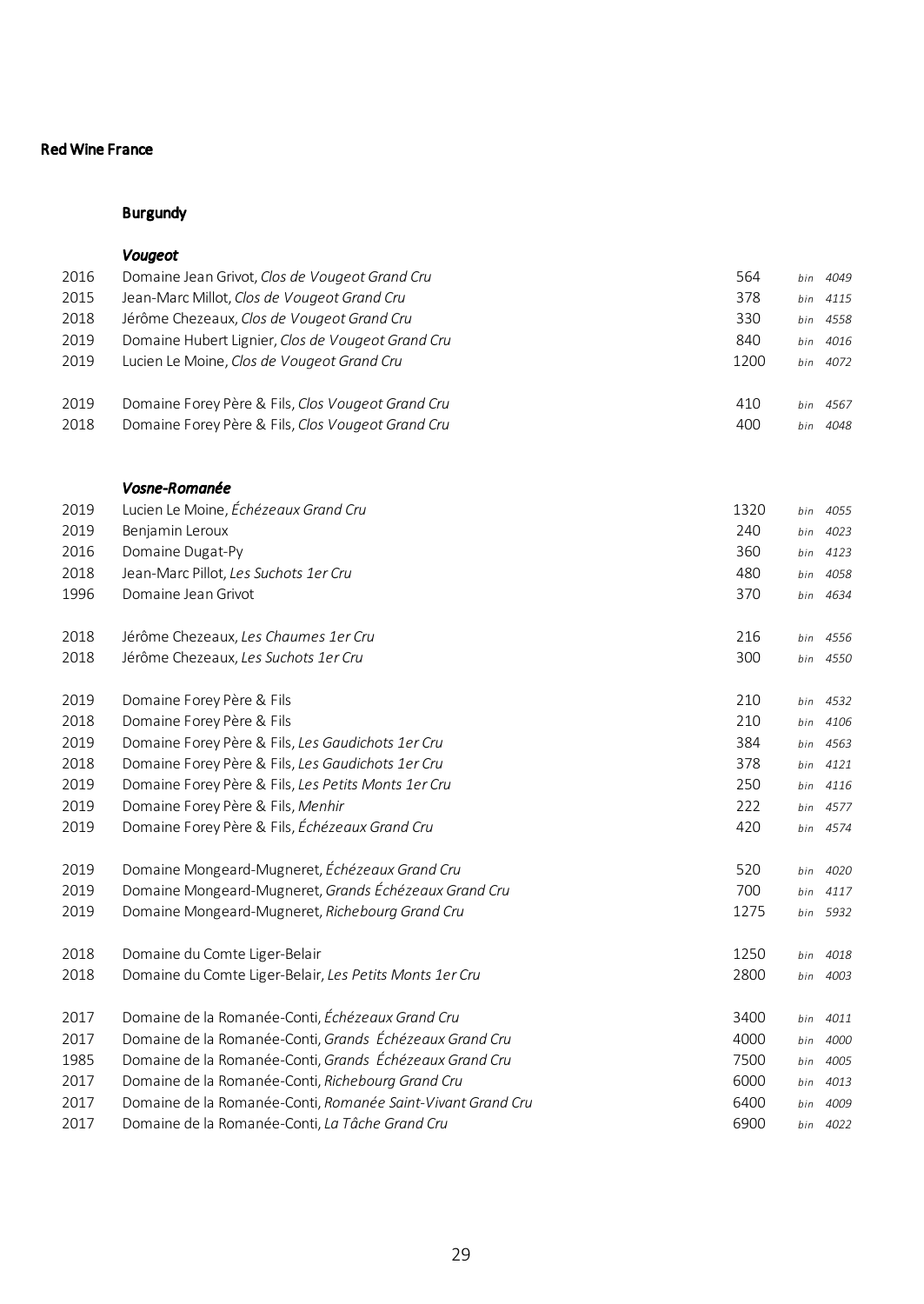|      | <b>Nuits-Saint-Georges</b>                          |     |     |          |
|------|-----------------------------------------------------|-----|-----|----------|
| 2013 | Domaine Perrot-Minot, La Richemone 1er Cru          | 408 | bin | 4030     |
| 2017 | Domaine Faiveley, Les Saint Georges 1er Cru         | 300 |     | bin 4133 |
| 2019 | Domaine Forey Père & Fils                           | 168 |     | bin 4539 |
| 2018 | Domaine Forey Père & Fils                           | 168 | bin | 4104     |
| 2019 | Domaine Forey Père & Fils, Les Perrières 1er Cru    | 240 |     | bin 4132 |
| 2018 | Domaine Forey Père & Fils, Les Perrières 1er Cru    | 228 | bin | 4126     |
| 2019 | Domaine Forey Père & Fils, Les Saint-George 1er Cru | 300 |     | bin 4544 |
| 2016 | Domaine Forey Père & Fils, Les Saint-George 1er Cru | 240 |     | bin 4127 |
| 2018 | Jérôme Chezeaux, Les Pruliers 1er Cru               | 180 | bin | 4548     |
| 2017 | Jérôme Chezeaux, Les Pruliers 1er Cru               | 180 | bin | 4516     |
| 2018 | Jérôme Chezeaux, Les Vaucrains 1er Cru              | 198 | bin | 4404     |
| 2017 | Jérôme Chezeaux, Les Vaucrains 1er Cru              | 198 | bin | 4509     |
| 2018 | Jérôme Chezeaux, Les Charbonnières Vieilles Vignes  | 150 | bin | 4504     |
| 2017 | Jérôme Chezeaux, Les Charbonnières Vieilles Vignes  | 150 |     | bin 4128 |
|      |                                                     |     |     |          |
|      | Savigny-Les-Beaune                                  |     |     |          |
| 2017 | Domaine Lucien Jacob, Les Peuillets 1er Cru         | 132 |     | bin 4015 |
|      | <b>Aloxe-Corton</b>                                 |     |     |          |
| 2011 | Edmond Cornu & Fils                                 | 110 |     | bin 4696 |
|      |                                                     |     |     |          |
|      | <b>Beaune-Grèves</b>                                |     |     |          |
| 2017 | Domaine Génot-Boulanger, 1er Cru                    | 240 |     | bin 4682 |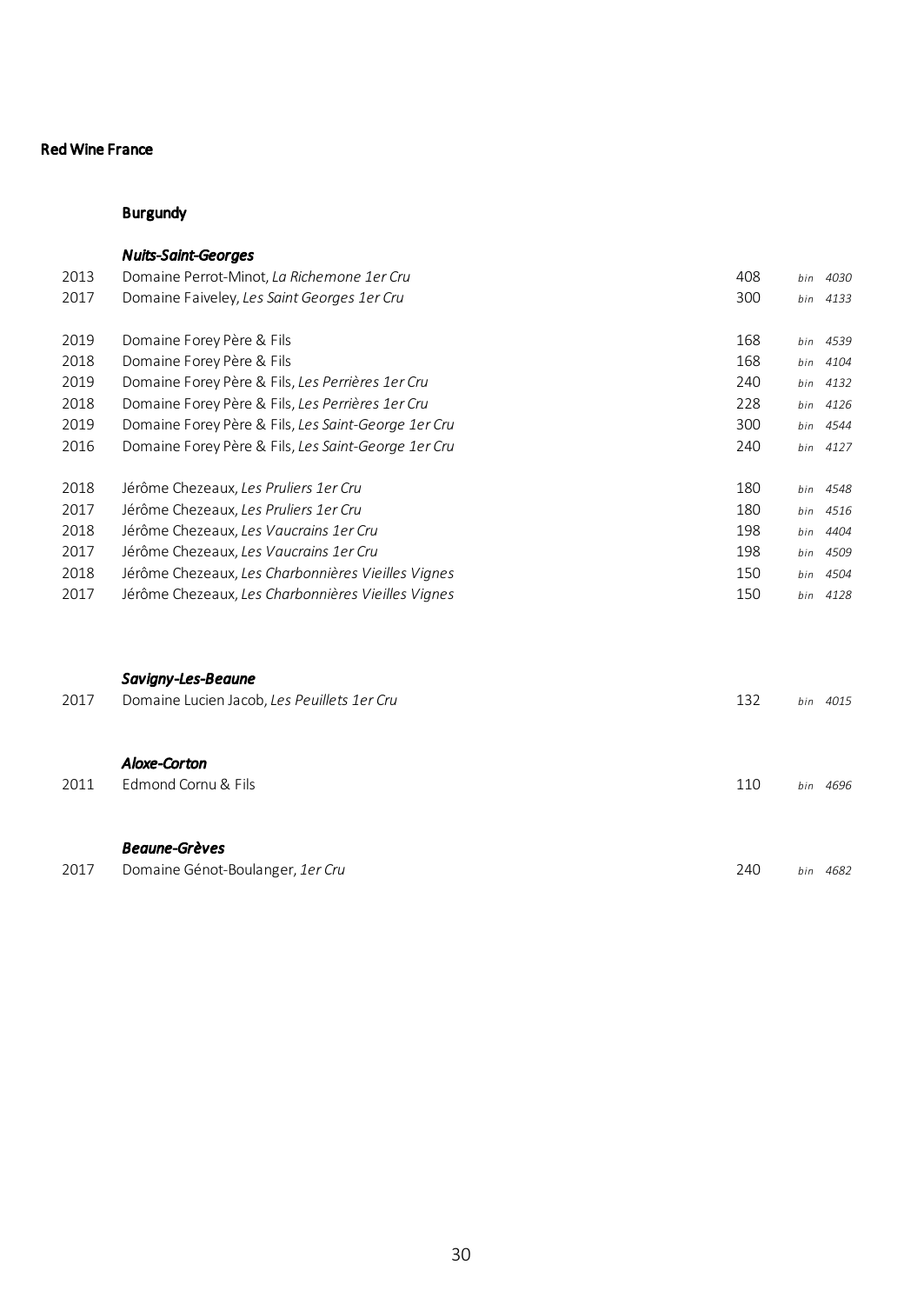|      | Pommard                                              |     |     |          |
|------|------------------------------------------------------|-----|-----|----------|
| 2016 | Benjamin Leroux                                      | 192 | bin | 4060     |
| 2016 | Benjamin Leroux, Rugiens-Hauts 1er Cru               | 360 | bin | 4047     |
| 2017 | Domaine Parent, Les Chaponnieres 1er Cru             | 264 | bin | 4139     |
| 2016 | Domaine Parent, Les Epenots 1er Cru                  | 276 | bin | 4140     |
|      | Volnay                                               |     |     |          |
| 2017 | Fanny Sabre, Les Mitans 1er Cru                      | 280 | bin | 4113     |
| 2016 | François Mikulski, Santenots du Milieu 1er Cru       | 270 | bin | 4118     |
| 2005 | Domaine Michel Lafarge, 1er Cru                      | 508 | bin | 4537     |
| 2019 | Domaine Marquis d'Angerville, Fremiet 1 er Cru       | 390 | bin | 4108     |
| 2019 | Domaine Marquis d'Angerville, Champans 1er Cru       | 492 | bin | 4028     |
| 2019 | Domaine Marquis d'Angerville, Clos des Ducs 1 er Cru | 840 | bin | 4068     |
| 2019 | Domaine Clos de la Chapelle, En Carelle 1er Cru      | 210 | bin | 4614     |
| 2009 | Domaine Clos de la Chapelle, En Carelle 1er Cru      | 210 | bin | 4615     |
| 2008 | Domaine Clos de la Chapelle, En Carelle 1er Cru      | 210 | bin | 4616     |
|      | <b>Monthelie</b>                                     |     |     |          |
| 2019 | Pierre Morey, 1er Cru                                | 204 |     | bin 4036 |
|      | <b>Chassagne-Montrachet</b>                          |     |     |          |
| 2018 | Jean-Claude Ramonet                                  | 250 |     | bin 4564 |
|      | <b>Santenay</b>                                      |     |     |          |
| 2018 | Domaine Sylvain Morey, Grand Clos Rousseau 1er Cru   | 180 |     | bin 4151 |
|      | <b>Maranges</b>                                      |     |     |          |
| 2019 | Bachelet-Monnot, Clos de la Boutière 1er Cru         | 120 | bin | 4340     |
| 2018 | Bertrand Bachelet, La Fussiere 1er Cru               | 126 |     | bin 4698 |
|      |                                                      |     |     |          |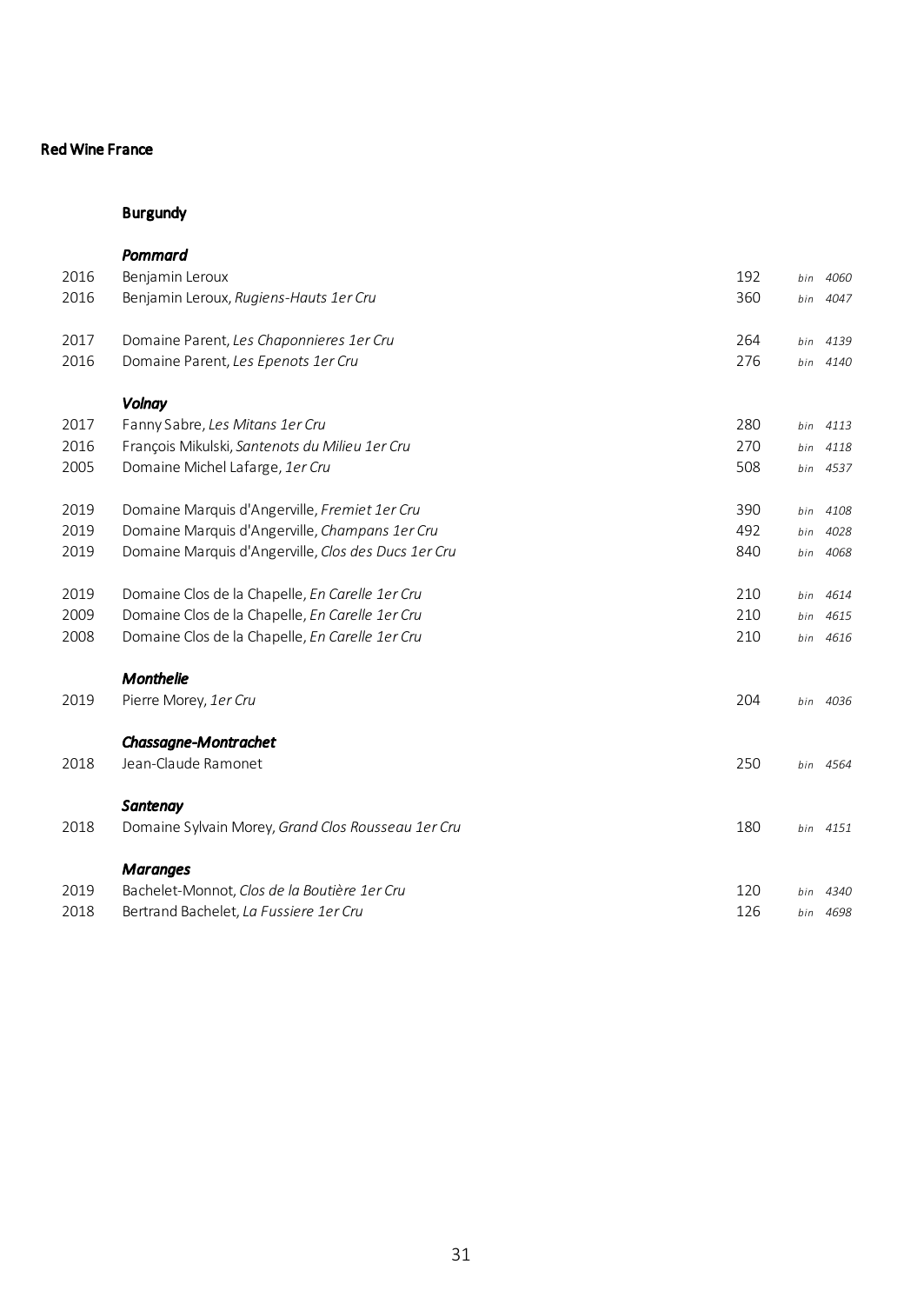# Beaujolais

|      | Moulin-à-Vent                 |     |          |
|------|-------------------------------|-----|----------|
| 2019 | Smith-Chapel, Chassignol      | 102 | bin 4153 |
| 2019 | Jean-Paul Dubost, En Brenay   | 78  | bin 4134 |
|      | <b>Fleurie</b>                |     |          |
| 2019 | Le Grappin, Poncié du Grappin | 90  | bin 4684 |
| 2018 | Lafarge Vial, Bel Air         | 126 | bin 4145 |
| 2018 | Lafarge Vial, Joie du Palais  | 138 | bin 4148 |
|      | <b>Morgon</b>                 |     |          |
| 2019 | Jean-Paul Dubost, Côte de Py  | 144 | bin 4131 |
|      | <b>Chiroubles</b>             |     |          |
| 2019 | Domaine Chapel                | 102 | bin 4152 |
|      | <b>Julienas</b>               |     |          |
| 2018 | Stephane Aviron               | 72  | bin 4141 |
|      | Côte de Brouilly              |     |          |
| 2016 | Lafarge Vial                  | 108 | bin 4143 |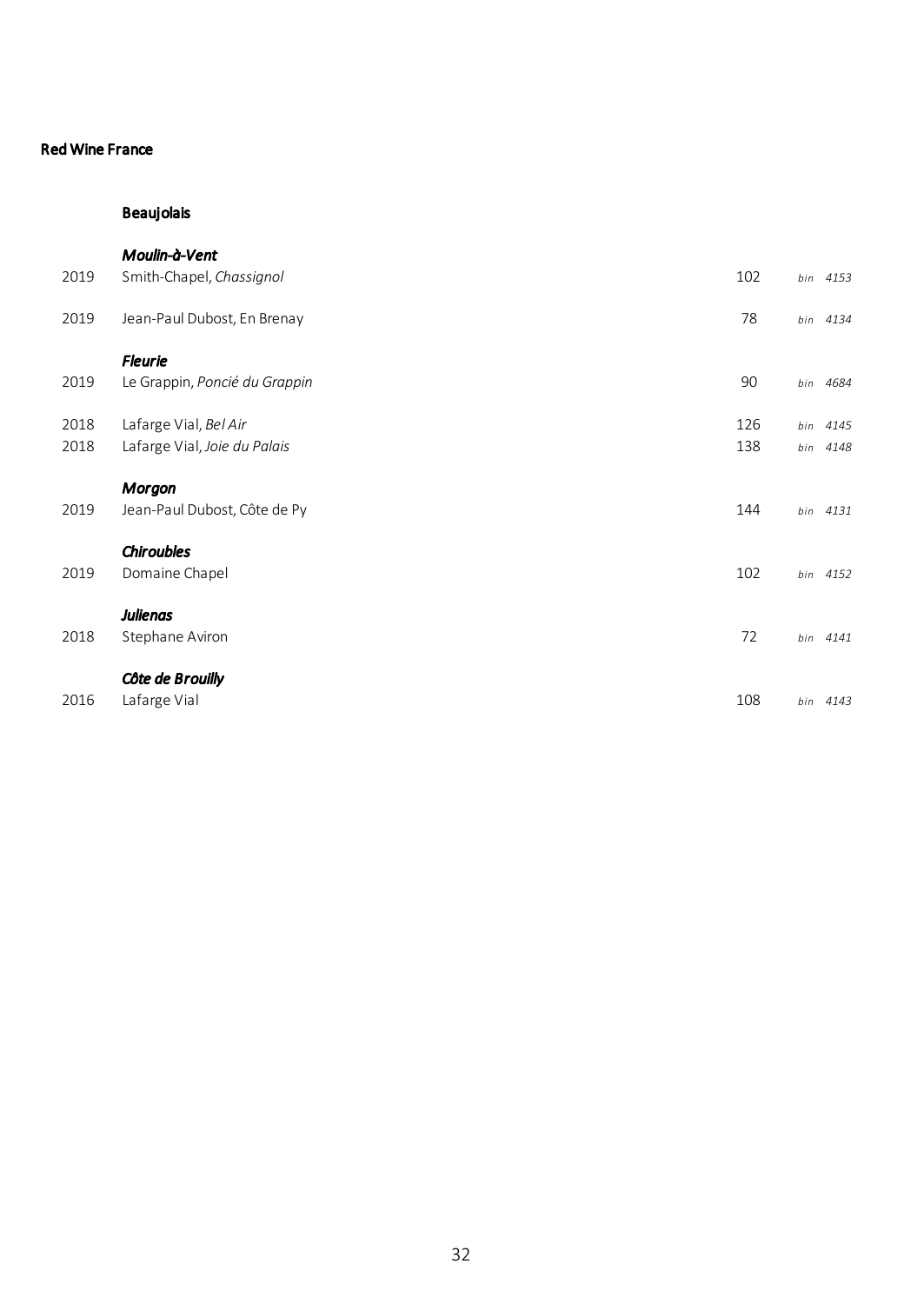## Bordeaux Right Bank

|      | Pomerol                                         |      |     |          |
|------|-------------------------------------------------|------|-----|----------|
| 2012 | Pétrus                                          | 5400 | bin | 4329     |
| 2011 | Pétrus                                          | 5200 | bin | 4337     |
| 2006 | Pétrus                                          | 4800 | bin | 4341     |
| 2003 | Pétrus                                          | 5200 | bin | 4330     |
| 1989 | Pétrus                                          | 8700 | bin | 4332     |
| 1979 | Pétrus                                          | 4200 | bin | 4342     |
|      | <b>Saint-Emilion</b>                            |      |     |          |
| 2015 | Château Cheval Blanc, Premier Grand Cru Classé  | 1896 | bin | 4322     |
| 2006 | Château Cheval Blanc, Premier Grand Cru Classé  | 1600 | bin | 4385     |
| 2004 | Château Cheval Blanc, Premier Grand Cru Classé  | 1600 | bin | 4316     |
| 2000 | Château Cheval Blanc, Premier Grand Cru Classé  | 2700 | bin | 4382     |
| 1983 | Château Cheval Blanc, Premier Grand Cru Classé  | 2800 | bin | 4389     |
| 1961 | Château Grand-Corbin-Despagne, Grand Cru Classé | 1800 |     | bin 4383 |
| 2000 | Château La Couspaude                            | 300  |     | bin 4327 |
| 1998 | Clos Fourtet                                    | 540  | bin | 4321     |
| 1995 | Clos Fourtet                                    | 420  |     | bin 4318 |
| 2007 | Chapelle D'Ausone, Premier Grand Cru Classé     | 600  | bin | 4313     |
| 2007 | Château Ausone, Premier Grand Cru Classé        | 1320 | bin | 4398     |
|      |                                                 |      |     |          |

## Bordeaux Left Bank

|      | Haut-Medoc                  |     |     |          |
|------|-----------------------------|-----|-----|----------|
| 2008 | Dourthe, Essence de Dourthe | 420 | hin | 4308     |
| 2005 | Dourthe, Essence de Dourthe | 420 |     | bin 4305 |
| 2002 | Dourthe, Essence de Dourthe | 420 |     | bin 4301 |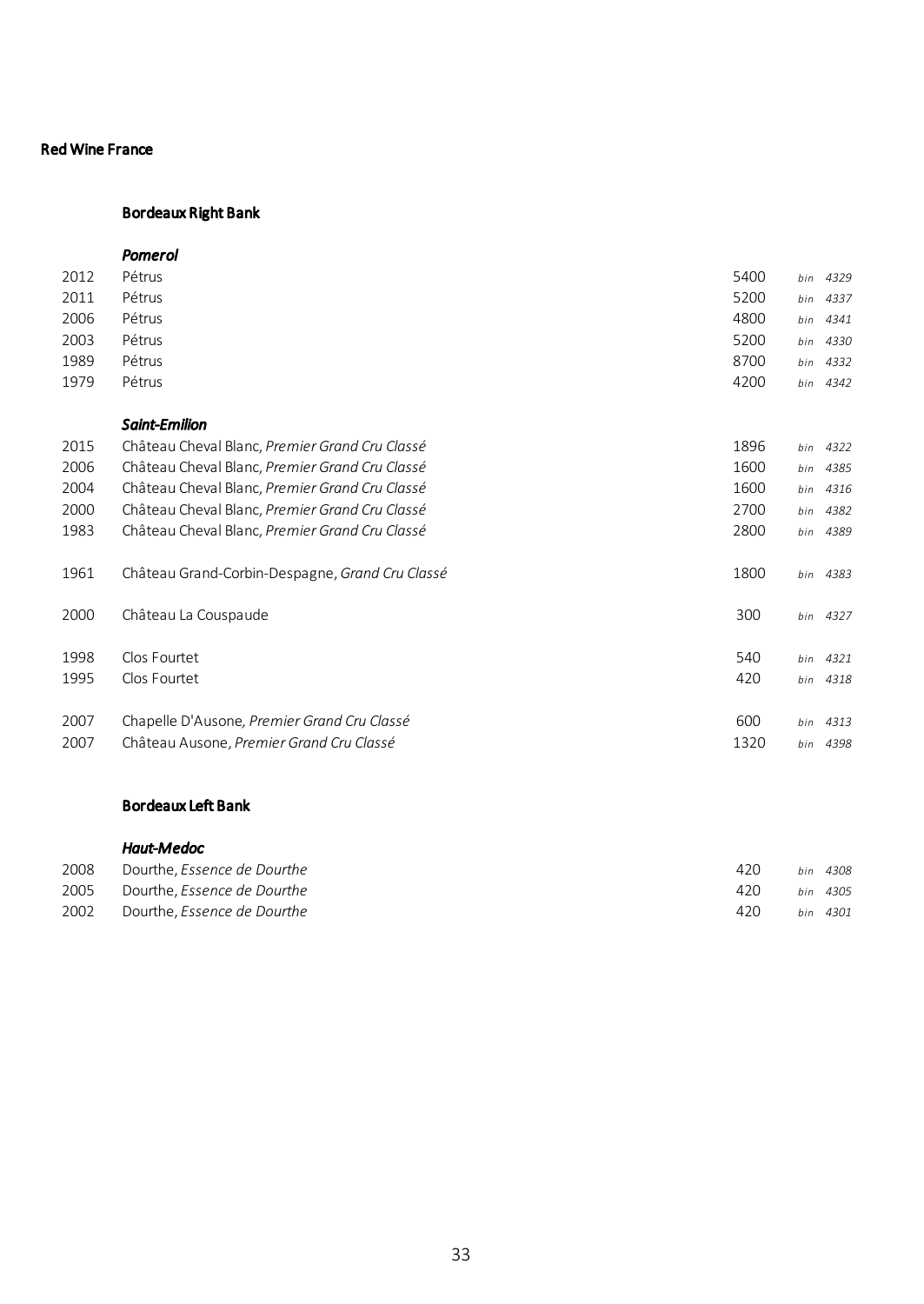# Bordeaux Left Bank

|      | <b>Saint-Estephe</b>                             |      |     |          |
|------|--------------------------------------------------|------|-----|----------|
| 2009 | Château Calon-Segur, 3ème Grand Cru Classé       | 420  | bin | 4394     |
| 1989 | Château Calon-Segur, 3ème Grand Cru Classé       | 900  | bin | 4333     |
| 2006 | Château Cos d'Estournel, 2ème Grand Cru Classé   | 444  | bin | 4400     |
| 2005 | Château Cos d'Estournel, 2ème Grand Cru Classé   | 780  | bin | 4365     |
| 1990 | Château Cos d'Estournel, 2ème Grand Cru Classé   | 1080 | bin | 4364     |
| 1988 | Château Cos d'Estournel, 2ème Grand Cru Classé   | 720  | bin | 4331     |
| 1982 | Château Cos d'Estournel, 2ème Grand Cru Classé   | 1800 | bin | 4380     |
| 1975 | Château Cos d'Estournel, 2ème Grand Cru Classé   | 900  | bin | 4508     |
|      | <b>Pauillac</b>                                  |      |     |          |
| 2005 | Château Pontet-Canet, 5ème Grand Cru Classé      | 540  |     | bin 4376 |
| 2005 | Château Grand-Puy-Lacoste, 5ème Grand Cru Classé | 420  | bin | 4377     |
| 2007 | Château Latour, 1er Grand Cru Classé             | 1272 | bin | 4388     |
| 2004 | Château Latour, 1er Grand Cru Classé             | 1800 | bin | 4397     |
| 2000 | Château Latour, 1er Grand Cru Classé             | 3600 | bin | 4320     |
| 1995 | Château Latour, 1er Grand Cru Classé             | 1920 | bin | 4347     |
| 1964 | Château Latour, 1er Grand Cru Classé             | 8000 | bin | 4338     |
| 2005 | Château Lafite Rothschild, 1er Grand Cru Classé  | 2750 | bin | 4367     |
| 1996 | Château Lafite Rothschild, 1er Grand Cru Classé  | 3000 | bin | 4368     |
| 1990 | Château Lafite Rothschild, 1er Grand Cru Classé  | 3500 | bin | 4369     |
| 1964 | Château Lafite Rothschild, 1er Grand Cru Classé  | 7800 |     | bin 4362 |
| 2010 | Château Mouton Rothschild, 1er Grand Cru Classé  | 1800 | bin | 4386     |
| 2005 | Château Mouton Rothschild, 1er Grand Cru Classé  | 1464 | bin | 4309     |
| 1989 | Château Mouton Rothschild, 1er Grand Cru Classé  | 2700 | bin | 4352     |
| 1988 | Château Mouton Rothschild, 1er Grand Cru Classé  | 2900 | bin | 4307     |
| 1985 | Château Mouton Rothschild, 1er Grand Cru Classé  | 3000 | bin | 4310     |
| 1982 | Château Mouton Rothschild, 1er Grand Cru Classé  | 4200 | bin | 4387     |
| 2011 | Château Lynch Bages, 5ème Grand Cru Classé       | 360  | bin | 4381     |
| 2005 | Château Lynch Bages, 5ème Grand Cru Classé       | 720  | bin | 4304     |
| 2000 | Château Lynch Bages, 5ème Grand Cru Classé       | 1200 | bin | 4396     |
| 1996 | Château Lynch Bages, 5ème Grand Cru Classé       | 1080 |     | bin 4370 |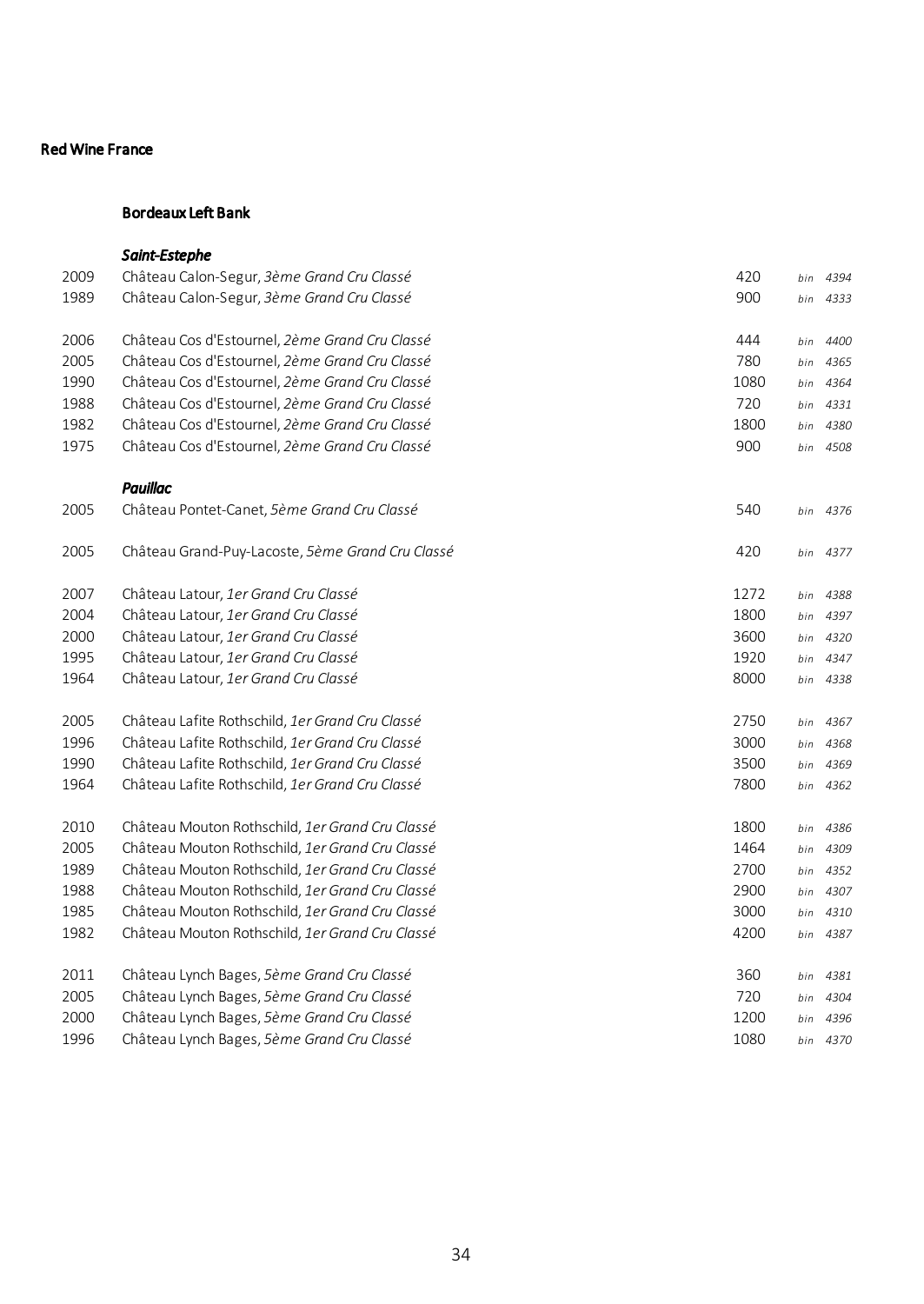# Bordeaux Left Bank

|      | Saint-Julien                                      |      |     |          |
|------|---------------------------------------------------|------|-----|----------|
| 2000 | Château Beychevelle, 4ème Grand Cru Classé        | 720  |     | bin 4378 |
| 2005 | Château Léoville-Barton, 2ème Grand Cru Classé    | 480  | bin | 4506     |
| 2004 | Château Léoville-Barton, 2ème Grand Cru Classé    | 420  | bin | 4317     |
| 1996 | Château Léoville-Poyferré, 2ème Grand Cru Classé  | 576  |     | bin 4306 |
| 2005 | Château Léoville-Las Cases, 2ème Grand Cru Classé | 1038 | bin | 4325     |
| 2000 | Château Léoville-Las Cases, 2ème Grand Cru Classé | 1320 | bin | 4312     |
| 1989 | Château Léoville-Las Cases, 2ème Grand Cru Classé | 1140 | bin | 4395     |
| 2016 | Château Ducru-Beaucaillou, 2ème Grand Cru Classé  | 800  | bin | 4359     |
| 2015 | Château Ducru-Beaucaillou, 2ème Grand Cru Classé  | 700  | bin | 4363     |
| 2000 | Château Ducru-Beaucaillou, 2ème Grand Cru Classé  | 1020 | bin | 4315     |
| 1996 | Château Ducru-Beaucaillou, 2ème Grand Cru Classé  | 948  |     | bin 4355 |
| 1986 | Château Ducru-Beaucaillou, 2ème Grand Cru Classé  | 780  | bin | 4319     |
| 1982 | Château Ducru-Beaucaillou, 2ème Grand Cru Classé  | 1554 |     | bin 4351 |
|      | <b>Margaux</b>                                    |      |     |          |
| 2000 | Château Giscours, 3ème Grand Cru Classé           | 480  |     | bin 4336 |
| 2000 | Château Kirwan, 3ème Grand Cru Classé             | 465  |     | bin 4379 |
| 1990 | Château Cantenac-Brown, 3ème Grand Cru Classé     | 450  |     | bin 4360 |
| 2000 | Château Rauzan-Segla, 2ème Grand Cru Classé       | 552  |     | bin 4339 |
| 2012 | Château Margaux, 1er Grand Cru Classé             | 1800 | bin | 4371     |
| 2008 | Château Margaux, 1er Grand Cru Classé             | 1800 | bin | 4366     |
| 2001 | Château Margaux, 1er Grand Cru Classé             | 2040 | bin | 4314     |
| 2000 | Château Margaux, 1er Grand Cru Classé             | 3300 | bin | 4354     |
| 1990 | Château Margaux, 1er Grand Cru Classé             | 4200 | bin | 4357     |
| 1985 | Château Margaux, 1er Grand Cru Classé             | 1800 | bin | 4399     |
| 1996 | Pavillon Rouge du Château Margaux                 | 560  |     | bin 4372 |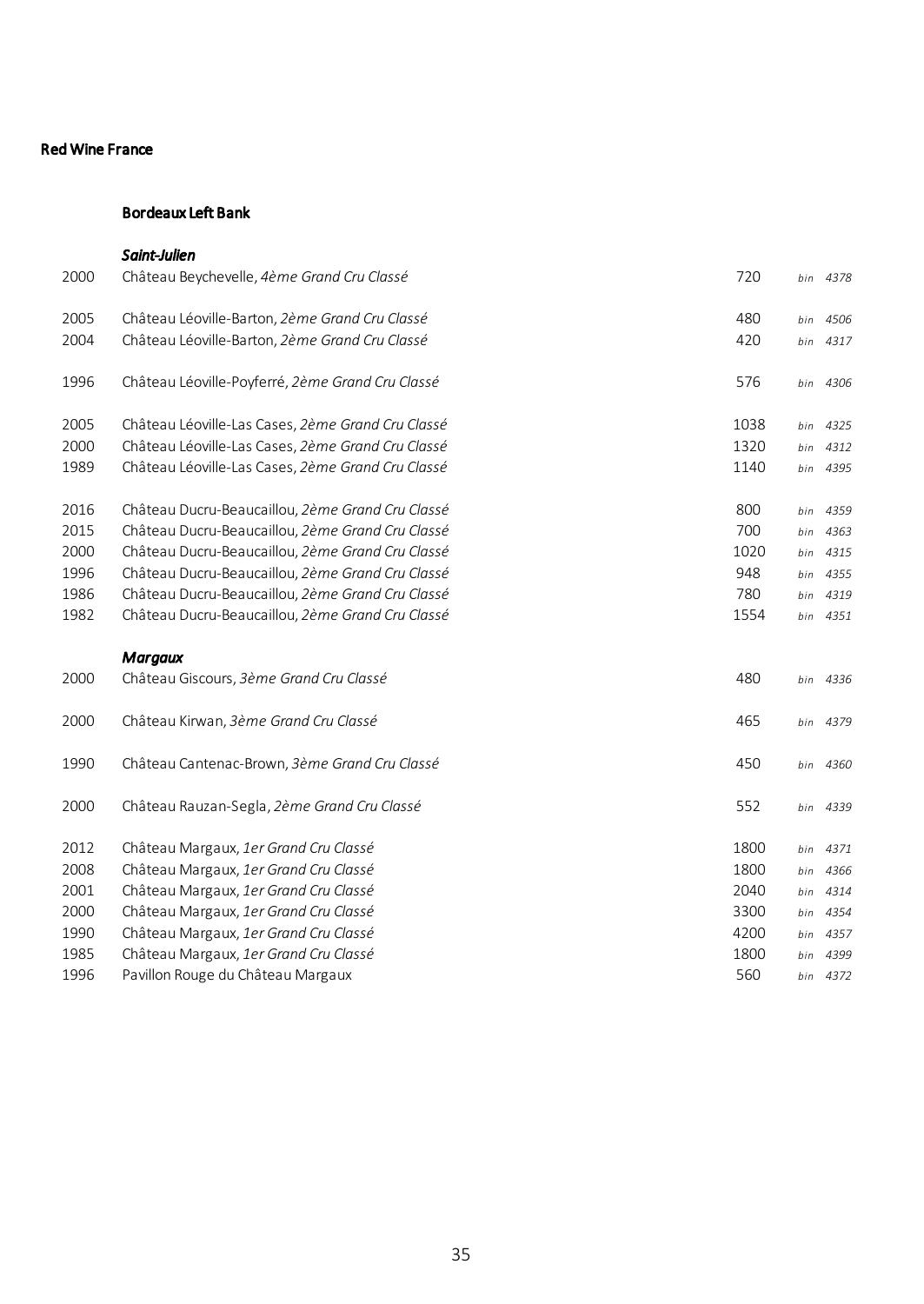# Bordeaux Left Bank

### *Graves*

| 2007 | Château Haut-Brion, 1er Grand Cru Classé     | 1500 | bin | 4401     |
|------|----------------------------------------------|------|-----|----------|
| 2000 | Château Haut-Brion, 1er Grand Cru Classé     | 2700 | bin | 4393     |
| 1995 | Château Haut-Brion, 1er Grand Cru Classé     | 2000 |     | bin 4373 |
| 1982 | Château Haut-Brion, 1er Grand Cru Classé     | 4200 |     | bin 4353 |
|      |                                              |      |     |          |
| 2000 | Château La Mission Haut-Brion                | 2100 | bin | 4356     |
| 1996 | Château La Mission Haut-Brion                | 960  |     | bin 4328 |
| 2009 | Château Haut-Bailly, Grand Cru Classé        | 720  | bin | 4349     |
| 2007 | Château Haut-Bailly, Grand Cru Classé        | 240  |     |          |
|      |                                              |      |     | bin 4392 |
| 2012 | Château Smith Haut Lafitte, Grand Cru Classé | 270  |     | bin 4334 |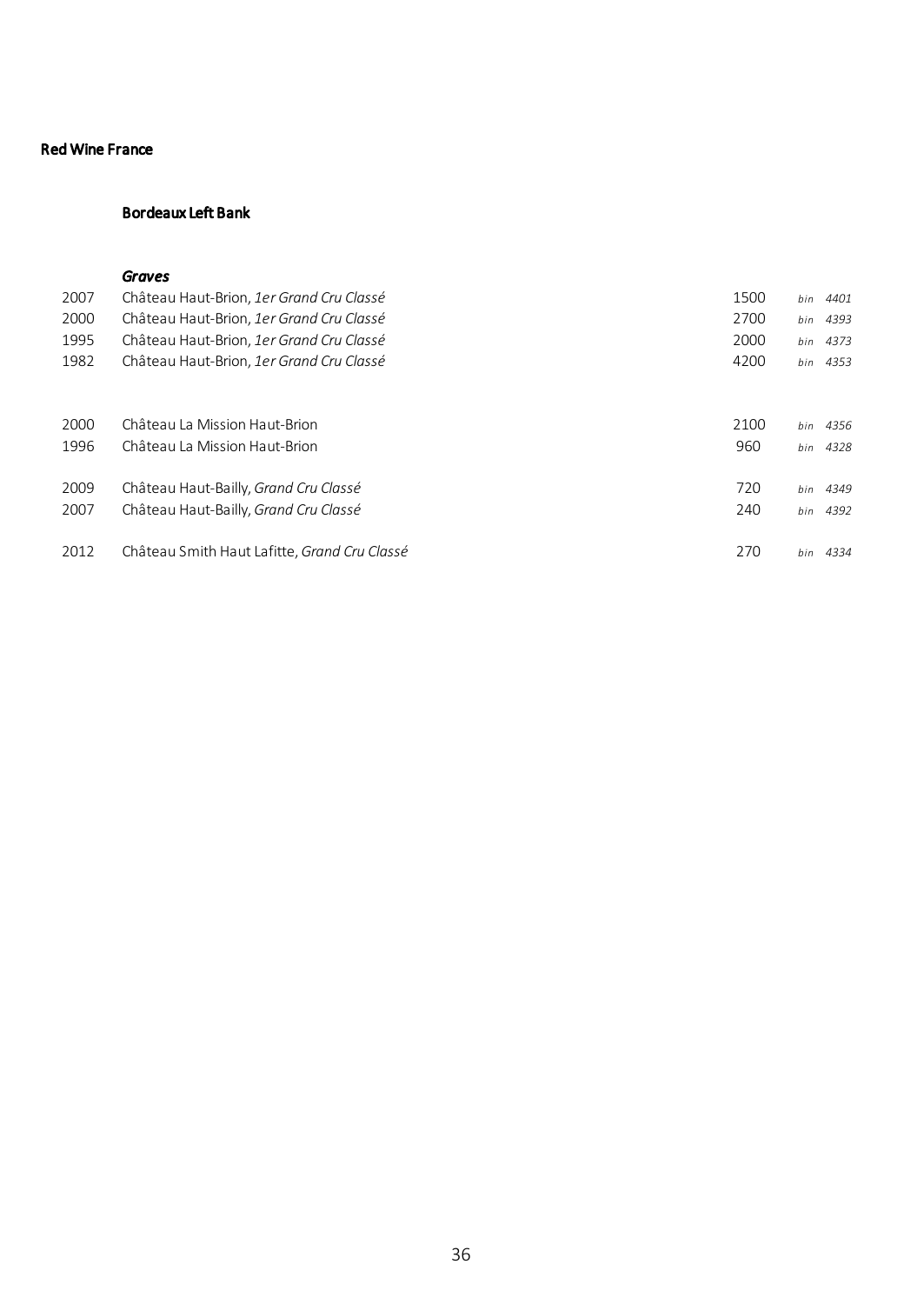### Rhône

|      | <b>Côte-Rôtie</b>                           |      |     |          |
|------|---------------------------------------------|------|-----|----------|
| 2012 | Jean Michel Gerin, La Landonne              | 675  | bin | 4555     |
| 2016 | Vignobles Levet, La Chavaroche              | 198  |     | bin 4557 |
|      | Saint-Joseph                                |      |     |          |
| 2015 | Domaine Jean-Claude Marsanne                | 140  | bin | 4303     |
| 2012 | Domaine Jean-Claude Marsanne                | 140  | bin | 4358     |
|      | Crozes-Hermitage                            |      |     |          |
| 2020 | Vincent Paris, Sélection                    | 84   | bin | 4619     |
| 2003 | Alain Graillot                              | 294  | bin | 4512     |
|      | <b>Hermitage</b>                            |      |     |          |
| 2019 | Jean-Louis Chave                            | 840  | bin | 4521     |
| 1995 | Paul Jaboulet Aîné, La Chapelle             | 530  | bin | 4519     |
|      | Cornas                                      |      |     |          |
| 2017 | Vincent Paris, Granit 30                    | 102  | bin | 4522     |
| 2017 | Domaine Verset A et E                       | 114  | bin | 4513     |
| 2015 | Alain Verset                                | 114  | bin | 4507     |
| 2017 | Jean-Luc Colombo, Les Ruchets               | 240  | bin | 4505     |
| 2016 | Jean-Luc Colombo, Les Ruchets               | 240  | bin | 4503     |
| 2015 | Jean-Luc Colombo, Les Ruchets               | 240  |     | bin 4502 |
|      | Châteauneuf-du-Pape                         |      |     |          |
| 2019 | Château de Beaucastel                       | 240  |     | bin 4523 |
| 2006 | Henri Bonneau & Fils                        | 504  | bin | 4517     |
| 2003 | Henri Bonneau & Fils, Cuvée Marie Beurrier  | 828  | bin | 4530     |
| 2012 | Henri Bonneau & Fils, Réserve des Célestins | 798  | bin | 4609     |
| 2011 | Henri Bonneau & Fils, Réserve des Célestins | 768  | bin | 4549     |
| 2009 | Henri Bonneau & Fils, Réserve des Célestins | 972  | bin | 4501     |
| 2010 | Château Rayas, Réservé                      | 2400 | bin | 4510     |
| 2009 | Château Rayas, Réservé                      | 2400 | bin | 4528     |
| 2010 | Pignan, Réservé                             | 840  | bin | 4525     |
|      | Côtes de Rhône                              |      |     |          |
| 2010 | Château de Fonsalette, Réservé              | 660  |     | bin 4524 |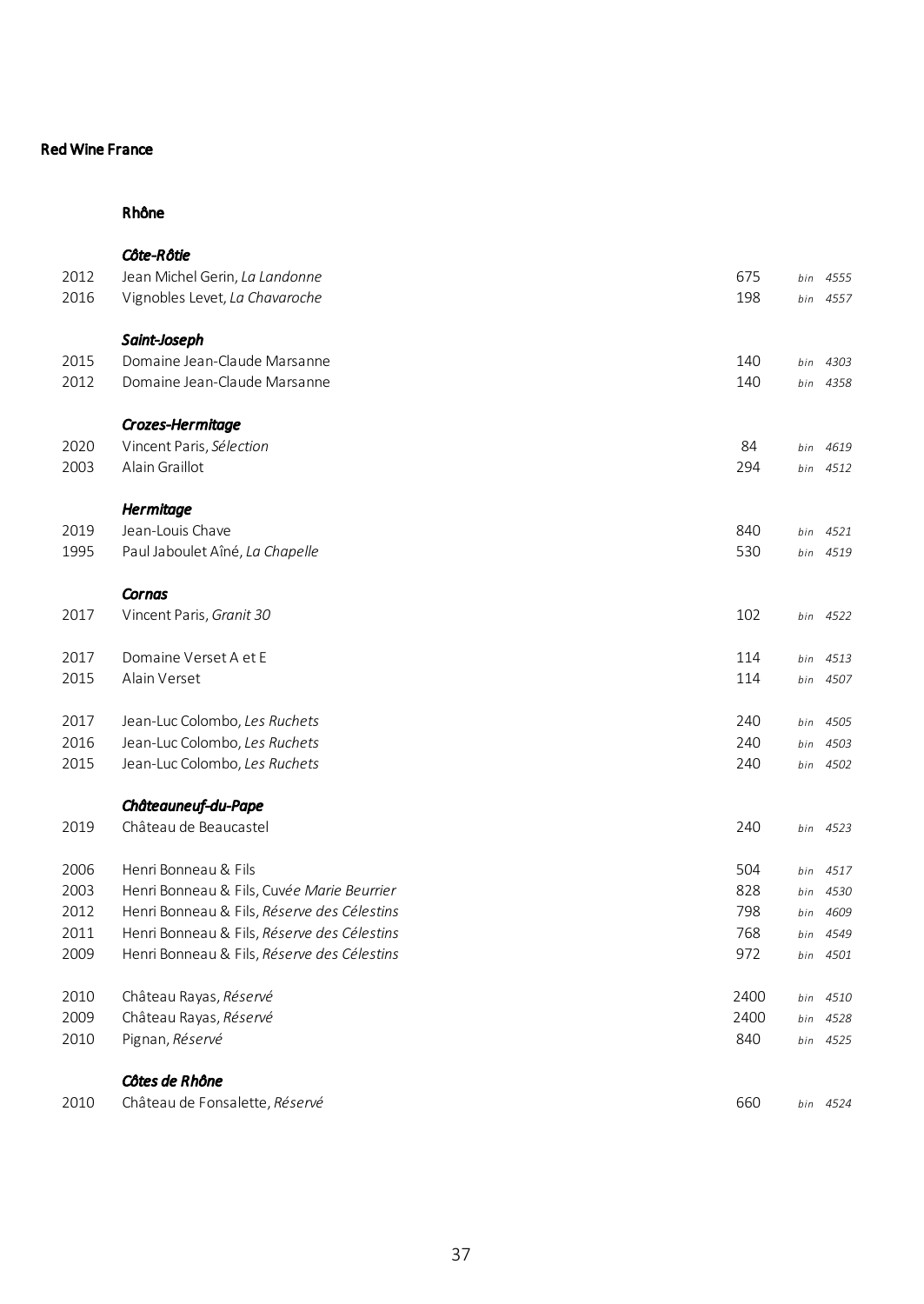#### Alsace

| 2016 | Albert Boxler, Pinot Noir                                               | 120 |     | bin 4676 |
|------|-------------------------------------------------------------------------|-----|-----|----------|
|      | Loire                                                                   |     |     |          |
| 2000 | Chinon<br>Charles Joguet, Clos de la Dioterie                           | 264 |     | bin 4605 |
| 2014 | Coteaux du Loir<br>Domaine de Bellivière, Pineau d'Aunis Le Rouge Gorge | 108 |     | bin 4637 |
|      | Provence                                                                |     |     |          |
|      | Palette                                                                 |     |     |          |
| 2018 | Château Simone                                                          | 140 | bin | 4622     |
| 2017 | Château Simone                                                          | 135 | bin | 4623     |
| 2011 | Château Simone                                                          | 180 |     | bin 4559 |
|      | Les Baux-de-Provence                                                    |     |     |          |
| 2007 | Henri Milan, Clos Milan                                                 | 120 |     | bin 4627 |
|      | <b>Bandol</b>                                                           |     |     |          |
| 2016 | Château Pradeaux                                                        | 120 |     | bin 4632 |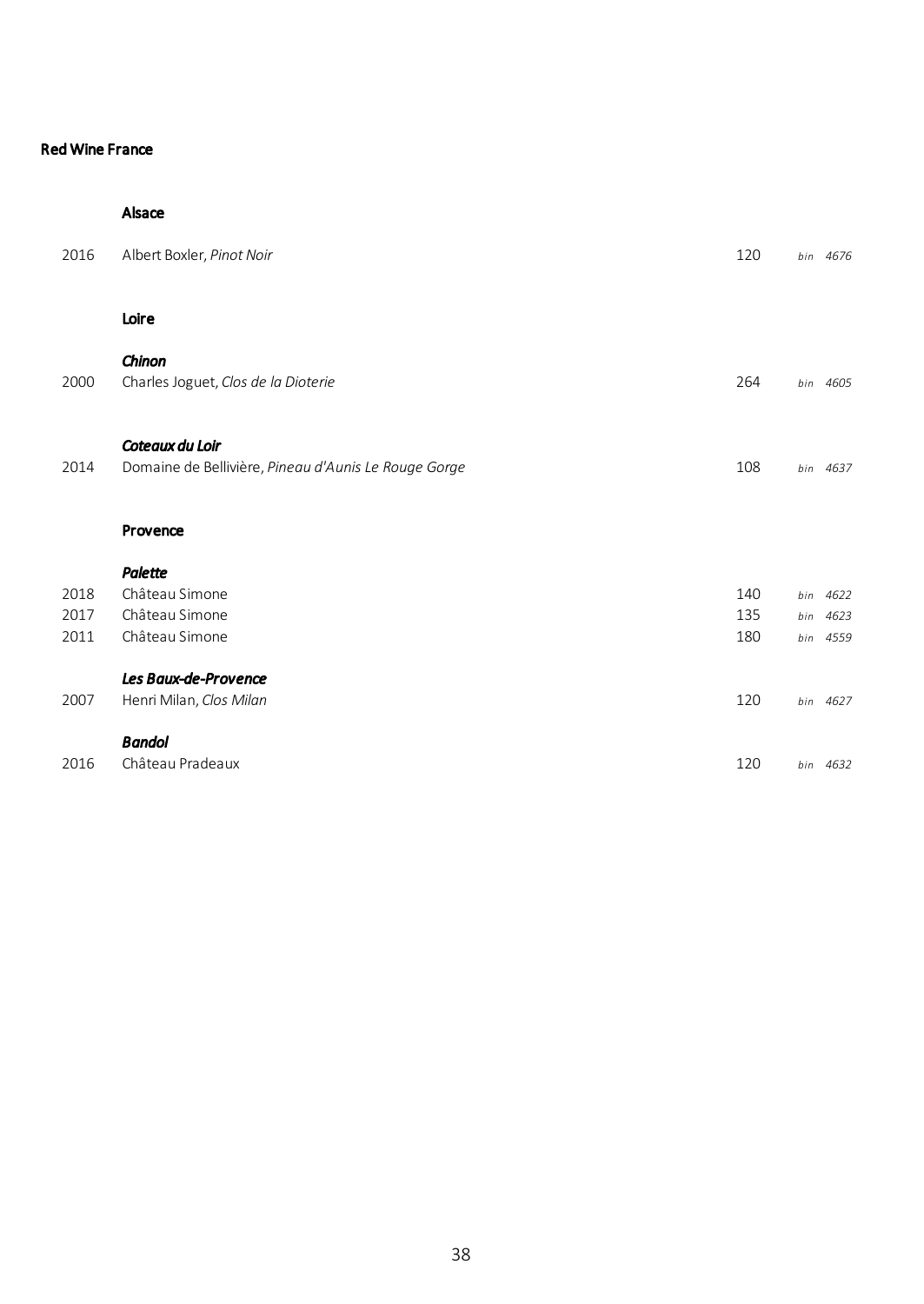## Red Wine Italy

### Piedmont

|      | <b>Barolo</b>                                               |      |     |          |
|------|-------------------------------------------------------------|------|-----|----------|
| 2008 | Ceretto, Bricco Rocche, Castiglione Falletto                | 510  | bin | 4604     |
| 2012 | Cogno, Vigna Elena Riserva, Novello                         | 294  | bin | 4761     |
| 2000 | Paolo Scavino, Cannubi, Castiglione Falletto                | 396  |     | bin 4776 |
| 2016 | Cappellano, Piè Rupestris, Serralunga d'Alba                | 270  | bin | 4730     |
| 2016 | Cappellano, Piè Franco, Serralunga d'Alba                   | 516  | bin | 4706     |
| 2016 | Giulia Negri, Serradenari                                   | 180  | bin | 4764     |
| 2015 | Giulia Negri, Serradenari                                   | 180  |     | bin 4734 |
|      | <b>Barbaresco</b>                                           |      |     |          |
| 2009 | Paitin, Sorì Paitin                                         | 240  | bin | 4818     |
| 2007 | Paitin, Sorì Paitin                                         | 252  | bin | 4819     |
| 2004 | Paitin, Sorì Paitin                                         | 330  | bin | 4820     |
| 2013 | Gaja, Costa Russi                                           | 1020 | bin | 4781     |
| 2013 | Gaja, Sorì San Lorenzo                                      | 1020 | bin | 4773     |
| 2013 | Gaja, Sorì Tilden                                           | 1020 |     | bin 4721 |
| 2008 | Tenuta Cisa Asinari dei Marchesi di Gresy, Martinenga       | 204  | bin | 4628     |
| 2006 | Tenuta Cisa Asinari dei Marchesi di Gresy, Gaiun-Martinenga | 360  | bin | 4626     |
| 2005 | Tenuta Cisa Asinari dei Marchesi di Gresy, Gaiun-Martinenga | 360  | bin | 4785     |
| 2003 | Tenuta Cisa Asinari dei Marchesi di Gresy, Gaiun-Martinenga | 390  | bin | 4624     |
|      | <b>Barbera d'Alba</b>                                       |      |     |          |
| 2017 | Cogno, Pre-Phylloxera                                       | 168  |     | bin 4746 |
|      | Carema                                                      |      |     |          |
| 2014 | Luigi Ferrando, Etichetta Bianca                            | 156  |     | bin 4737 |
|      | Lessona                                                     |      |     |          |
| 2010 | Pietro Cassina, Ca' dai Tàss, Coste della Sesia             | 84   |     | bin 4705 |
|      | Langhe                                                      |      |     |          |
| 2016 | Giulia Negri, La Tartufaia, Pinot Nero                      | 108  |     | bin 4731 |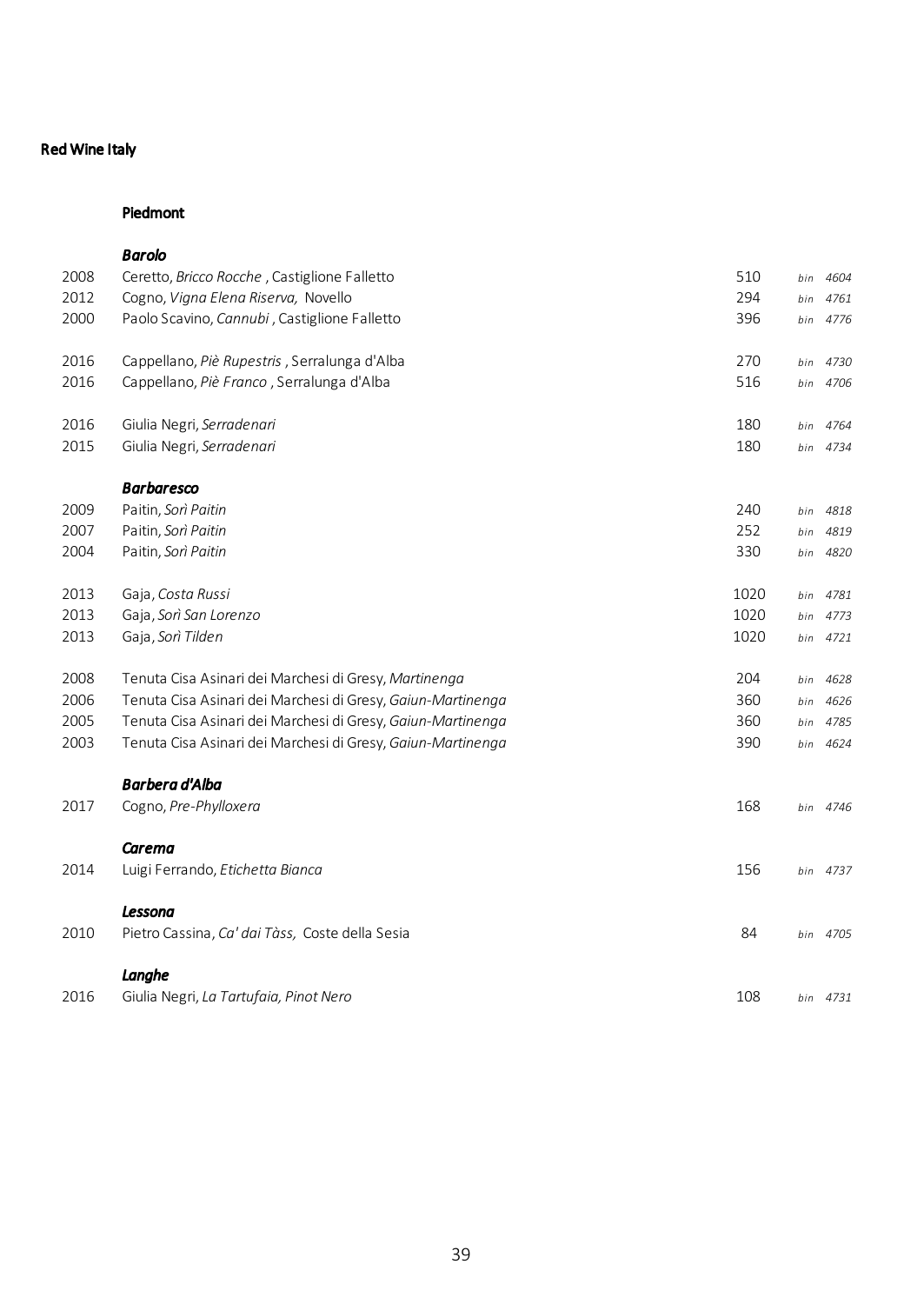# Red Wine Italy

## **Tuscany**

|      | Chianti Classico                                  |      |     |          |
|------|---------------------------------------------------|------|-----|----------|
| 1994 | Castell'in Villa, Riserva                         | 300  | bin | 4798     |
| 1993 | Castell'in Villa, Riserva                         | 300  | bin | 4709     |
|      | <b>Brunello di Montalcino</b>                     |      |     |          |
| 2009 | Biondi-Santi                                      | 480  | bin | 4821     |
| 2011 | Cerbaiona                                         | 360  | bin | 4743     |
| 2006 | Case Basse di Gianfranco Soldera, Soldera Riserva | 1200 | bin | 4793     |
|      | Rosso di Montalcino                               |      |     |          |
| 2012 | Poggio di Sotto                                   | 228  |     | bin 4765 |
|      | "Super Tuscans"                                   |      |     |          |
| 2011 | Castello d'Albola, Acciaolo                       | 180  | bin | 4740     |
| 2000 | Marchesi Antinori, Solaia                         | 600  | bin | 4707     |
| 2011 | Società Agricola Petrolo, Galatrona               | 234  |     | bin 4767 |
| 2014 | Tenuta San Guido, Sassicaia                       | 432  | bin | 4722     |
| 1990 | Castello dei Rampolla, Sammarco                   | 468  | bin | 4702     |
| 1997 | Tenuta del Terriccio, Lupicaia                    | 522  | bin | 4700     |
| 2011 | Tenuta di Trinoro, Rosso Toscana                  | 432  | bin | 4716     |
| 1997 | Fontodi, Flaccianello della Pieve                 | 400  | bin | 4701     |
| 2018 | Montevertine, Rosso di Toscana                    | 180  | bin | 4824     |
| 2018 | Montevertine, Le Pergole Torte                    | 348  | bin | 4799     |
| 2016 | Montevertine, Le Pergole Torte                    | 306  | bin | 4833     |
| 2013 | Case Basse di Gianfranco Soldera, Soldera         | 960  | bin | 4832     |
| 2011 | Case Basse di Gianfranco Soldera, Soldera         | 960  | bin | 4831     |
| 2008 | Case Basse di Gianfranco Soldera, Soldera         | 960  |     | bin 4711 |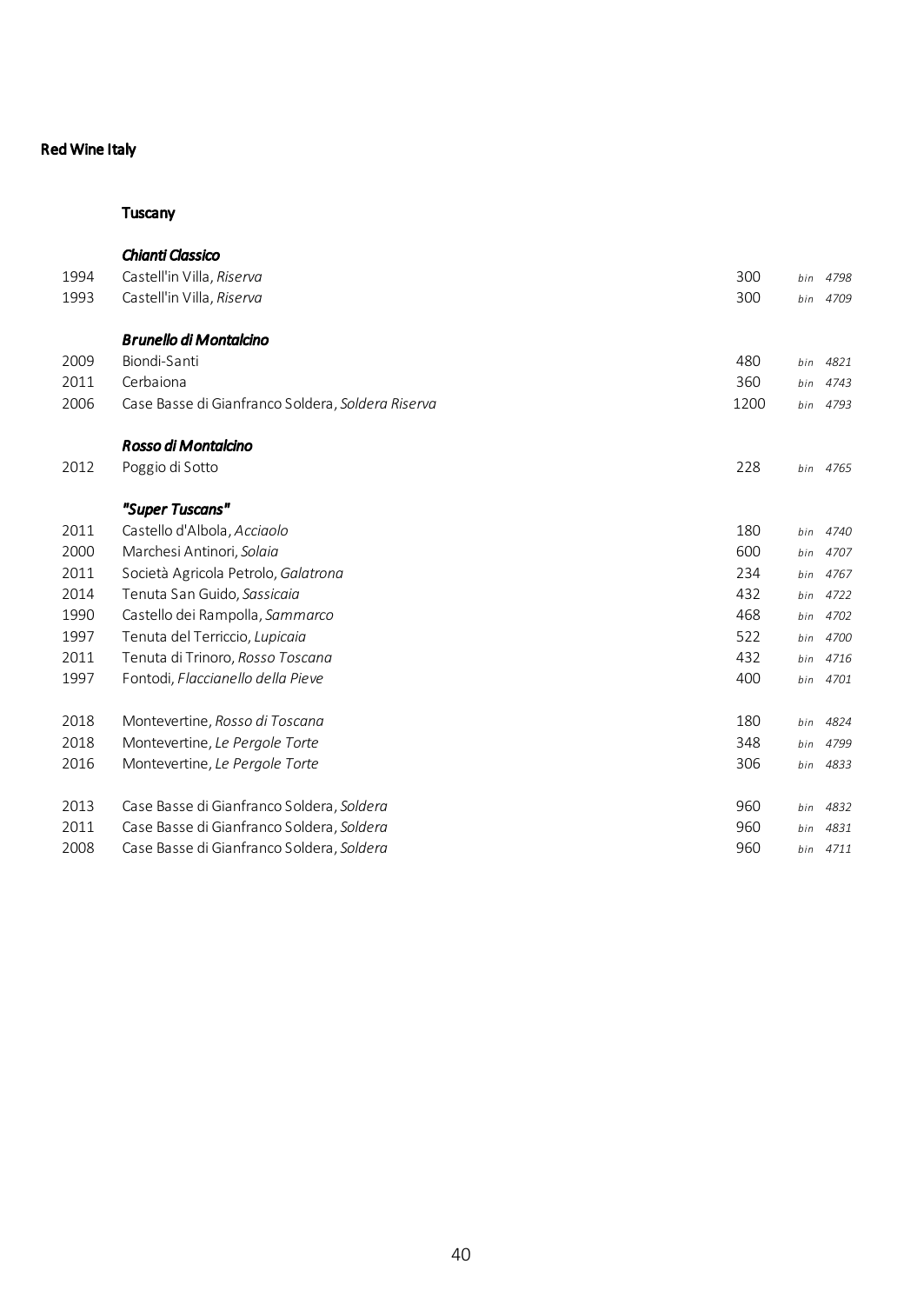# Red Wine Italy

### *Veneto*

| 2013 | Dal Forno Romano, Valpolicella Classico Superiore         | 258 | bin | 4732     |
|------|-----------------------------------------------------------|-----|-----|----------|
| 2012 | Dal Forno Romano, Valpolicella Classico Superiore         | 258 | bin | 4718     |
| 2011 | Dal Forno Romano, Valpolicella Classico Superiore         | 258 | bin | 4715     |
| 1998 | Giuseppe Quintarelli, Amarone della Valpolicella Classico | 810 | bin | 4704     |
|      | Umbria                                                    |     |     |          |
| 2015 | Paolo Bea, Rosso de Véo, Sagrantino di Montefalco         | 168 | bin | 4778     |
| 2012 | Paolo Bea, Rosso de Véo, Sagrantino di Montefalco         | 168 |     | bin 4797 |
| 2015 | Paolo Bea, Pagliaro, Sagrantino di Montefalco             | 234 | bin | 4756     |
| 2012 | Paolo Bea, Pagliaro, Sagrantino di Montefalco             | 234 | bin | 4836     |
| 2011 | Paolo Bea, Pagliaro, Sagrantino di Montefalco             | 234 | bin | 4703     |
| 2011 | Paolo Bea, Cerrete, Sagrantino di Montefalco              | 282 | bin | 4810     |
| 2010 | Paolo Bea, Cerrete, Sagrantino di Montefalco              | 282 | bin | 4817     |
|      |                                                           |     |     |          |
|      |                                                           |     |     |          |

# *Sicily*

|  | 2019 Occhipinti, Siccagno, Nero d'Avola |  | 132 bin 4727 |
|--|-----------------------------------------|--|--------------|
|--|-----------------------------------------|--|--------------|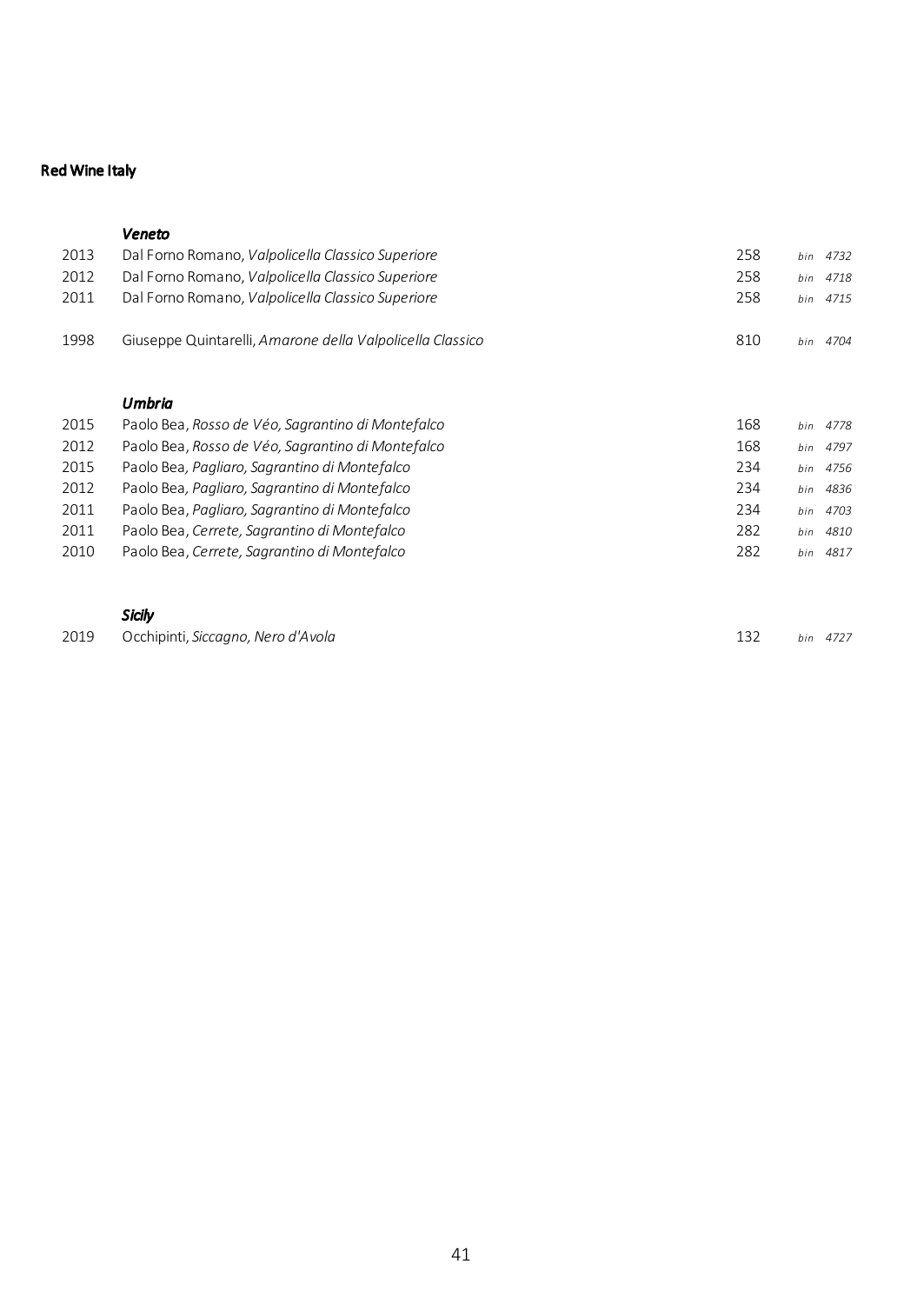## Red Wine Spain

|           | Rioja                                                       |      |     |          |
|-----------|-------------------------------------------------------------|------|-----|----------|
| 1981      | La Rioja Alta, 890 Gran Reserva                             | 756  | bin | 4942     |
| 2001      | R. Lopez de Heredia, Viña Tondonia Gran Reserva             | 360  | bin | 4954     |
| 2007      | Bodegas Roda, Roda I Reserva                                | 270  | bin | 4952     |
| 2005      | Bodegas Roda, Roda I Reserva                                | 258  | bin | 4940     |
| 2011      | Marqués de Murrieta, Castillo Ygay Gran Reserva Especial    | 450  | bin | 4944     |
| 2010      | Marqués de Murrieta, Castillo Ygay Gran Reserva Especial    | 510  | bin | 4917     |
| 2009      | Marqués de Murrieta, Castillo Ygay Gran Reserva Especial    | 330  | bin | 4932     |
| 2007      | Marqués de Murrieta, Castillo Ygay Gran Reserva Especial    | 330  | bin | 4931     |
| 2004      | Marqués de Murrieta, Castillo Ygay Gran Reserva Especial    | 350  | bin | 4915     |
|           | <b>Ribera Del Duero</b>                                     |      |     |          |
| 2010      | Bodegas Perez Pascuas, Viña Pedrosa Gran Reserva            | 240  | bin | 4905     |
| 2015      | Tempos Vega-Sicilia, Alion                                  | 276  | bin | 4950     |
| 2014      | Bodegas Vega-Sicilia, Valbuena 5°                           | 402  | bin | 4941     |
| 2011      | Bodegas Vega-Sicilia, Valbuena 5°                           | 330  | bin | 4907     |
| 2008      | Bodegas Vega-Sicilia, Valbuena 5°                           | 372  | bin | 4910     |
| 2007      | Bodegas Vega-Sicilia, Valbuena 5°                           | 372  | bin | 4914     |
| 2010      | Bodegas Vega-Sicilia, Unico                                 | 1020 | bin | 4918     |
| 2009      | Bodegas Vega-Sicilia, Unico                                 | 1000 | bin | 4904     |
| 2006      | Bodegas Vega-Sicilia, Unico                                 | 960  | bin | 4916     |
| 2005      | Bodegas Vega-Sicilia, Unico                                 | 925  | bin | 4930     |
| <b>NV</b> | Bodegas Vega-Sicilia, Unico Reserva Especial 2005/2006/2007 | 960  |     | bin 4934 |
|           | <b>Priorat</b>                                              |      |     |          |
| 2016      | Alvaro Palacios, L'Ermita                                   | 1380 |     | bin 4909 |
|           | <b>Bierzo</b>                                               |      |     |          |
| 2015      | Raúl Pérez, Ultreia, Mencía                                 | 168  |     | bin 4912 |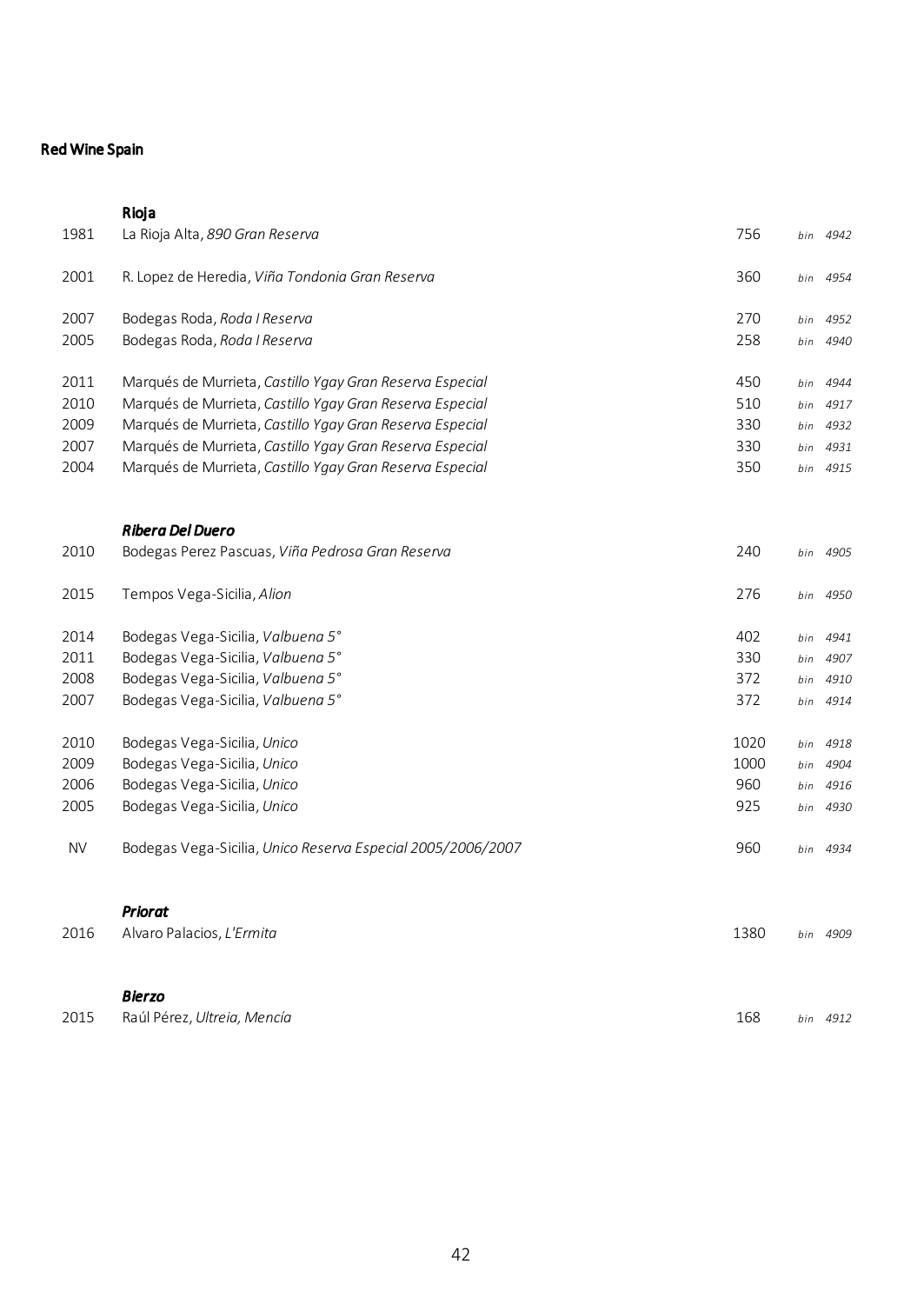## Red Wine Other Old World

## **Germany**

| 2011<br>2011 | Rheinhessen<br>Weingut Keller, Bürgel Spätburgunder Grosses Gewächs<br>Weingut Keller, Frauenberg Spätburgunder Grosses Gewächs | 264<br>318 | bin<br>bin | 4808<br>4809 |
|--------------|---------------------------------------------------------------------------------------------------------------------------------|------------|------------|--------------|
|              |                                                                                                                                 |            |            |              |
|              | Greece<br>Naoussa                                                                                                               |            |            |              |
| 2008         | Kir-Yianni, Ramnista, Xinomavro                                                                                                 | 132        | bin        | 5325         |
| 2004         | Kir-Yianni, Ramnista, Xinomavro                                                                                                 | 180        | bin        | 5326         |
| 2001         | Kir-Yianni, Yianakohori, Xinomavro/Syrah/Merlot                                                                                 | 120        | bin        | 5327         |

| 1997 | Kir-Yianni, Yianakohori, Xinomavro/Syrah/Merlot | 216 | bin 5328 |  |
|------|-------------------------------------------------|-----|----------|--|
|      |                                                 |     |          |  |

## Lebanon

## *Bekaa Valley*

| 2003 | Chateau Musar, Cabernet Sauvignon/ Carignan/ Cinsault | 380 | bin 4612 |
|------|-------------------------------------------------------|-----|----------|
| 2000 | Chateau Musar, Cabernet Sauvianon/ Carianan/ Cinsault | 400 | bin 4570 |
| 1996 | Chateau Musar, Cabernet Sauvianon/ Carianan/ Cinsault | 420 | hin 4302 |
| 1995 | Chateau Musar, Cabernet Sauvignon/ Carignan/ Cinsault | 420 | hin 4361 |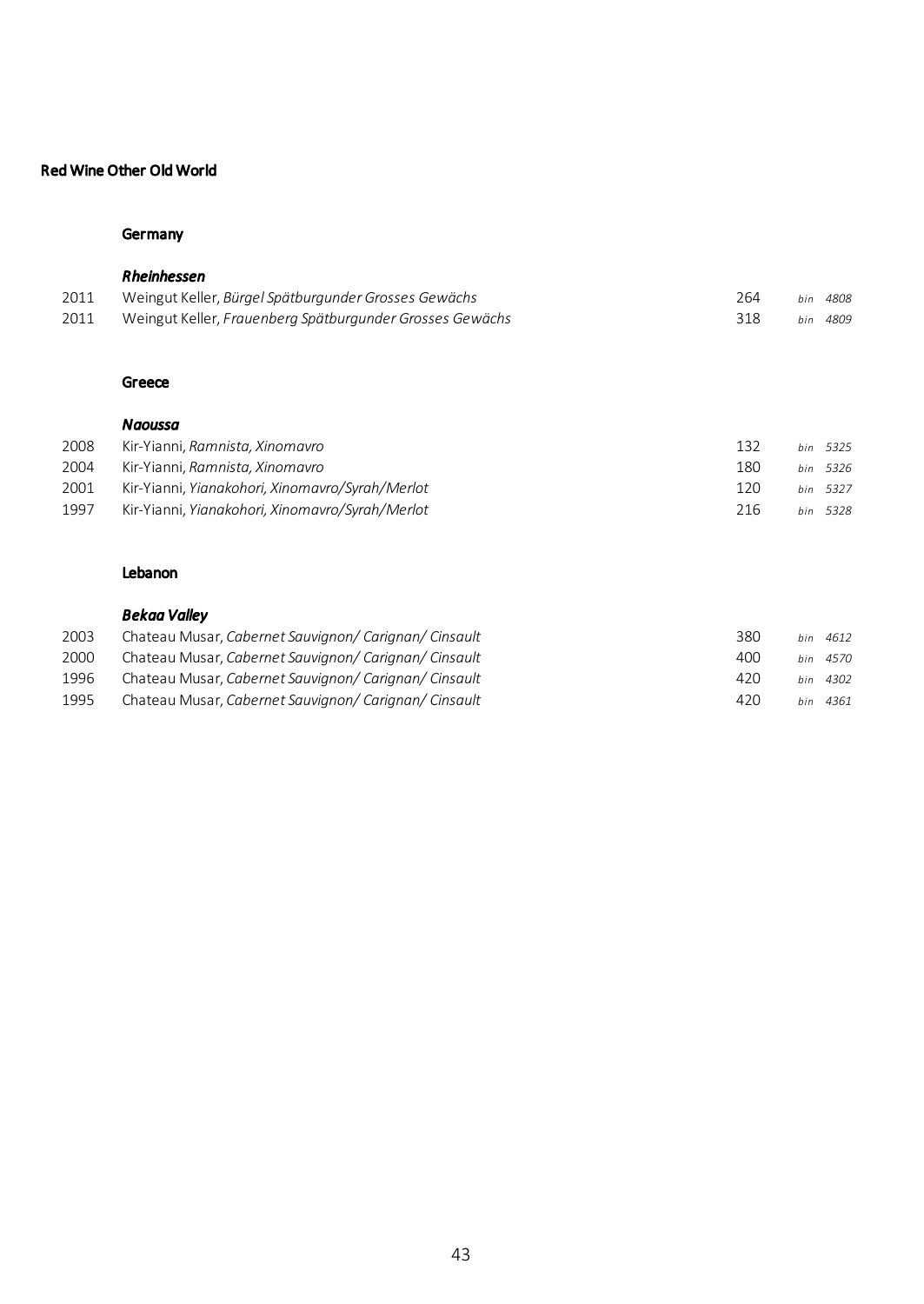#### Oregon - Pinot Noir

# *Willamette Valley*  Evening Land, *Anden, Seven Springs Estate* 228 *bin 5296* Antica Terra, *Botanica* 330 *bin 5014* Antica Terra, *Antikythera* 390 *bin 5028* Antica Terra, *Antikythera* 450 *bin 5022* Antica Terra, *Antikythera* 390 *bin 5001* The Eyrie Vineyards, *Daphne Vineyard,* Dundee Hills 210 *bin 5154* The Eyrie Vineyards, *Roland Green Vineyard,* Dundee Hills 150 *bin 5134* The Eyrie Vineyards, *South Block,* Dundee Hills 600 *bin 5144* Lingua Franca, *Tongue 'N Cheek* 160 *bin 5232* Lingua Franca, *Mimi's Mind* 220 *bin 5148* Nicolas-Jay, *L'Enbsemble* 160 *bin 5206* Nicolas-Jay, *Bishop Creek,* Yamhill-Carlton 230 *bin 5202* Ken Wright Cellars, *Canary Hill Vineyard ,* Eola-Amity Hills 150 *bin 5123* Ken Wright Cellars, *Carter Vineyard ,* Eola-Amity Hills 150 *bin 5208* Ken Wright Cellars, *Guadalupe Vineyard* 150 *bin 5019* Ken Wright Cellars, *Savoya Vineyard,* Yamhill-Carlton 150 *bin 5102*

### New York

|      | <b>Finger Lakes</b>             |     |          |
|------|---------------------------------|-----|----------|
| 2020 | Ravines, Cabernet Franc         | 90  | bin 5129 |
|      | <b>Long Island - North Fork</b> |     |          |
| 2013 | Paumanok, Grand Vintage Merlot  | 108 | bin 5207 |
| 2013 | Paumanok, Assemblage            | 132 | bin 5209 |

#### Washington

| 2011 | Columbia Valley<br>Gramercy Cellars, The Third Man, Grenache blend | 168 | bin 5024    |
|------|--------------------------------------------------------------------|-----|-------------|
|      | Walla Walla Valley                                                 |     |             |
| 2009 | à Maurice Cellars, Syrah "Fred"                                    | 132 | bin 5213    |
| 2014 | Baer, Stillwater Creek Vineyard, Merlot                            | 96  | bin 5275    |
| 2016 | Cayuse Vineyards, En Chamberlin, Syrah                             | 282 | bin<br>5280 |
| 2003 | Cayuse Vineyards, En Chamberlin, Syrah                             | 384 | 5284<br>bin |
| 2002 | Cayuse Vineyards, En Cerise, Syrah                                 | 360 | 5271<br>bin |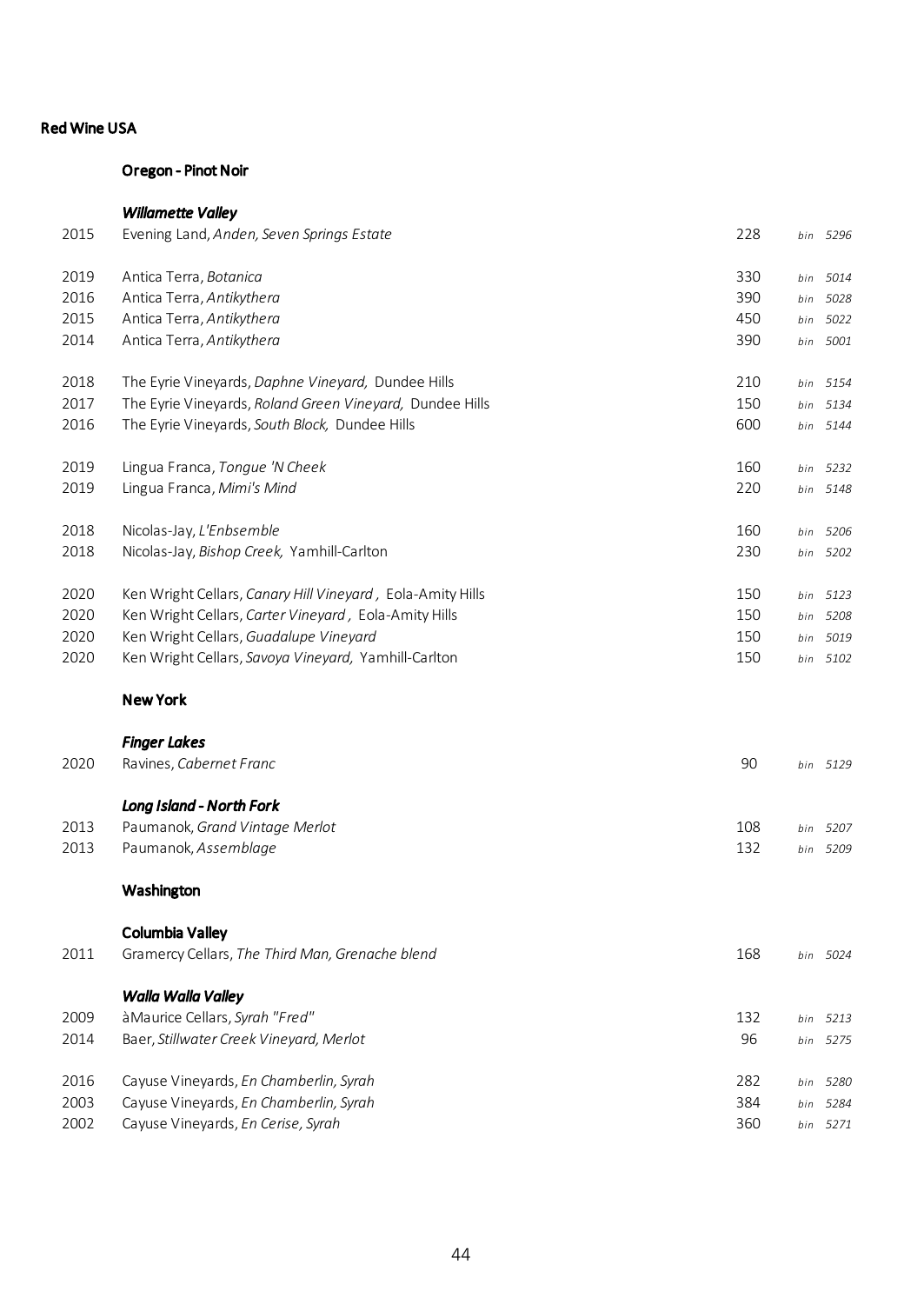# California - Cabernet Sauvignon

|      | <b>Napa Valley</b>                |      |     |          |
|------|-----------------------------------|------|-----|----------|
| 1994 | Araujo, Eisele Vineyard           | 900  | bin | 5119     |
| 2015 | Clos du Val, Three Graces         | 384  | bin | 5016     |
| 2012 | Episode                           | 330  | bin | 5274     |
| 1983 | Grace Family                      | 575  | bin | 4324     |
| 2012 | Harlan Estate                     | 1800 | bin | 5131     |
| 2015 | Kathryn Hall                      | 420  | bin | 5120     |
| 1994 | Stag's Leap, Fay                  | 390  | bin | 4323     |
| 2000 | Philip Togni Vineyard, Estate     | 420  | bin | 5112     |
| 2012 | Bond, Quella Vineyard             | 720  | bin | 5142     |
| 2009 | Bond, Quella Vineyard             | 840  | bin | 5138     |
| 2008 | Cain Vineyard & Winery, Cain Five | 350  | bin | 5140     |
| 2007 | Cain Vineyard & Winery, Cain Five | 350  | bin | 5130     |
| 2006 | Cain Vineyard & Winery, Cain Five | 350  |     | bin 5115 |
| 2016 | Corison                           | 252  | bin | 5272     |
| 2015 | Corison, Kronos Vineyard          | 420  | bin | 5124     |
| 2014 | Corison, Kronos Vineyard          | 420  | bin | 5009     |
| 2010 | Inglenook, Rubicon                | 438  | bin | 5108     |
| 2009 | Inglenook, Rubicon                | 438  | bin | 5114     |
| 2005 | Inglenook, Rubicon                | 480  | bin | 5127     |
| 2005 | Mayacamas                         | 468  | bin | 5111     |
| 2004 | Mayacamas                         | 468  | bin | 5279     |
| 1994 | Mayacamas                         | 720  | bin | 5291     |
| 1992 | Mayacamas                         | 540  | bin | 5104     |
| 2018 | Opus One                          | 720  | bin | 5117     |
| 2017 | Opus One                          | 720  | bin | 5032     |
| 2014 | Opus One                          | 900  | bin | 5116     |
| 2012 | Opus One                          | 900  | bin | 5139     |
| 2010 | Opus One                          | 960  | bin | 5004     |
| 2009 | Opus One                          | 1020 | bin | 5029     |
| 2008 | Opus One                          | 1020 | bin | 5126     |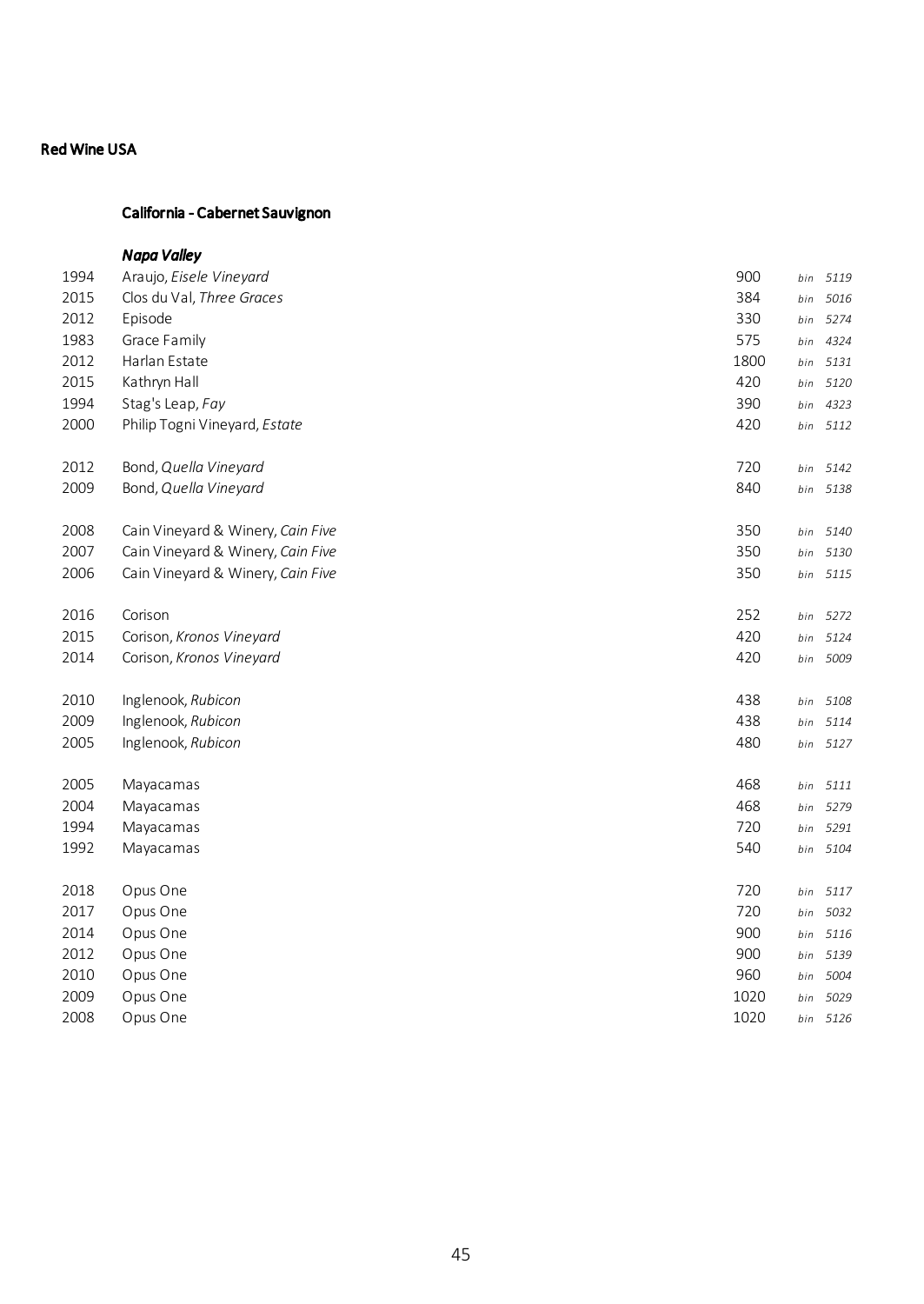# California - Cabernet Sauvignon

### *Sonoma County*

| 2007 | Vérité, Le Désir                                                  | 612 | bin | 5101     |
|------|-------------------------------------------------------------------|-----|-----|----------|
| 2014 | <b>Santa Cruz Mountains</b><br>Ridge, Monte Bello Estate Vineyard | 396 | bin | 5128     |
| 2018 | <b>Paso Robles</b><br>Patrimony, Adelaida District                | 540 |     | bin 5234 |

## California-Merlot

|      | Napa Valley |     |          |
|------|-------------|-----|----------|
| 2003 | Lewis       | 180 | bin 5337 |
| 2002 | Lewis       | 180 | bin 5338 |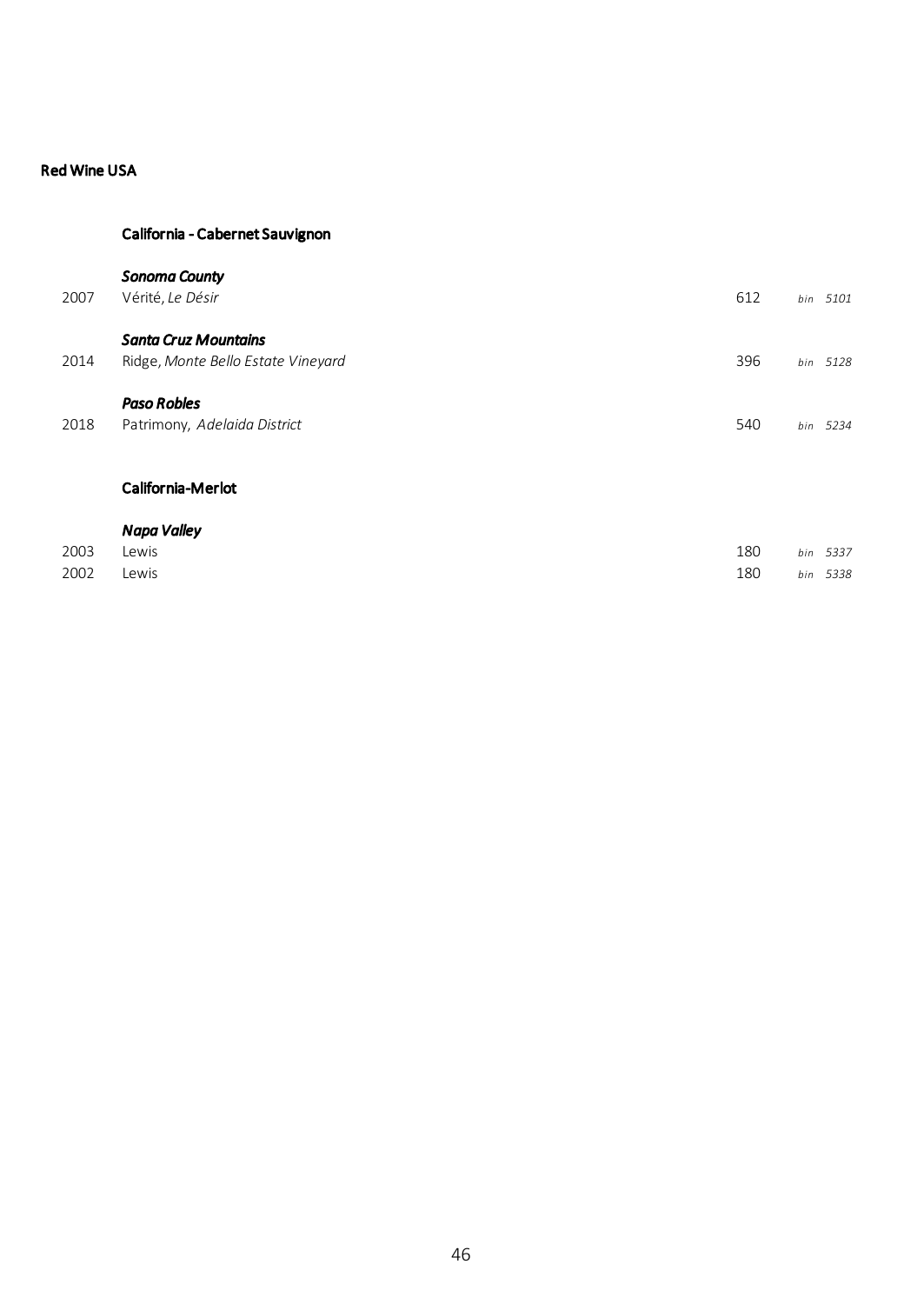## California - Pinot Noir

|      | <b>Anderson Valley</b>                                     |     |     |          |
|------|------------------------------------------------------------|-----|-----|----------|
| 2014 | Arista, Ferrington Vineyard                                | 190 | bin | 5007     |
| 2010 | Morlet Family Vineyards, Joli Cœur Coteaux Nobles Vineyard | 288 | bin | 5010     |
| 2014 | Radio-Coteau, Savoy Vineyard                               | 168 | bin | 5135     |
| 2012 | Littorai, Savoy Vineyard                                   | 300 | bin | 5021     |
|      | Sonoma County - Sonoma Coast                               |     |     |          |
| 2017 | Arnot-Roberts. Coastlands Vineyard                         | 190 | bin | 5281     |
| 2016 | Ceritas, Elliott Vineyard                                  | 168 | bin | 5273     |
| 2016 | Littorai, Mays Canyon                                      | 216 | bin | 5288     |
| 2014 | Radio-Coteau, Terra Neuma                                  | 186 | bin | 4064     |
| 2018 | Cobb, Diane Cobb: Coastlands Vineyard                      | 300 | bin | 5276     |
| 2014 | Cobb, Coastlands Vineyard: Old Firs Block                  | 240 | bin | 5033     |
| 2018 | Cobb, Doc's Ranch Vineyard, Swan & Calera Selection        | 204 | bin | 5286     |
| 2018 | Cobb, Emmaline Ann Vineyard                                | 192 | bin | 5282     |
| 2014 | Cobb, Emmaline Ann Vineyard                                | 180 | bin | 5031     |
| 2018 | Cobb, Rice-Spivak Vineyard                                 | 192 |     | bin 5293 |
|      | Monterey                                                   |     |     |          |
| 2014 | Wrath, San Saba Vineyard                                   | 132 |     | bin 5006 |
|      | <b>Santa Cruz Mountains</b>                                |     |     |          |
| 2013 | Birichino, Lilo Vineyard                                   | 114 |     | bin 5107 |
|      | Santa Barbara County - Sta. Rita Hills                     |     |     |          |
| 2012 | Melville Winery, Estate Block M                            | 156 | bin | 5003     |
| 2016 | Tyler, Sanford & Benedict Vineyard                         | 216 | bin | 5030     |
|      | Santa Maria Valley                                         |     |     |          |
| 2014 | Ojai, Solomon Hills Vineyard                               | 125 |     | bin 5158 |
|      | Sierra Foothills                                           |     |     |          |
| 2007 | Clos Saron, Home Vineyard                                  | 306 | bin | 5266     |
| 2006 | Clos Saron, Home Vineyard                                  | 306 | bin | 5265     |
| 2003 | Clos Saron, Home Vineyard                                  | 312 | bin | 5259     |
| 2006 | Clos Saron, Texas Hill Road                                | 306 | bin | 5263     |
| 2005 | Clos Saron, Texas Hill Road                                | 312 |     | bin 5256 |
| 2000 | Clos Saron, Once Upon a Time                               | 306 |     | bin 5268 |
| 1996 | Clos Saron, Once Upon a Time                               | 306 | bin | 5267     |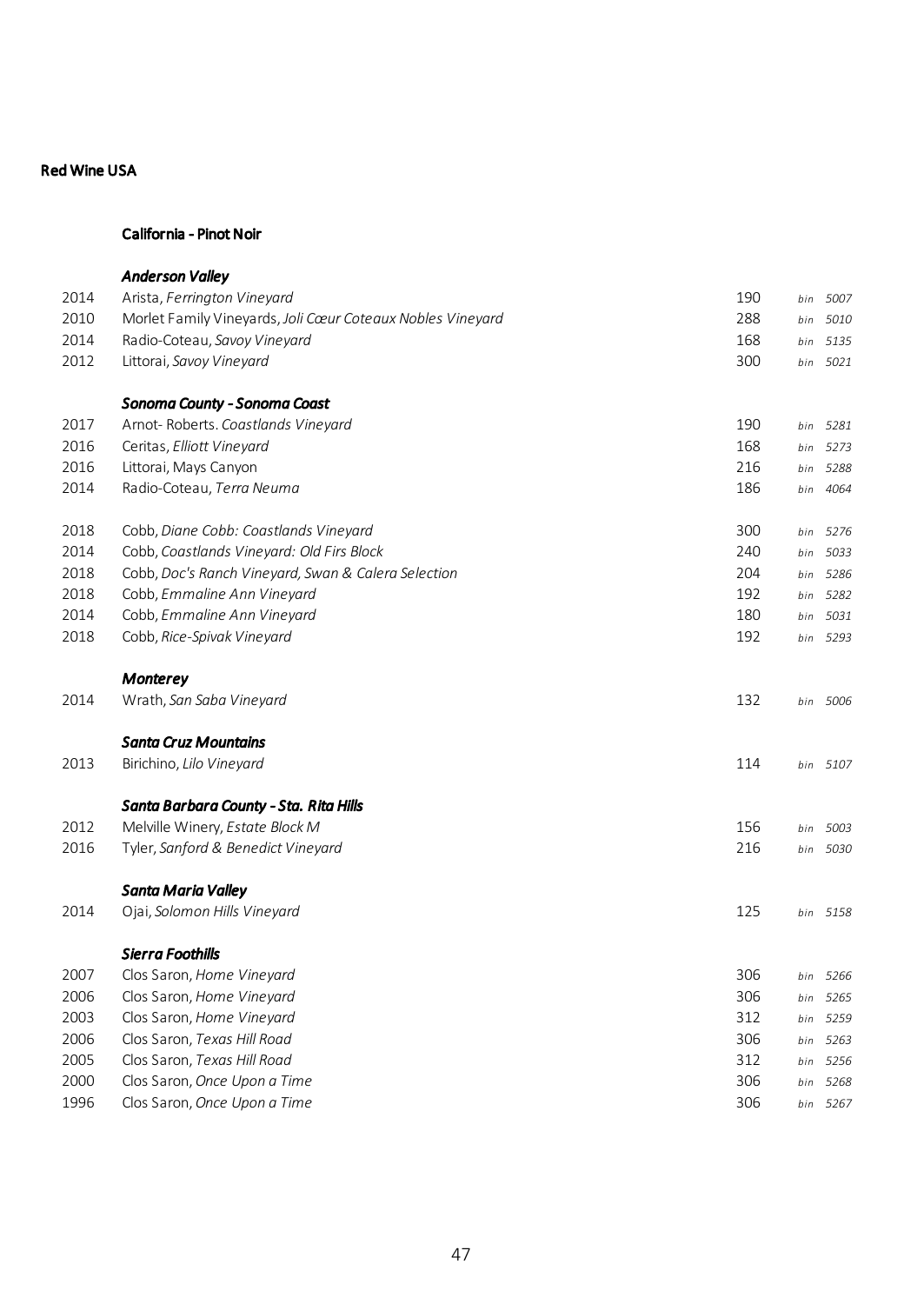# California - Syrah

| 2012 | <b>Sonoma County</b><br>Donelan, Cuvée Christine                 | 156 | bin | 5020     |
|------|------------------------------------------------------------------|-----|-----|----------|
| 2017 | Sonoma County - Sonoma Coast<br>Arnot-Roberts                    | 108 |     | bin 5295 |
| 2015 | Radio-Coteau, Las Colinas                                        | 120 | bin | 5200     |
| 2012 | Radio-Coteau, Las Colinas                                        | 144 |     | bin 5204 |
| 2011 | Radio-Coteau, Las Colinas                                        | 144 |     | bin 5210 |
| 2005 | Sierra Foothills<br>Clos Saron, Heart of Stone                   | 306 |     | bin 5262 |
| 2008 | <b>Santa Barbara County</b><br>Qupé, Bien Nacido Hillside Estate | 120 |     | bin 5201 |
| 2013 | Lillian                                                          | 216 | bin | 5011     |
| 2011 | Lillian, Gold Series No. 1                                       | 264 | bin | 5018     |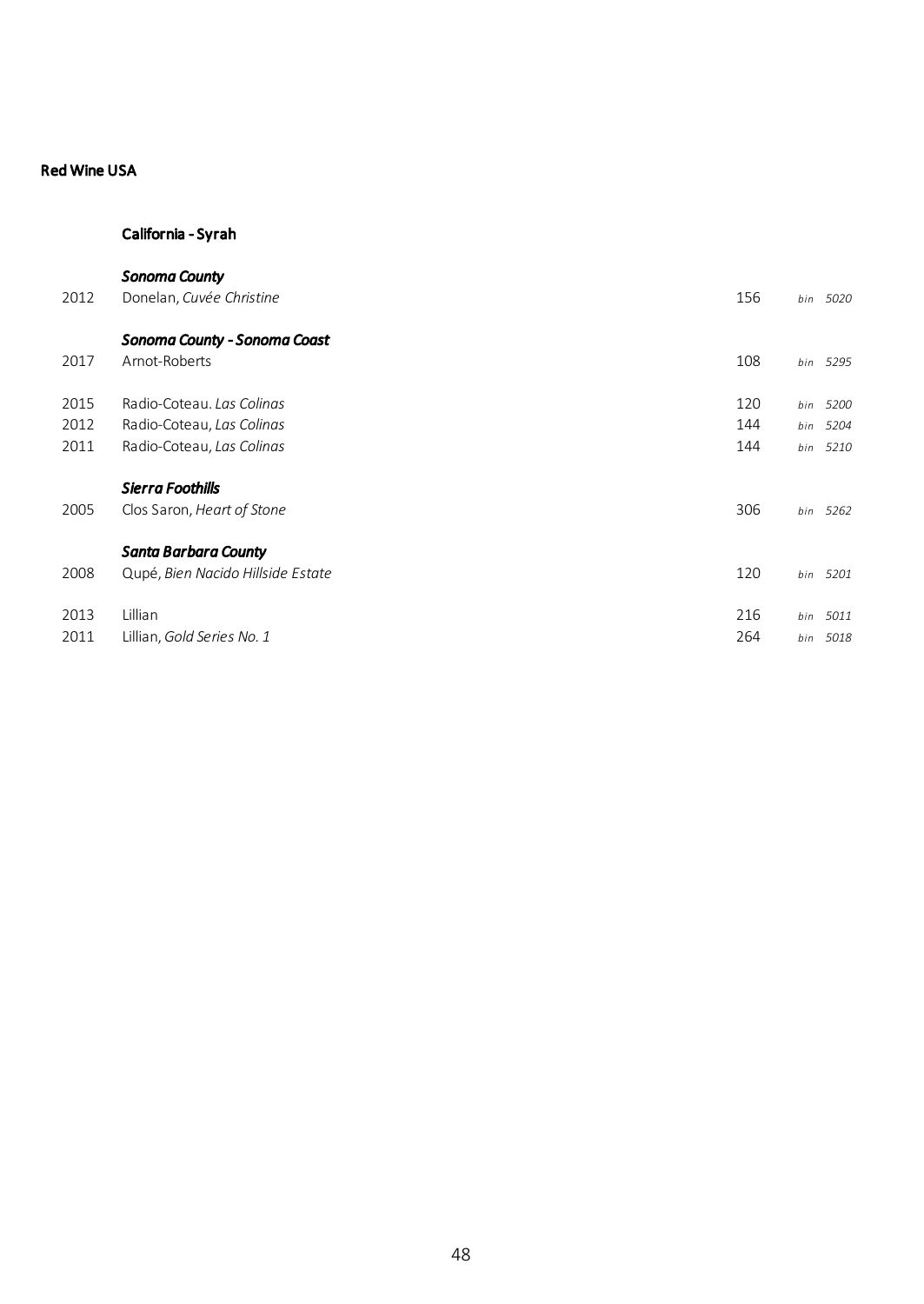## California - Zinfandel

|      | <b>Sonoma County</b>                                  |     |             |
|------|-------------------------------------------------------|-----|-------------|
| 2014 | Mount Peak, Rattlesnake                               | 120 | bin 5342    |
| 2017 | Ridge, Geyserville, Zinfandel Blend, Alexander Valley | 132 | bin 5341    |
|      | Paso Robles                                           |     |             |
| 2017 | Ridge, Benito Dusi Ranch                              | 108 | 5343<br>hin |

### California - Other Varietals and Blends

### *Sierra Foothills*

| 2013 | Clos Saron, A Deeper Shade of Blue, Cinsault         | 120 | bin | 5253     |
|------|------------------------------------------------------|-----|-----|----------|
| 2002 | Clos Saron, Cuvée Mysterieuse, Syrah/Merlot          | 300 | bin | 5257     |
| 2009 | Clos Saron, Black Pearl, Syrah/Cabernet/Petit Verdot | 300 |     | bin 5252 |
| 2005 | Clos Saron, Black Pearl, Syrah/Cabernet/Petit Verdot | 240 |     | bin 5258 |
| 2004 | Clos Saron, Black Pearl, Syrah/Cabernet/Petit Verdot | 258 |     | bin 5251 |
| 2003 | Clos Saron, Black Pearl, Syrah/Cabernet/Petit Verdot | 288 |     | bin 5249 |
| 2001 | Clos Saron, Black Pearl, Syrah/Cabernet/Petit Verdot | 306 |     | bin 5261 |
|      | El Dorado                                            |     |     |          |
| 2017 | Arnot Roberts, Gamay Noir                            | 90  | hin | 5294     |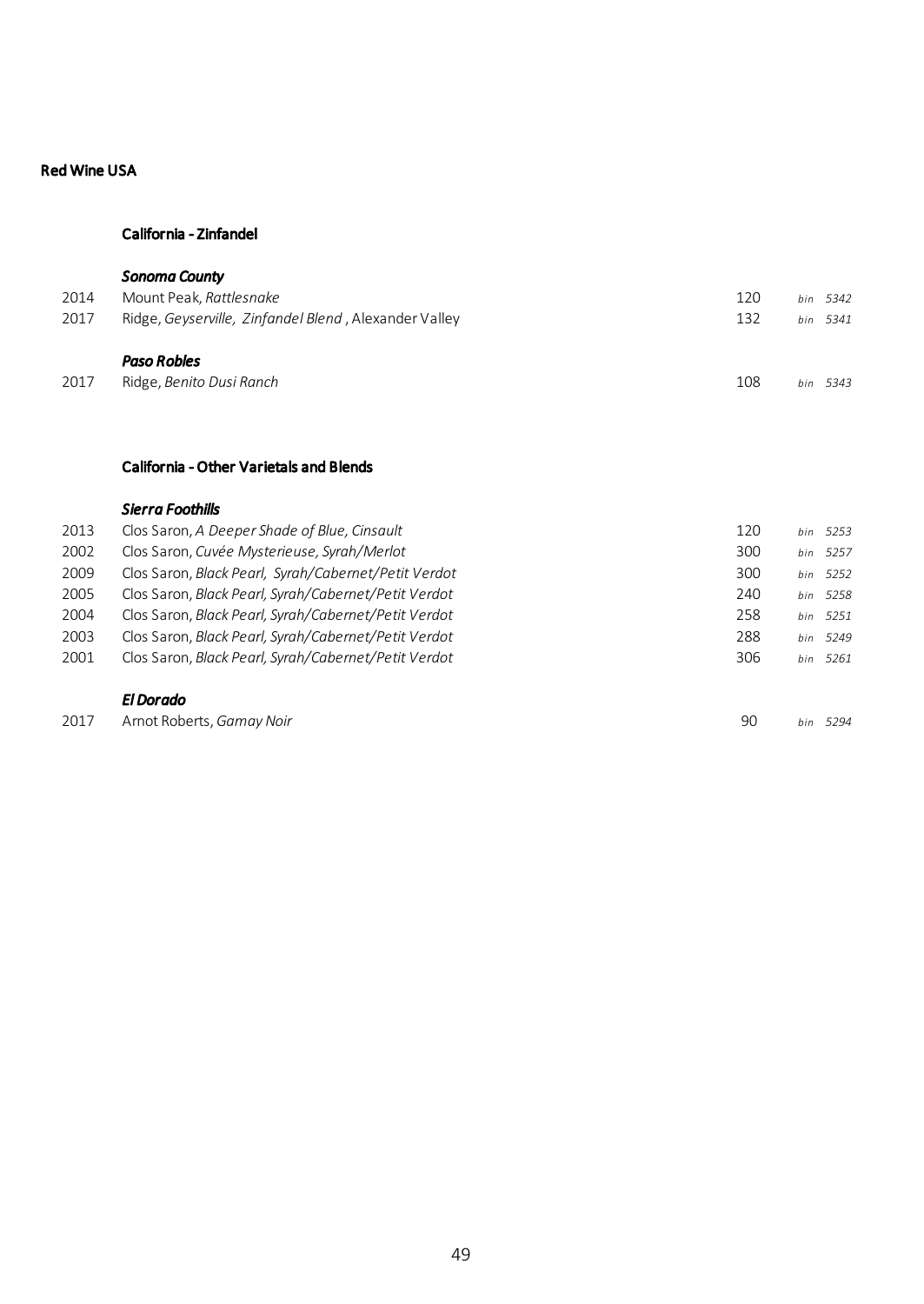# Southern Hemisphere

|      | Chile                                                                           |      |     |          |
|------|---------------------------------------------------------------------------------|------|-----|----------|
| 2008 | Seña, Meritage, Aconcagua Valley                                                | 396  |     | bin 5318 |
|      |                                                                                 |      |     |          |
|      | Argentina                                                                       |      |     |          |
| 2013 | Gen del Alma, Otra Piel, Cabernet Franc/Cabernet/Pinot Noir, Tupungato, Mendoza | 114  |     | bin 5313 |
|      |                                                                                 |      |     |          |
| 2015 | Viña Cobos, Bramare, Malbec, Valle de Uco, Mendoza                              | 270  |     | bin 5321 |
| 2015 | Viña Cobos, Marchiori Estate, Malbec, Mendoza                                   | 378  | bin | 5340     |
| 2015 | Viña Cobos, Chañares Estate, Malbec, Mendoza                                    | 504  |     | bin 5339 |
|      |                                                                                 |      |     |          |
| 2013 | Tiano & Nareno, Malbec, Mendoza                                                 | 438  |     | bin 5320 |
|      |                                                                                 |      |     |          |
|      | <b>Australia</b>                                                                |      |     |          |
| 2014 | An Approach to Relaxation, Sucette, Grenache, Barossa Valley, South Australia   | 144  |     | bin 5315 |
|      |                                                                                 |      |     |          |
| 2015 | Penfolds, St. Henri, Shiraz, South Australia                                    | 246  | bin | 5334     |
| 2014 | Penfolds, Grange, Shiraz, South Australia                                       | 1020 |     | bin 5303 |
|      |                                                                                 |      |     |          |
|      | <b>New Zealand</b>                                                              |      |     |          |
| 2012 | Burn Cottage Vineyard, Pinot Noir, Central Otago                                | 162  |     | bin 5306 |
|      |                                                                                 |      |     |          |
|      |                                                                                 |      |     |          |
|      | South Africa                                                                    |      |     |          |
| 2009 | Ken Forrester Vineyards, The Gypsy, Grenache, Stellenbosch                      | 162  |     | bin 5302 |
| 2016 | Leeu Passant, Cabernet Sauvignon/ Cabernet Franc/ Cinsault, Franschhoek         | 228  | bin | 5309     |
| 2014 | Sadie Family, Columella, Syrah/Mourvedre, Swartland                             | 276  |     | bin 5312 |
| 2013 | Mullineux, Schist, Syrah, Swartland                                             | 250  |     | bin 5324 |
| 2013 | Mullineux, Iron, Syrah, Swartland                                               | 222  |     | bin 5322 |
|      |                                                                                 |      |     |          |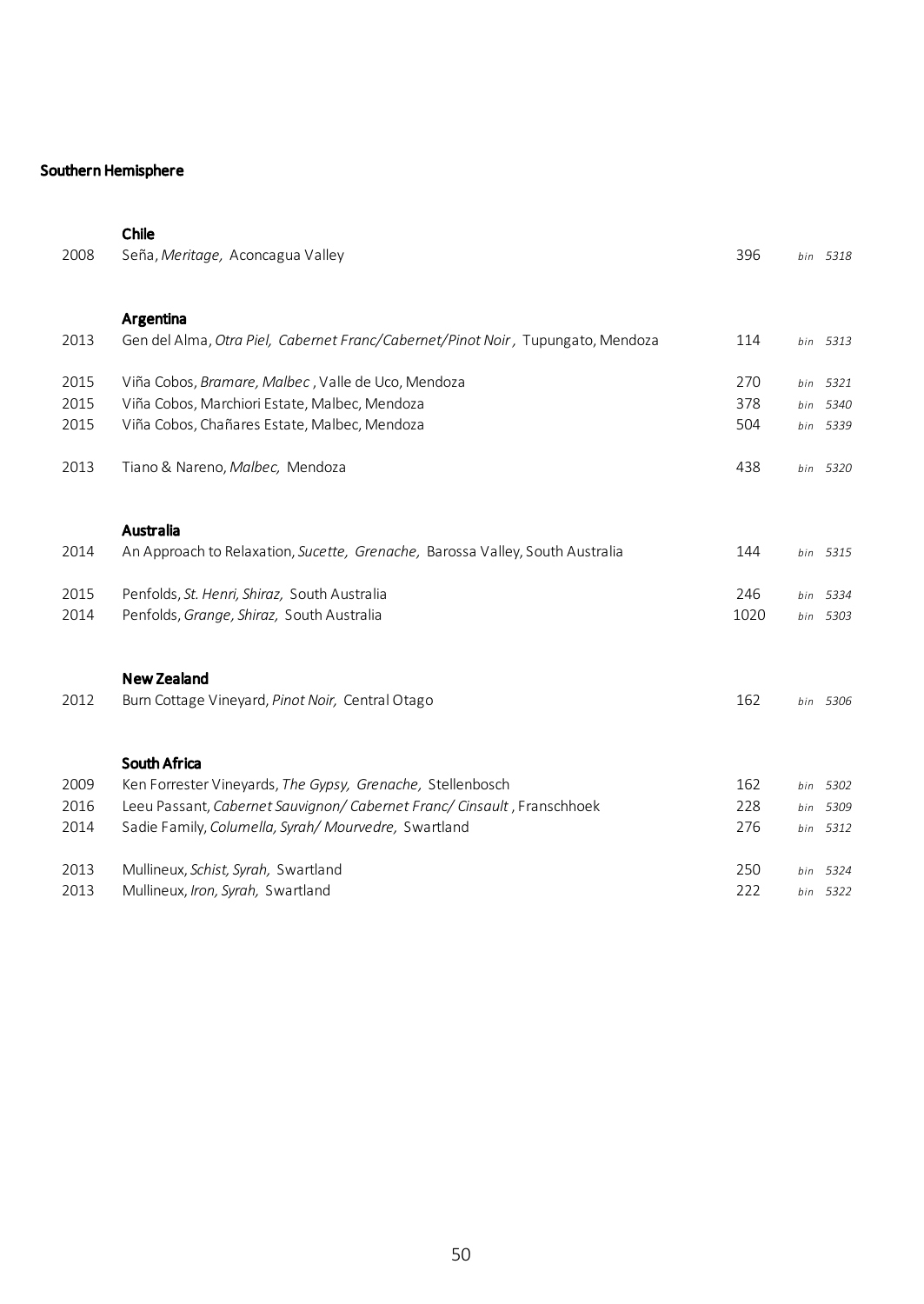# Large Format Sparkling Wine

# Champagne

| NV        | Drémont Père & Fils, Éphémère 008, Grand Cru Rosé (1.5L) | 360 | bin 5808 |
|-----------|----------------------------------------------------------|-----|----------|
| <b>NV</b> | Krug, Grand Cuvée 166ème Edition, Brut (1.5L)            | 900 | hin 5805 |
| 2009      | J. Lassalle, Cuvée Angéline, 1er Cru Brut <b>(1.5L)</b>  | 540 | hin 5804 |

# Large Format White Wine

|      | <b>France - Burgundy</b>                                                                         |     |     |          |
|------|--------------------------------------------------------------------------------------------------|-----|-----|----------|
| 2018 | Moreau-Naudet, Vaillons Premier Cru, Chablis (1.5L)                                              | 300 |     | bin 5909 |
| 2018 | Moreau-Naudet. Fôrets Premier Cru. Chablis (1.5L)                                                | 300 |     | bin 5907 |
| 2018 | Moreau-Naudet, Montmains Premier Cru, Chablis (1.5L)                                             | 300 |     | bin 5850 |
| 2018 | Moreau-Naudet, Montée de Tonnerre Premier Cru, Chablis (1.5L)                                    | 348 |     | bin 5851 |
| 2018 | Domaine Génot-Boulanger, Corton-Charlemagne Grand Cru                                            | 900 | hin | 5854     |
| 2005 | <b>Germany - Mosel</b><br>Fritz Haag, Brauneberger Juffer-Sonnenuhr, Riesling #13 Auslese (1.5L) | 840 |     | bin 5903 |
| 1999 | Austria - Kamptal<br>Hirsch, Zobinger Gaisberg, Riesling Alte Reben (1.5L)                       | 360 | hin | 5906     |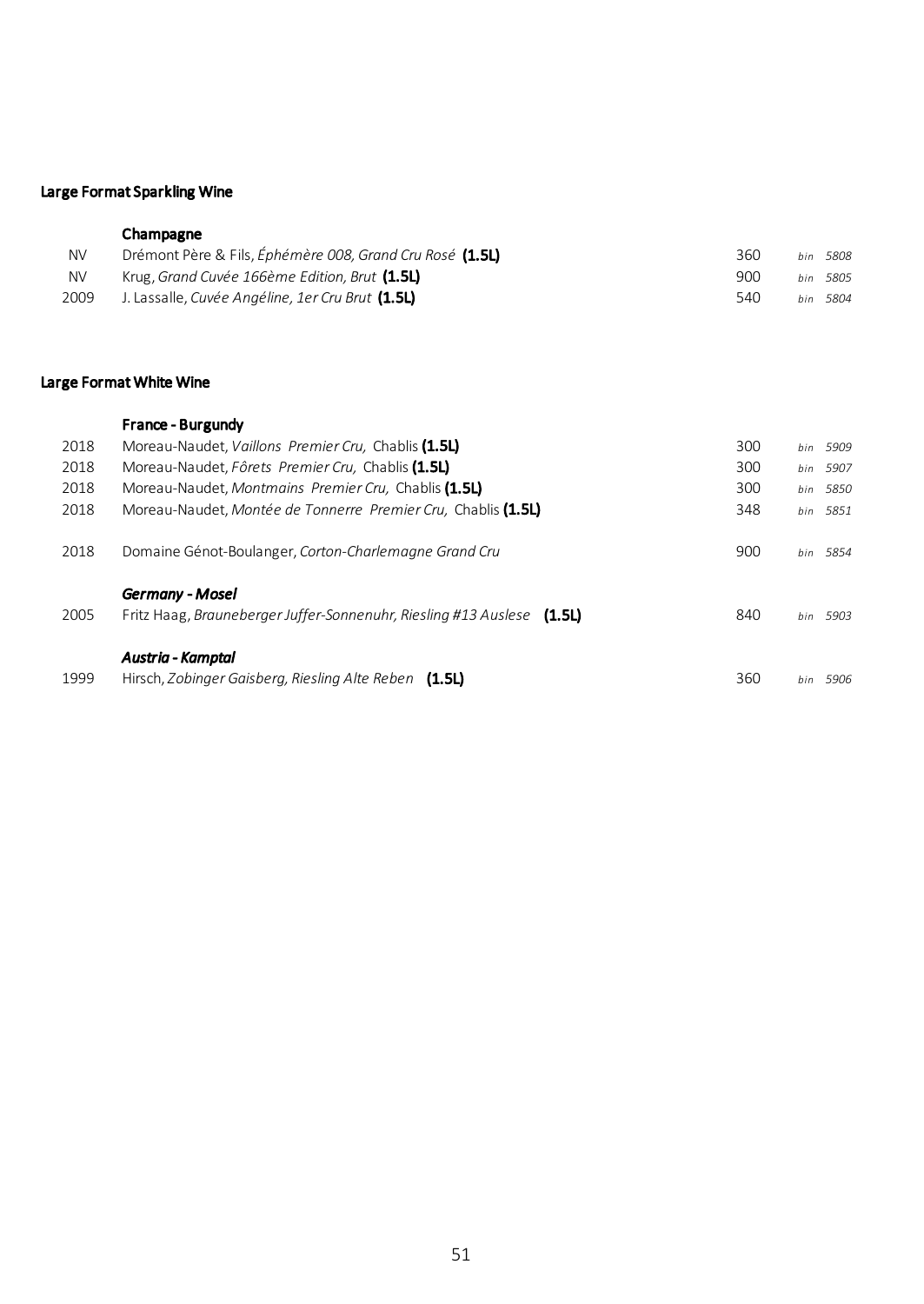# Large Format Red Wine - France

## Bordeaux

| 2000         | Saint-Estephe<br>Château Calon-Segur, 5ème Grand Cru Classé (3L)                                                               | 1500       | bin 5990             |
|--------------|--------------------------------------------------------------------------------------------------------------------------------|------------|----------------------|
| 2010<br>2000 | Saint-Julien<br>Château Leoville-Barton, 2ème Grand Cru Classé (1.5L)<br>Château Leoville-Barton, 2ème Grand Cru Classé (1.5L) | 804<br>912 | bin 5943<br>bin 5945 |
|              | Rhône<br>Côte-Rôtie                                                                                                            |            |                      |
| 1999         | Domaine Jasmin (1.5L)                                                                                                          | 930        | bin 5950             |
|              | Loire                                                                                                                          |            |                      |
| 2013         | Anjou<br>Anne Claude Leflaive, Clau de Nell (1.5L)                                                                             | 294        | bin 5959             |
| 2005         | Saumur-Champigny<br>Château du Hureau, Lisagathe (1.5L)                                                                        | 198        | bin 5918             |
|              | <b>Burgundy</b>                                                                                                                |            |                      |
| 2016         | Chambolle-Musigny<br>Domaine Anne et Hervé Sigaut, Les Sentiers 1er Cru (1.5L)                                                 | 864        | bin 5920             |
| 2017         | <b>Nuits-Saint-Georges</b><br>Jérôme Chezeaux, Les Charbonnières Vieilles Vignes (1.5L)                                        | 270        | bin 5924             |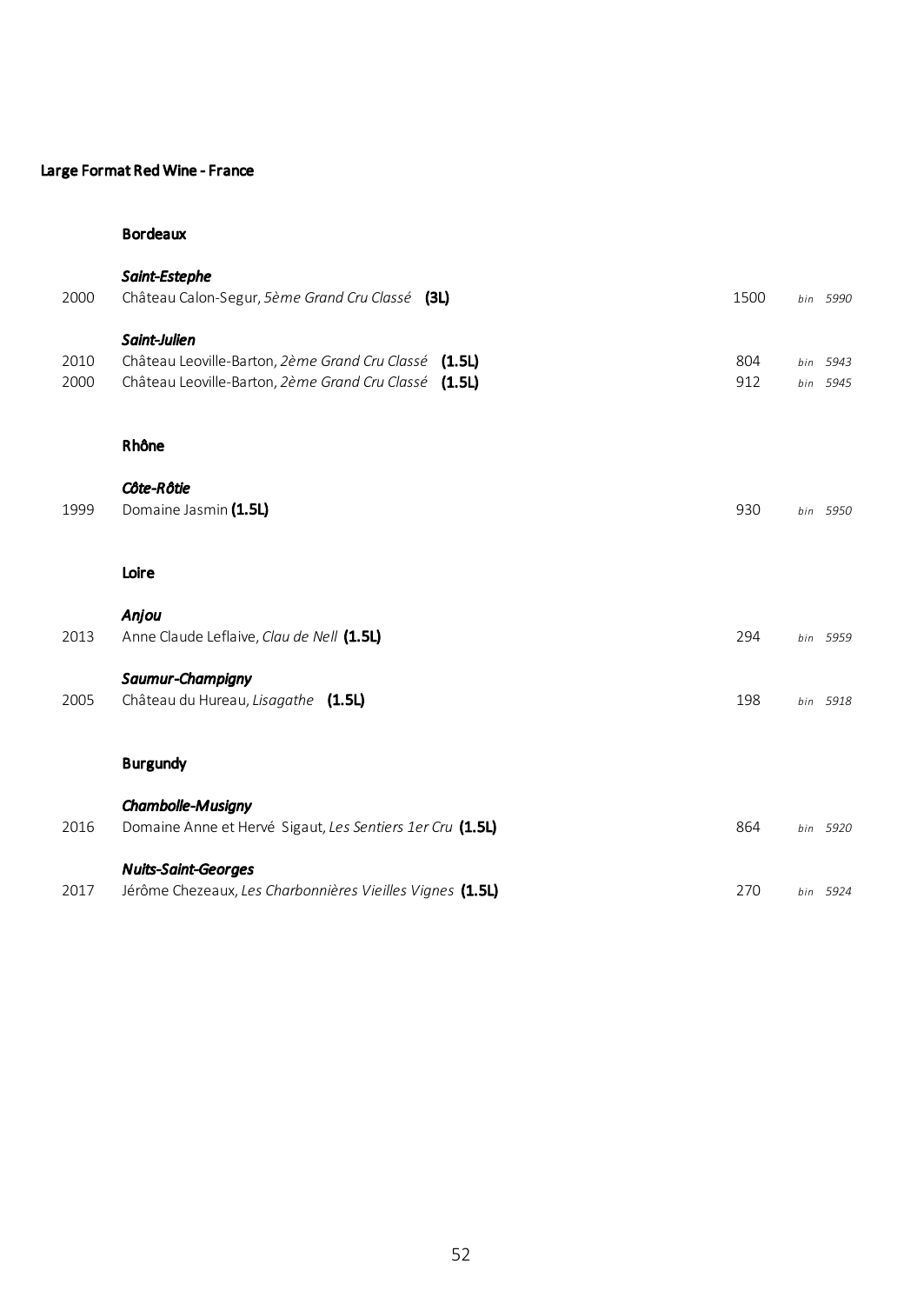# Large Format Red Wine - Italy

|              | Mendoza                                                                                   |            |                      |  |
|--------------|-------------------------------------------------------------------------------------------|------------|----------------------|--|
|              | Large Format Red Wine - Argentina                                                         |            |                      |  |
| 1989         | Dunn, Cabernet Sauvignon (1.5L)                                                           | 550        | bin 5934             |  |
| 1998         | Dunn, Cabernet Sauvignon (1.5L)                                                           | 550        | bin 5923             |  |
|              | California-Napa Valley                                                                    |            |                      |  |
| 1999         | Clos Saron, Once Upon a Time, Pinot Noir (1.5L)                                           | 588        | bin 5940             |  |
| 2000         | Clos Saron, Once Upon a Time, Pinot Noir (1.5L)                                           | 588        | bin 5921             |  |
| 2005         | Clos Saron, Cuvée Mysterieuse, Syrah/Merlot (1.5L)                                        | 432        | bin 5908             |  |
|              | California - Sierra Foothills                                                             |            |                      |  |
|              | Large Format Red Wine - USA                                                               |            |                      |  |
| 2016         | Clos Magador (1.5L)                                                                       | 480        | bin 5955             |  |
|              | <b>Priorat</b>                                                                            |            |                      |  |
| 2002         | Bodegas Vega-Sicilia, Unico (1.5L)                                                        | 1600       | bin 5927             |  |
| 2017         | Bodegas Vega-Sicilia, Valbuena 5° (1.5L)                                                  | 960        | bin 5954             |  |
| 2018         | Tempos Vega-Sicilia, Alion (1.5L)                                                         | 570        | bin 5957             |  |
|              | Ribera del Duero                                                                          |            |                      |  |
|              | Large Format Red Wine - Spain                                                             |            |                      |  |
|              |                                                                                           |            |                      |  |
| 2012<br>2015 | Fèlsina, Rancia, Chianti Classico Riserva (1.5L)<br>Montevertine, Le Pergole Torte (1.5L) | 276<br>540 | bin 5944<br>bin 5928 |  |
|              | <b>Tuscany</b>                                                                            |            |                      |  |
| 1997         | Emidio Pepe, Montepulciano d'Abruzzo (1.5L)                                               | 960        | bin 5952             |  |
|              | <b>Abruzzo</b>                                                                            |            |                      |  |
| 2003         | Tommaso Bussola, Amarone della Valpolicella Classico (1.5L)                               | 400        | bin 5948             |  |
|              | Veneto                                                                                    |            |                      |  |
| 2007         | Oddero, Brunate, Barolo (1.5L)                                                            | 636        | bin 5937             |  |
| 2014         | Brovia, Unio, Castiglione Falletto (1.5L)                                                 | 336        | bin 5936             |  |
|              | Piedmont                                                                                  |            |                      |  |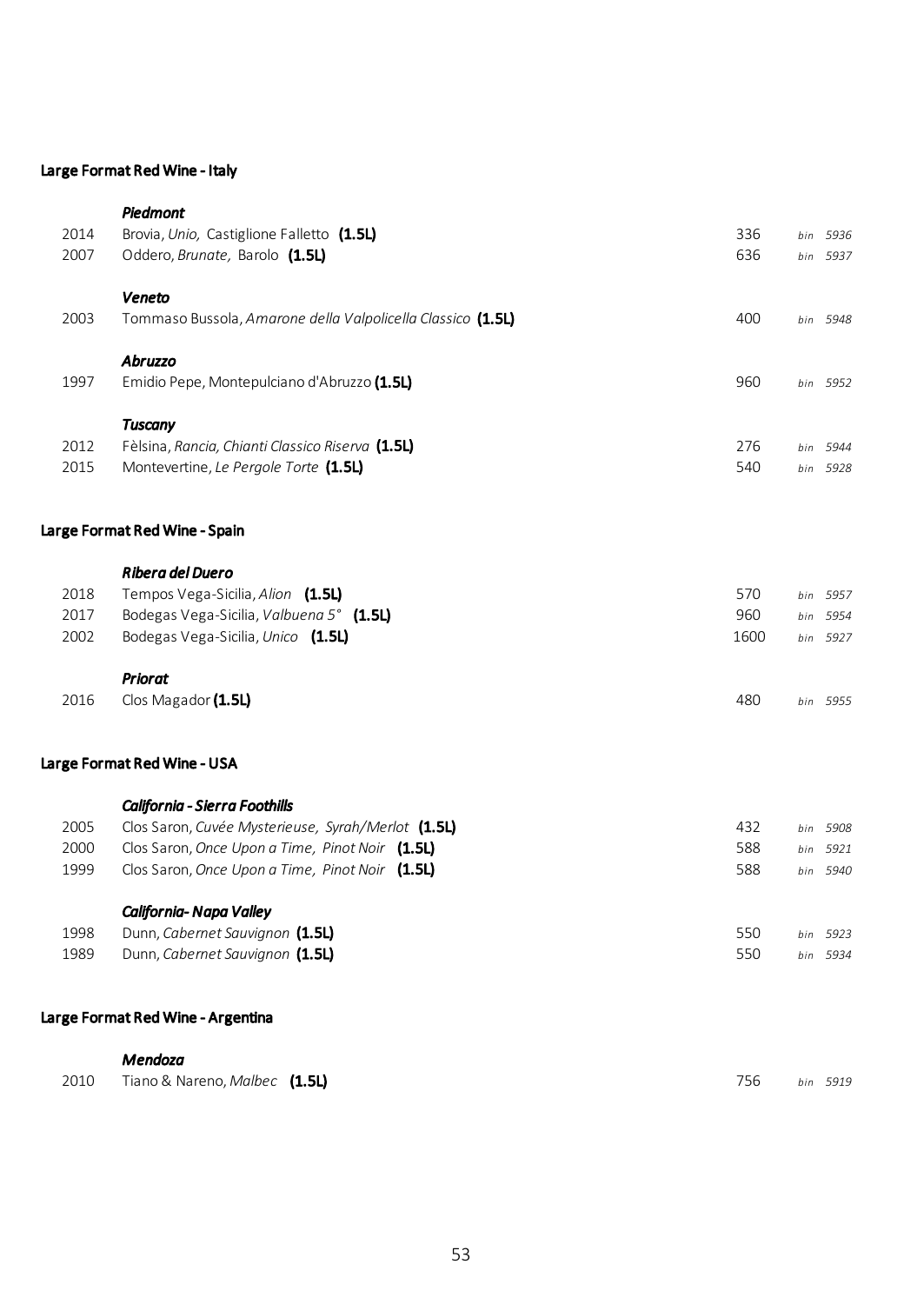# Sherry / Jerez

# *Fino*

| 750ml | Equipo Navazos, La Bota No. 24                 | 228 | 5705<br>bin |
|-------|------------------------------------------------|-----|-------------|
| 750ml | Equipo Navazos, La Bota No. 27 Macharnudo Alto | 120 | 5707<br>bin |
|       | Manzanilla                                     |     |             |
| 500ml | Equipo Navazos, La Bota No. 50                 | 234 | 5735<br>bin |
| 750ml | Equipo Navazos, La Bota No. 55                 | 138 | 5700<br>bin |
| 500ml | Equipo Navazos, La Bota No. 60                 | 234 | 5704<br>bin |
|       | <b>Palo Cortado</b>                            |     |             |
| 375ml | Equipo Navazos, La Bota No. 47                 | 294 | 5712<br>bin |
| 500ml | Hidalgo. La Gitana Wellinaton 30 vear          | 228 | 5716<br>bin |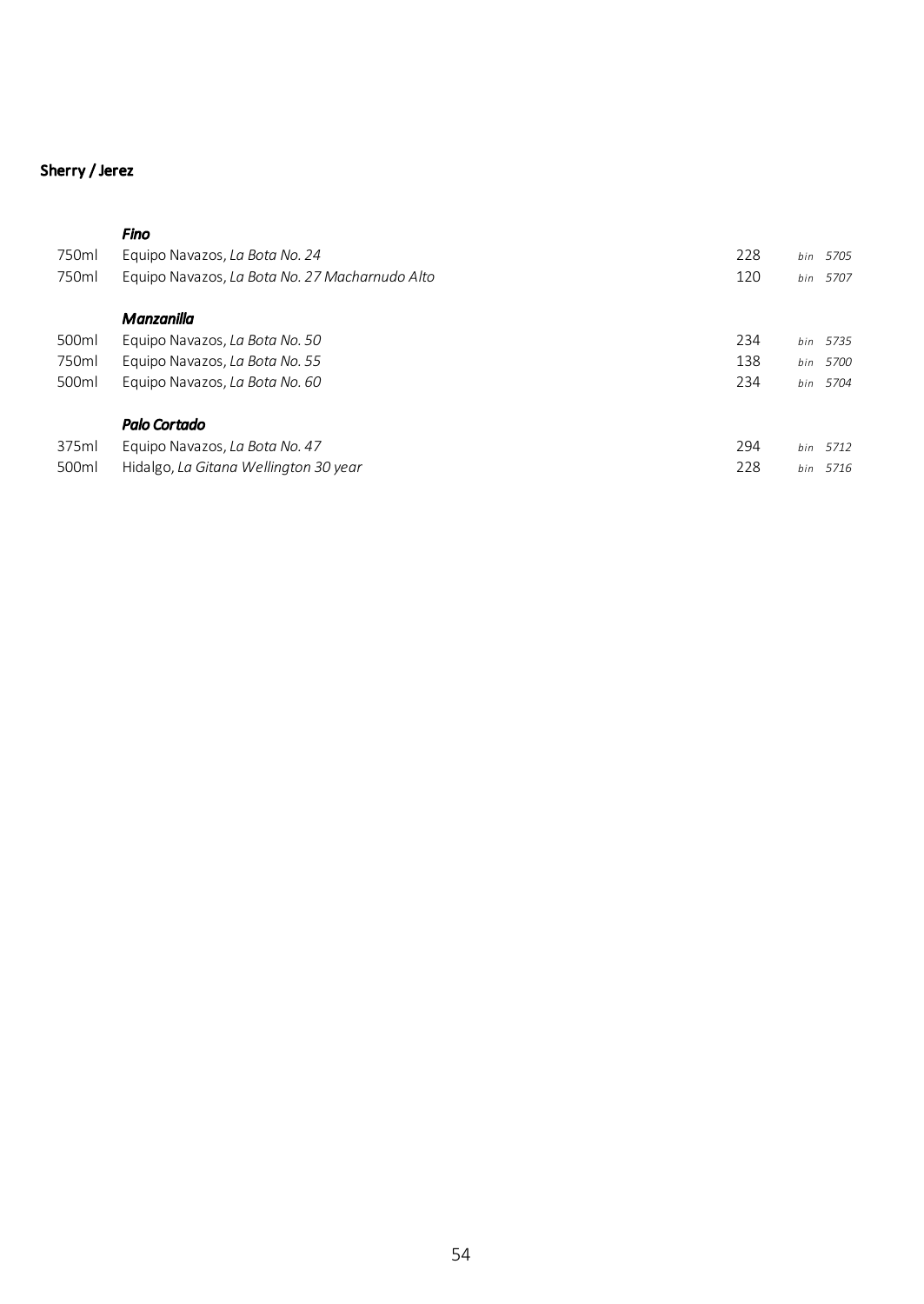### Sweet Wine France

|      | Loire                                                             |      |             |
|------|-------------------------------------------------------------------|------|-------------|
| 2008 | Château L'Echarderie, Quarts de Chaume (500ml)                    | 216  | 5508<br>bin |
| 2015 | Domaine Huet, Haut-Lieu Moelleux, Vouvray                         | 120  | bin 5505    |
|      |                                                                   |      |             |
|      | <b>Alsace</b>                                                     |      |             |
| 1983 | Domaine F. E. Trimbach, Riesling Clos Ste Hune Vendanges Tardives | 1440 | bin 5503    |
|      | <b>Sauternes</b>                                                  |      |             |
| 1928 | Château Raymond-Lafon, Sauternes                                  | 3840 | bin 5521    |
|      |                                                                   |      |             |
| 1893 | Château Guiraud, 1er Cru Classé, Sauternes                        | 6600 | bin 5519    |
| 2005 | Château Climens, 1er Cru Classé, Barsac                           | 285  | bin 5664    |
| 1920 | Château Climens, 1er Cru Classé, Barsac                           | 3000 | bin 5516    |
|      |                                                                   |      |             |
| 2006 | Château d'Yquem, 1er Cru Classé Supérieur, Sauternes (375ml)      | 528  | bin 5527    |
| 2005 | Château d'Yquem, 1er Cru Classé Supérieur, Sauternes (375ml)      | 528  | bin 5537    |
| 2005 | Château d'Yguem, 1er Cru Classé Supérieur, Sauternes              | 960  | bin 5661    |
| 1998 | Château d'Yquem, 1er Cru Classé Supérieur, Sauternes (375ml)      | 450  | bin 5512    |
| 1997 | Château d'Yquem, 1er Cru Classé Supérieur, Sauternes (375ml)      | 540  | bin 5518    |
| 1997 | Château d'Yquem, 1er Cru Classé Supérieur, Sauternes              | 864  | 5526<br>bin |
| 1990 | Château d'Yguem, 1er Cru Classé Supérieur, Sauternes              | 1200 | 5524<br>bin |
| 1989 | Château d'Yquem, 1er Cru Classé Supérieur, Sauternes (375ml)      | 940  | 5528<br>bin |
| 1988 | Château d'Yguem, 1er Cru Classé Supérieur, Sauternes (375ml)      | 900  | bin 5532    |
|      |                                                                   |      |             |
|      |                                                                   |      |             |

# Sweet Wine Other Countries

| 2010<br>2011           | <b>Germany - Beerenauslese</b><br>A.J. Adam, <i>Dhroner Hofberg, Riesling</i> , Mosel (375ml)<br>Max Ferd Richter, Wehlener Sonnenuhr, Riesling, Mosel (375ml) | 300<br>354 | 5608<br>bin<br>bin 5606    |
|------------------------|----------------------------------------------------------------------------------------------------------------------------------------------------------------|------------|----------------------------|
| <b>NV</b><br><b>NV</b> | <b>Australia</b><br>Chambers Rosewood Vineyards, Special Muscat, Rutherglen (375ml)<br>Chambers Rosewood Vineyards, Special Tokay, Rutherglen (375ml)          | 456<br>390 | 5666<br>bin<br>5665<br>bin |
| 2020                   | USA<br>Hermann J. Wiemer, Late Harvest Riesling, Seneca Lake, New York                                                                                         | 90         | 5668<br>bin                |
| 2008                   | Philip Togni Vineyard, Ca' Togni, Napa Valley, California<br>(375ml)                                                                                           | 108        | hin<br>5669                |